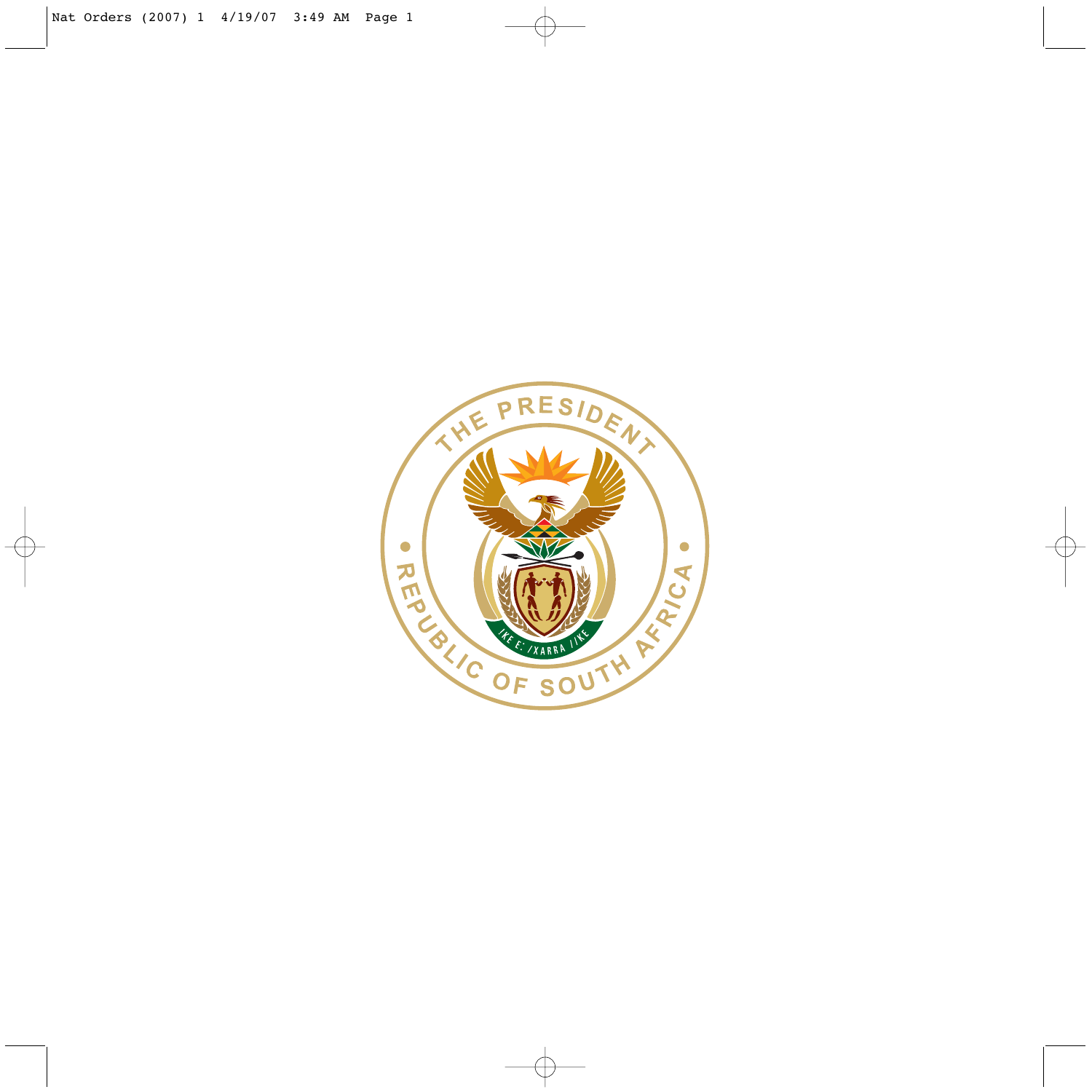Order o *Order of Proceedings*

### **PRESENTATION OF NATIONAL ORDERS UNION BUILDINGS PRETORIA 24 APRIL 2007 10:30 – 12:30**

- **1. Nominees of the National Orders and guests take their seats**
- **2. Arrival of President Thabo Mbeki and Mrs Zanele Mbeki**
- **3. The National Anthem**
- **4. Word of welcome by the Chancellor of National Orders**
- **5. Ceremonial oration by the Grand Patron of National Orders**
- **6. Investiture of the National Orders**
- **THE ORDER OF THE BAOBAB**
- **THE ORDER OF LUTHULI**
- **THE ORDER OF THE COMPANIONS OF OR TAMBO**

**7. The President, the Chancellor, together with the recipients of National Orders proceed to the upper lawns on the western side of the Union Buildings' West Wing for a photo opportunity**

**8. Guests proceed to the marquee on the western lawns of the Union Buildings**

#### **Luncheon**

*Grand Patron of National Orders President Thabo Mbeki Chancellor of National Orders Rev Frank Chikane The Advisory Council on National Orders Ms M Burton, Mr FG Brownell, Ms S Williams-De Bruyn, Prof B Figaji, Dr J Kani, Mr AM Kathrada, Prof C Landman Ms R Mompati, Bishop M Mpumlwana, Mr MMTB Msimang, Dr Y Muthien (Chairperson), Lt-Gen G Ramano*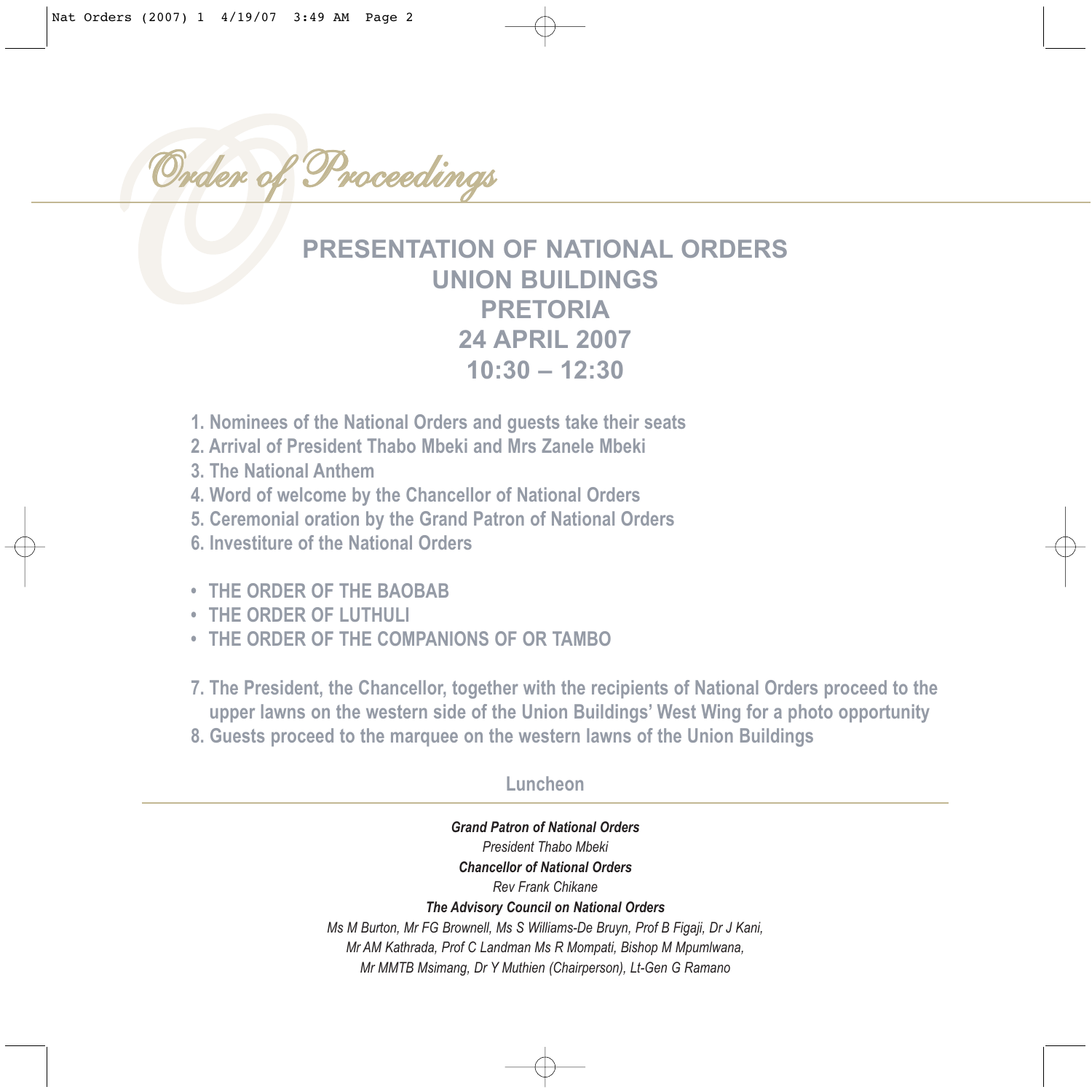

*Recipients* 

#### **THE ORDER OF THE BAOBAB COUNSELLOR OF THE BAOBAB**

- Dr Anvir Adam *1*
- Ephraim Sibiya *2*

#### **GRAND COUNSELLOR OF THE BAOBAB**

- 3 Richard Maponya
- Eric Molobi (1945 2006) *4*
- Sally Motlana *5*
- Joyce Piliso-Seroke *6*
- Rev Dale White *7*

#### **THE ORDER OF LUTHULI IN BRONZE**

- 8 Rica Hodgson
- John Issel *9*
- Emma Mashinini *10*

#### **THE ORDER OF LUTHULI IN SILVER**

- Mfanasekaya Gqobose *11*
- Johnstone Mfanafuthi Makatini (1932 1988) *12*
- Florence Mophosho (1921– 1985) *13*
- Gagathura Mohambry Naicker (1910 1978) *14*

#### **THE ORDER OF LUTHULI IN GOLD**

Gert Shadrack Sibande (1902 – 1987) *15*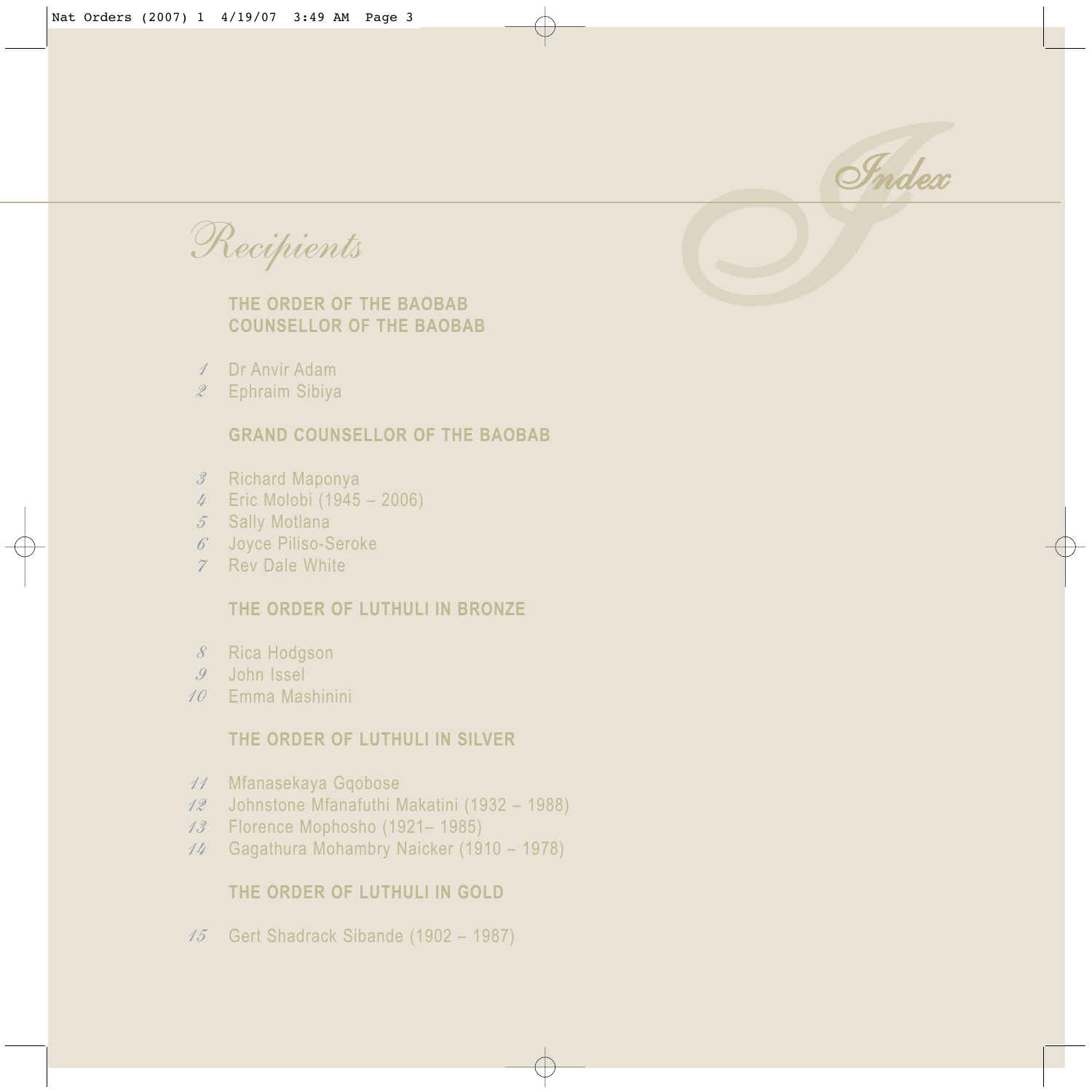Index *Index*

## *Recipients*  **THE ORDER OF THE COMPANIONS OF OR TAMBO**

- **COMPANIONS OF OR TAMBO**
- 16 HE Ambassador Salman El-Herfi
- Mandlenkosi Zwane (1932 1980) *17*

#### **GRAND COMPANIONS OF OR TAMBO**

- Harold Belafonte *18*
- Canon L John Collins (1905 1982) *19*
- Michael Dingake *20*
- Al' Ami'n Mazrui *21*

#### **SUPREME COMPANIONS OF OR TAMBO**

- Leabua Jonathan (1914 1987) *22*
- 23 Shridath Surendranath Ramphal
- Dr Eric Eustace Williams (1911 1981) *24*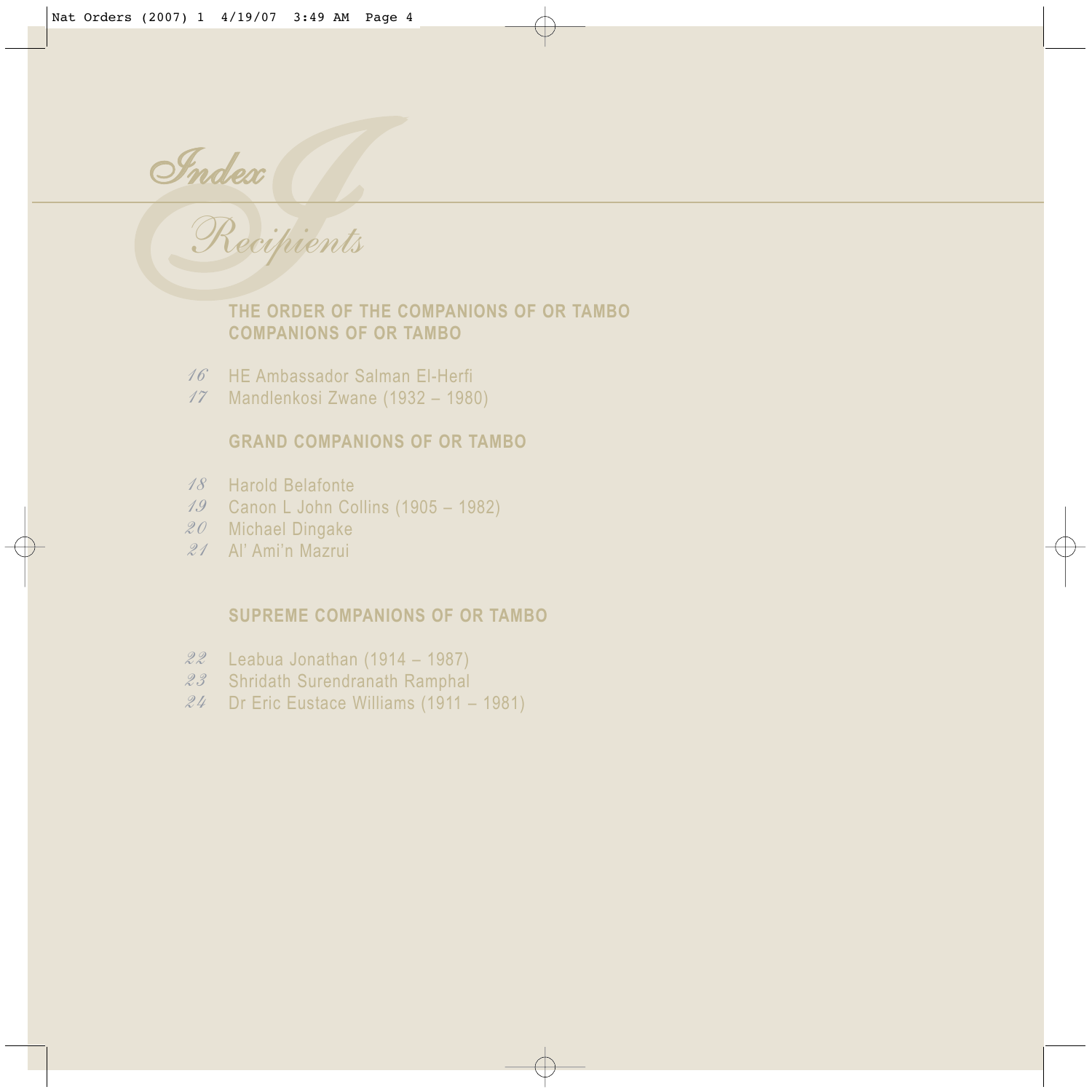

#### **By the Chancellor of National Orders 24 April 2007**

It is a singular pleasure for me to commend to this esteemed audience the recipients of National Orders of our democratic and freed nation, South Africa.

They are the Order of the Baobab, the Order of Luthuli and the Order of the Companions of OR Tambo.

The year 2007 is indeed a landmark year since it marks the 40th Anniversary of the death of Chief Albert Luthuli and the 90th Anniversary of the birth of Oliver Reginald (OR) Tambo, both of whose orders we will be conferring in this National Orders Investiture. In addition, the year 2007 also sees the 40th Anniversary of the launch of the Wankie/Sipolilo Campaign, a military campaign against the system of racial oppression in the then Rhodesia and *apartheid* South Africa, launched by OR Tambo in honour of Chief Albert Luthuli. Our political calendar also features the 30th Anniversary of the death of Steven Bantu Biko, murdered by the hand of the *apartheid* system, which was accompanied by the banning of progressive media, including *The* World newspaper.

Those whom we honour are very extraordinary men and women, from both inside and outside our country – some of whom have passed on. So, we pause from our daily labours and, in a spirit of solemn reflection, we honour their memory. We thank them from the depth of our hearts for what they did – or are still doing – for our land. We note, in so many cases, their incredible courage and steadfastness.

These icons of the struggle for good over evil are shining examples to others. They ennoble the human spirit as they ennoble all South Africans, and indeed humanity.

We take inspiration from their record of service in the cause of bringing to an end practices and attitudes that make the world a less humane place, a world where the human condition is impoverished. We salute their having helped to lift our eyes to the hills of achievement, to dream beyond the mountains of high hope, and to see our aspirations soaring as an old order crashed down and a new order of freedom emerged.

Our nation has already achieved a measure of global significance, and a reputation for being among the world's trusted peacemakers, in barely a dozen years of freedom. And we have become a nation that cares. Without the efforts of these superb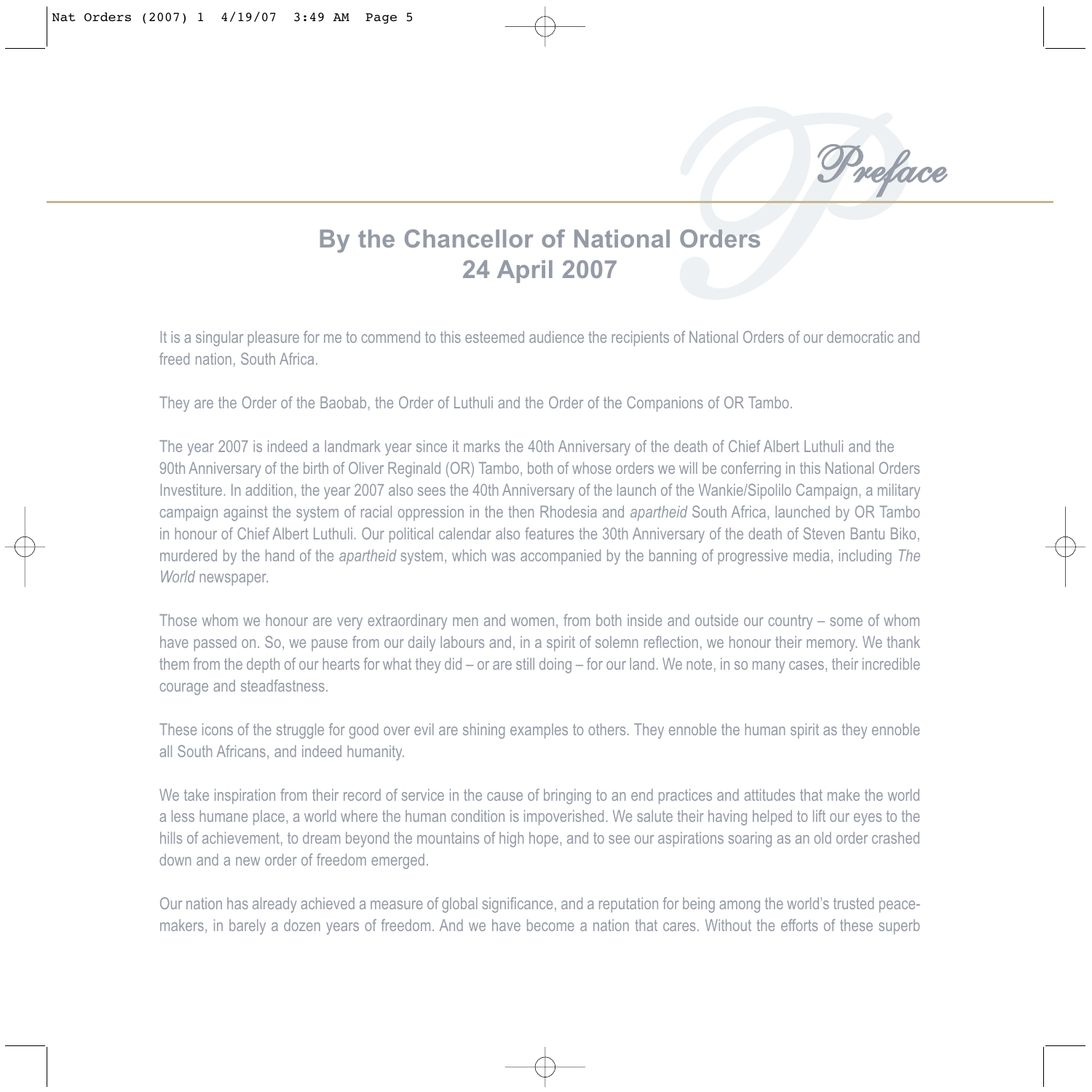women and men, these things would have been more difficult to achieve. So, we salute and thank them. We express our deepest gratitude, in the unique manner available to free nations of the world, as we honour them.

And, duly inspired, we march ahead to realise an Age of Hope for all.

Frank Chikane (Rev) Chancellor of National Orders 24 April 2007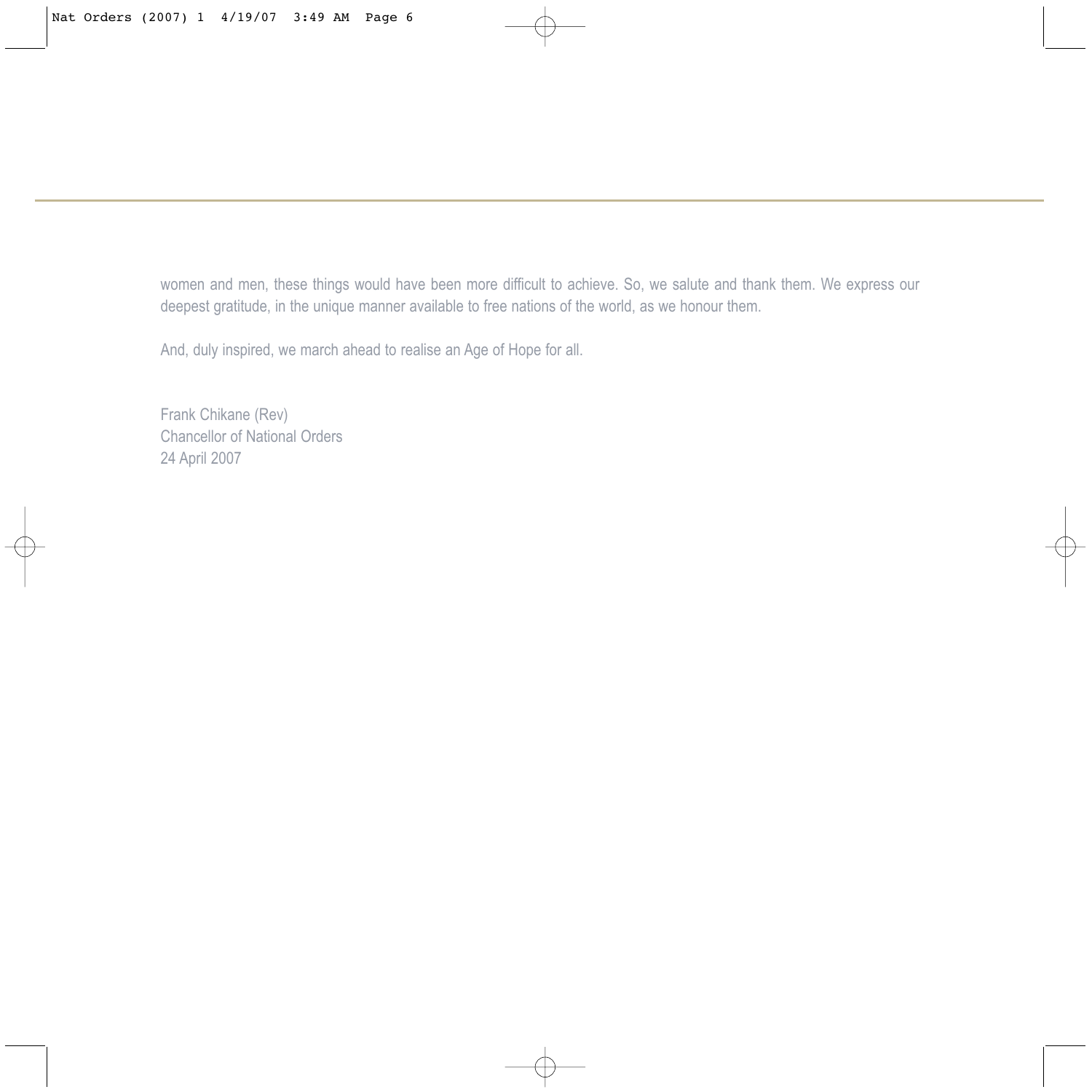# *Onation*<br> **ORATION O**<br>
CEREMONY<br>
In the name of<br>
This ceremony<br>
of OR Tambo, *Oration*

#### **ORATION OF THE GRAND PATRON OF THE NATIONAL ORDERS, PRESIDENT THABO MBEKI: NATIONAL AWARDS CEREMONY, UNION BUILDINGS, APRIL 24, 2007.**

In the name of the people, I welcome you all to the Union Buildings, the seat of government.

This ceremony is convened to admit into the ranks of the Order of the Baobab, the Order of Luthuli and the Order of the Companions of O R Tambo, men and women who deserve high tribute for what they have done.

Including our honoured friends who come from other parts of the world, they have enriched our lives and made it possible for our diverse nation to proclaim itself part of the ancient and humane tradition of *ubuntu*.

This is the ninth time that our free people have had occasion to salute in humble gratitude such distinguished men and women who are, indeed, the stars on our national firmament. Today they are admitted into the ranks of those who belong to the National Orders of our Republic. Because of their efforts, we are able to live and develop in a world of freedom, without the fetters of oppression or exclusion.

The honours that we bestow today tell the story of what and who we are, of what and who we shall be. These are our National Orders, the symbols that represent the nobility of human endeavour, constituting a hall of fame that will, today, be enriched by new and distinguished members.

We are especially pleased since we are able to admit these members into the ranks of Members of the National Orders during a period we have described as our Age of Hope.

We have convened today at the seat of government, the Union Buildings, to admit some among us into the *Order of the Baobab*. These are compatriots who, without discrimination and at great cost to themselves, have rendered exceptional service to the people of South Africa, far beyond the call of duty.

They have acted like the Baobab colossus given to us by the natural world, which has served the people through the millennia.

We have convened today at the seat of government, the Union Buildings, to admit some among us into the *Order of Luthuli*. These fellow South Africans made an immense contribution to the realisation of our long-standing desire for the birth of a free, democratic, non-racial and non-sexist South Africa.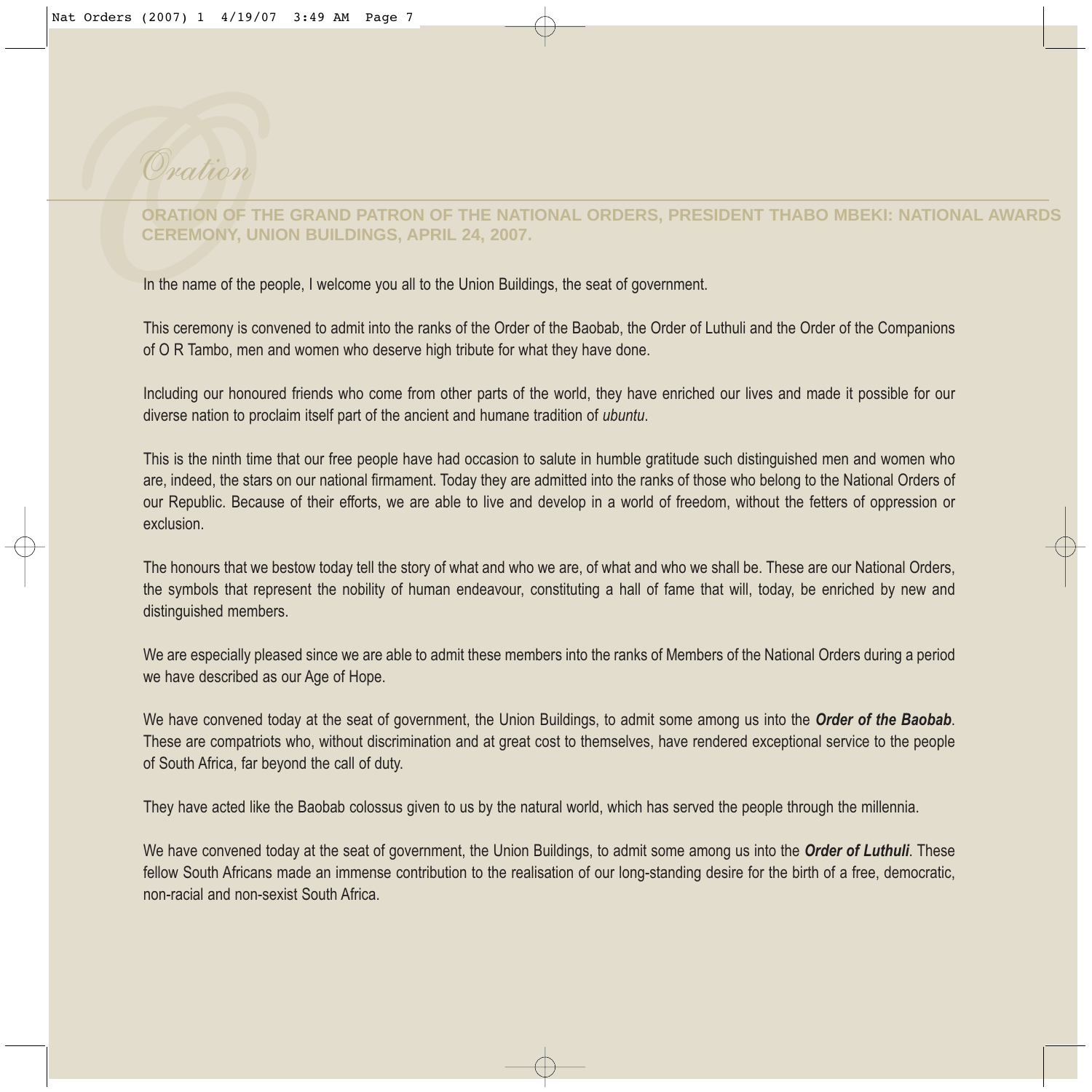All of them sacrificed much, as Chief Albert Luthuli did, so that their compatriots can satisfy the natural human yearning to live, grow and develop in a society free of oppression, racism and bigotry.

We have convened today at the seat of government, the Union Buildings, to admit our friends from the rest of the world into the *Order of the Companions of O R Tambo*.

These are citizens of other countries, who, without discrimination and at great cost to themselves, their countries and peoples, have made an exceptional contribution to the efforts of the people of South Africa to define themselves as human beings, towards which objective Oliver Reginald Tambo devoted his whole life.

All these distinguished members of our National Orders are the guardians of *ubuntu*, handmaidens of our liberty, and defenders of a shared human destiny. They stand as beacons that must guide us forever as we build a society founded on the high ideals of freedom, justice, equality and human solidarity.

For all time, these men and women will live on as esteemed members of these Orders which constitute an affirmation of our new nationhood, as do our National Anthem, our National Flag, and our National Coat of Arms, which represent the highest symbolic repositories of our common nationhood.

The lifetime contributions of the heroes and heroines who are the principals of today's National Orders ceremony light our way as we advance to the better world that is being born.

Their footprints are the inspiring signposts that indicate our route of march, even for generations that have still to emerge out of the distant mists of future time.

We are especially blessed that this ceremony permits us to share an encounter with the honoured Members of the National Orders who live. We are especially privileged that this ceremony brings us into communion with the noble souls of the honoured Members of the National Orders who have departed from the world of the living.

To them all, the living and the dead, on this day, the nation says - *bayethe*!

On this day, let all citizens and patriots proclaim: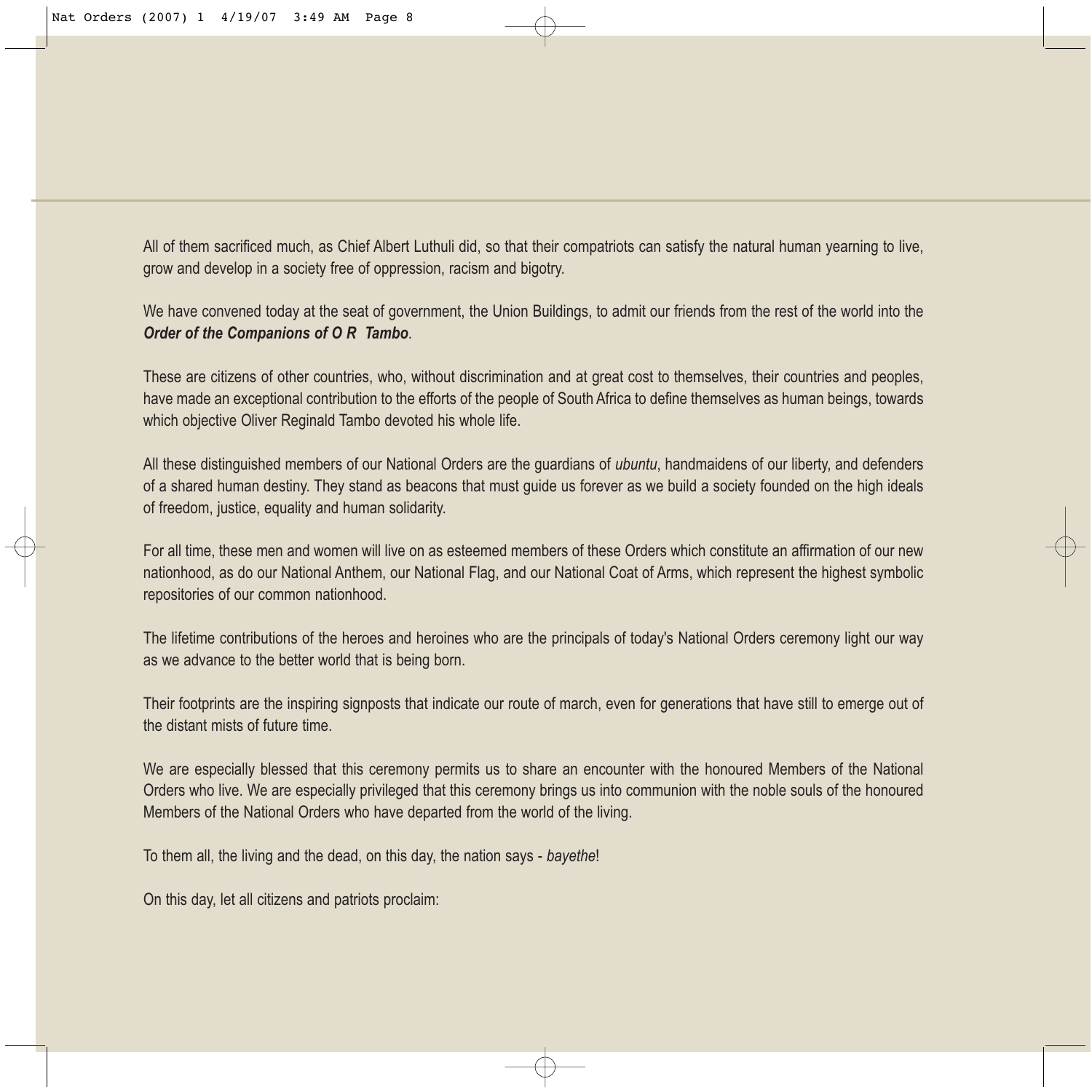Glory to the Honoured Members of the National Orders!

God bless Africa!

Save her children!

Grant her peace!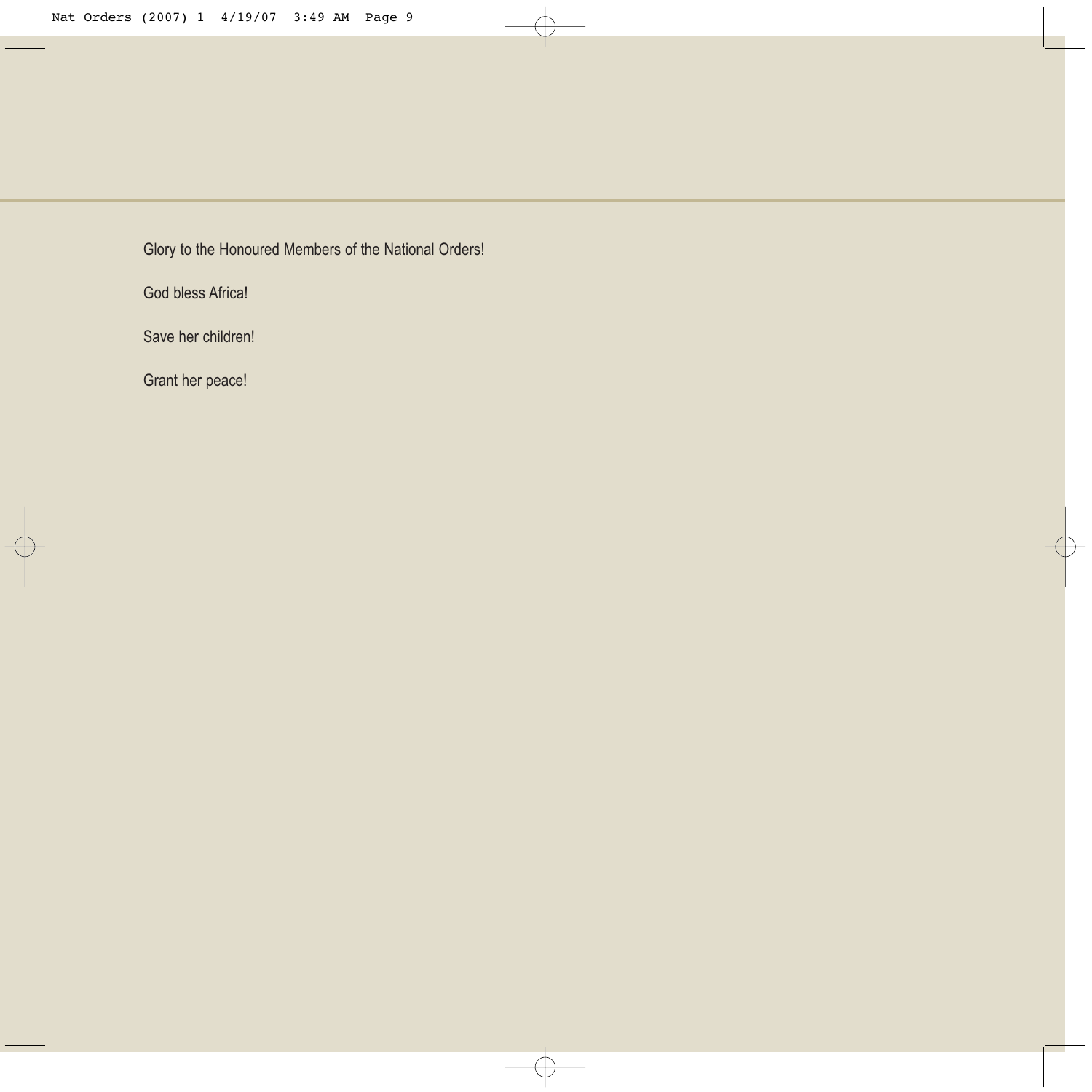*MDr Anvir Adam (1937 – )*

**COUNSELLOR OF THE BAOBAB**



**For his outstanding contribution to the struggle against racial discrimination in higher education, particularly in the medical profession, and putting his profession at the service of disadvantaged communities as well as championing the cause of the African Renaissance**

Dr Anvir Adam was born on 12 March 1937 in Silverton, an impoverished area on the fringes of Mamelodi, Pretoria (now Tshwane). Between 1943 and1947 he completed his primary schooling at Kilnerton Practising School, which was a Methodist Missionary School in Kilnerpark, near Silverton, one of the few schools at the time that accepted black pupils.

Between 1947 and 1955, Adam completed his secondary schooling at the Pretoria Indian Intermediary School, Marabastad, Tshwane. He was compelled to attend this school after the *apartheid* government enforced segregated schooling for the different racial groups in South Africa.

Adam received a Bachelors degree in Science from the University of Cape Town in 1959/60 and the University of the Witwatersrand (Wits), where he graduated with an MB.ChB degree in 1964. He went on to achieve a Diploma in Tropical Medicine and Hygiene in 1986 and a Diploma in Public Health in 1988.

Adam was admitted as a member of the Family Physicians College within the College of Medicine of South Africa (CMSA) in 1973. In 1978, he was made an affiliate member of the Royal Society of Medicine, United Kingdom, and in 1990 was elected Fellow of the Royal Society of Tropical Medicine and Hygiene (UK). The CMSA honoured him with life membership of the College of Family Physicians in 2003.

During his fourth year at Wits, Adam was detained for voicing concerns about the treatment of black students and about atrocities against human rights. The outcome of his protest was that conditions were improved for students working at the Coronation, Baragwanath and Bridgeman Maternity hospitals. Together with the late Minister Dullah Omar, he was also severely reprimanded by the Cape Town university authorities for his stance and protest action against human rights abuses. Years later he gave extensive and detailed evidence at the Truth and Reconciliation Commission, which, together with the evidence of others, resulted in a formal apology being tendered by medical academia and the erection of a statue at the main piazza of the Wits Medical School, symbolising the struggle of oppressed healthcare workers, students and patients during the *apartheid* era. He also provided extensive testimony to Professor Anne Digby, Director of the Humanities Research Centre at Oxford Brookes University in the UK, for her work on the plight of black doctors during the *apartheid* era.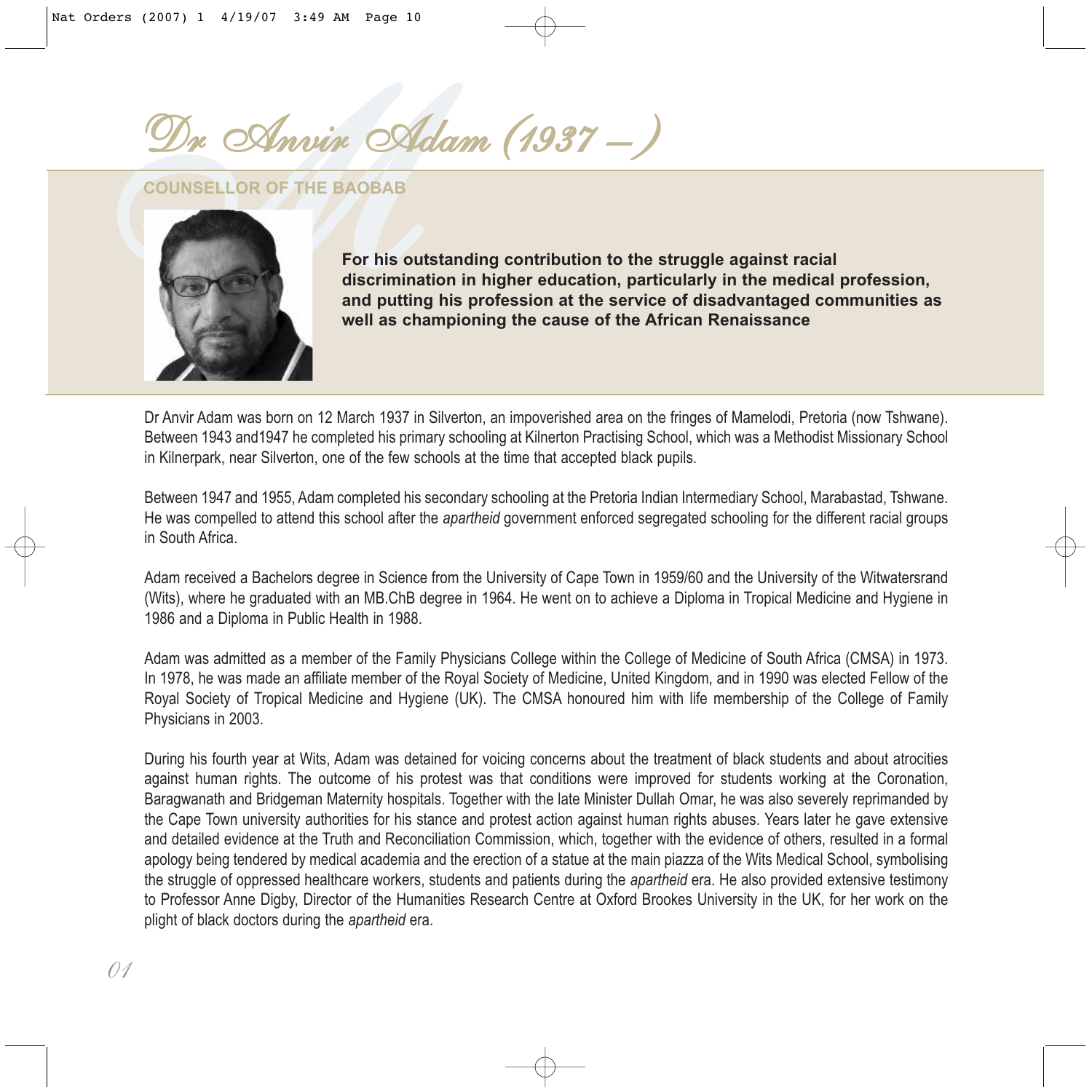Adam's interest in primary healthcare and epidemiology led him to serve in the Department of Health for two years after his graduation, during which time he published several articles on these subjects, including a translation of *J M Last's Epidemiology Dictionary* into Afrikaans.

Adam has received widespread recognition for his services to disadvantaged communities as well as for his commitment to the African Renaissance initiative championed by President Thabo Mbeki.

He is a philanthropist who has contributed to many causes over the years, among them the Nelson Mandela children's villages, the Sterkfontein Research Unit, the Cancer Association, the SOS Children's villages, orphanages in Mamelodi and Tweefontein, water projects in Mpumalanga and Malawi, as well as contributions to conserving and preserving ancient manuscripts in Mali as part of Nepad (New Partnership for Africa's Development) cultural project.

Dr Anvir Adam has enriched the lives of humanity on many different levels. He has contributed to the medical profession, nurtured young medical talent, and fought hard, sometimes at his own expense, for better and just conditions for black students. He has put his profession at the service of the disadvantaged community, at the same time taking a keen and active interest in the historical contribution of the African continent to the march of progress.

He and his wife Zaiby have four children, all graduates of universities in South Africa, and one grandchild. He still runs a small clinic in Silverton and works tirelessly at medical research and contributing to medical academic literature.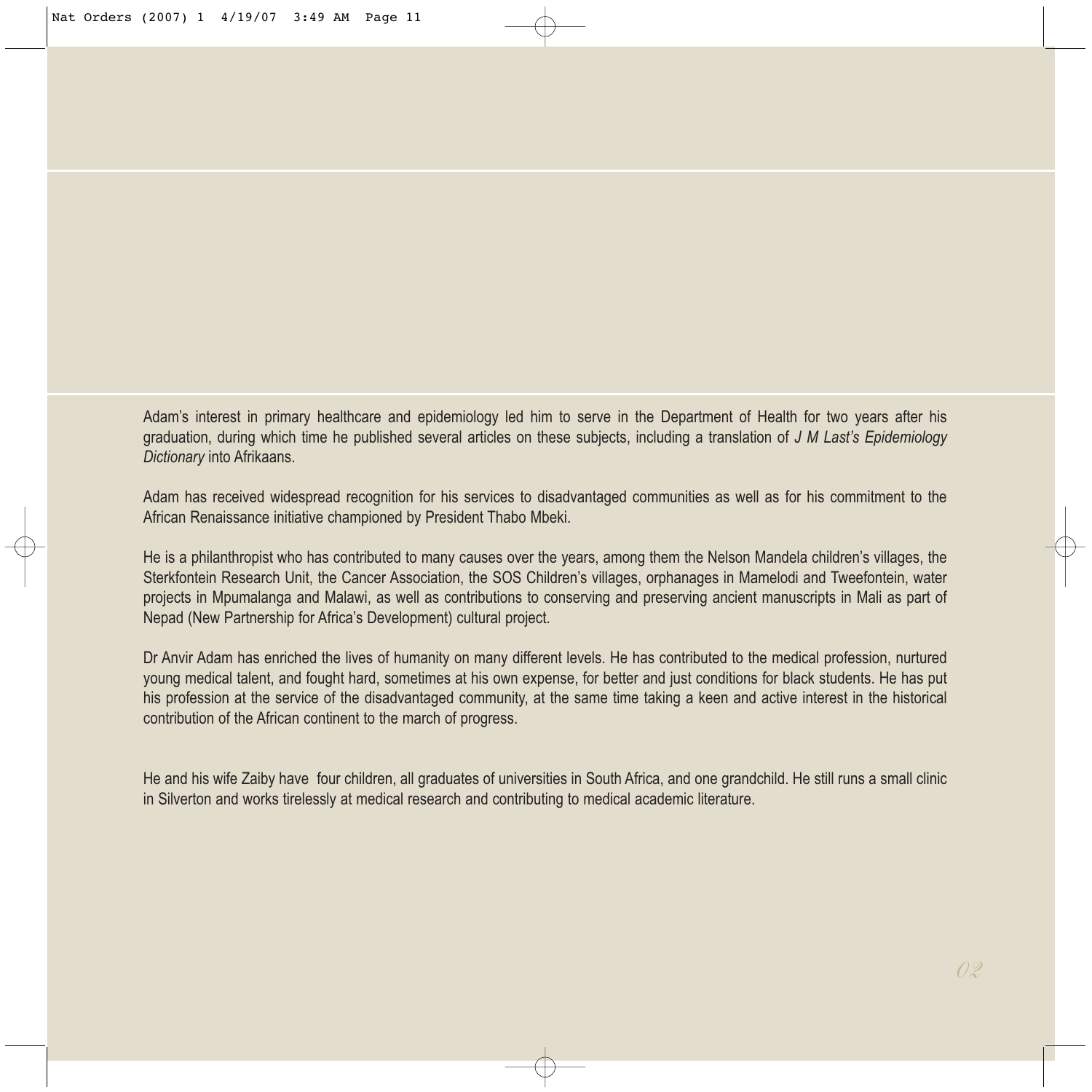*MEphraim Sibiya (1949 – )*

**COUNSELLOR OF THE BAOBAB**



**For his outstanding contribution to nature conservation and dedicating his life to creating social consciousness especially among young people about the importance of nature conservation in disadvantaged communities**

Ephraim Sibiya was born on 14 July 1949 at Komatipoort in the then Eastern Transvaal (now Mpumulanga). He trained as a teacher but retired after 35 years of service.

While being attached to Matlhari High School outside Tzaneen, he realised that the environmental status of the greater Tzaneen was degraded and in 1993 he started to form eco clubs in schools. Sibiya thought the youth could play a role in promoting environmental awareness as the environment should not only be conserved in protected areas but also within communities. He believed in the importance of teaching schoolchildren about nature conservation, as they are the future.

Some of the clubs have won national environmental awards and their former members are pursuing careers in nature conservation and related fields..

Sibiya started the following projects:

- Plant-a-Tree to combat deforestation. It teaches children about the negative impact of deforestation, soil erosion and littering. The programmes also highlights the importance of recycling to reduce the impact of waste material on the environment.
- Clean-up-Tree to combat pollution.
- Collect-a-Can to protect flora and fauna in the communities.
- Promote Tourism to relieve stress and to know one's own country.
- Permaculture for poor communities to produce food on any available land.
- Junior Honorary Rangers Training for South African national parks.

His endeavours have spread to the whole of the Mopani District and the various communities are realising the value of conservation to reduce global warming and many learners are interested in pursuing the same career.

Sibiya has achieved so much in his endeavours. In 1997, he was a finalist in the Sowetan, SABC and Old Mutual Community-Builder of the Year. In June 2001, he was the Sowetan Read Educator of the Month. In 2004, he was selected to represent South Africa at

*03*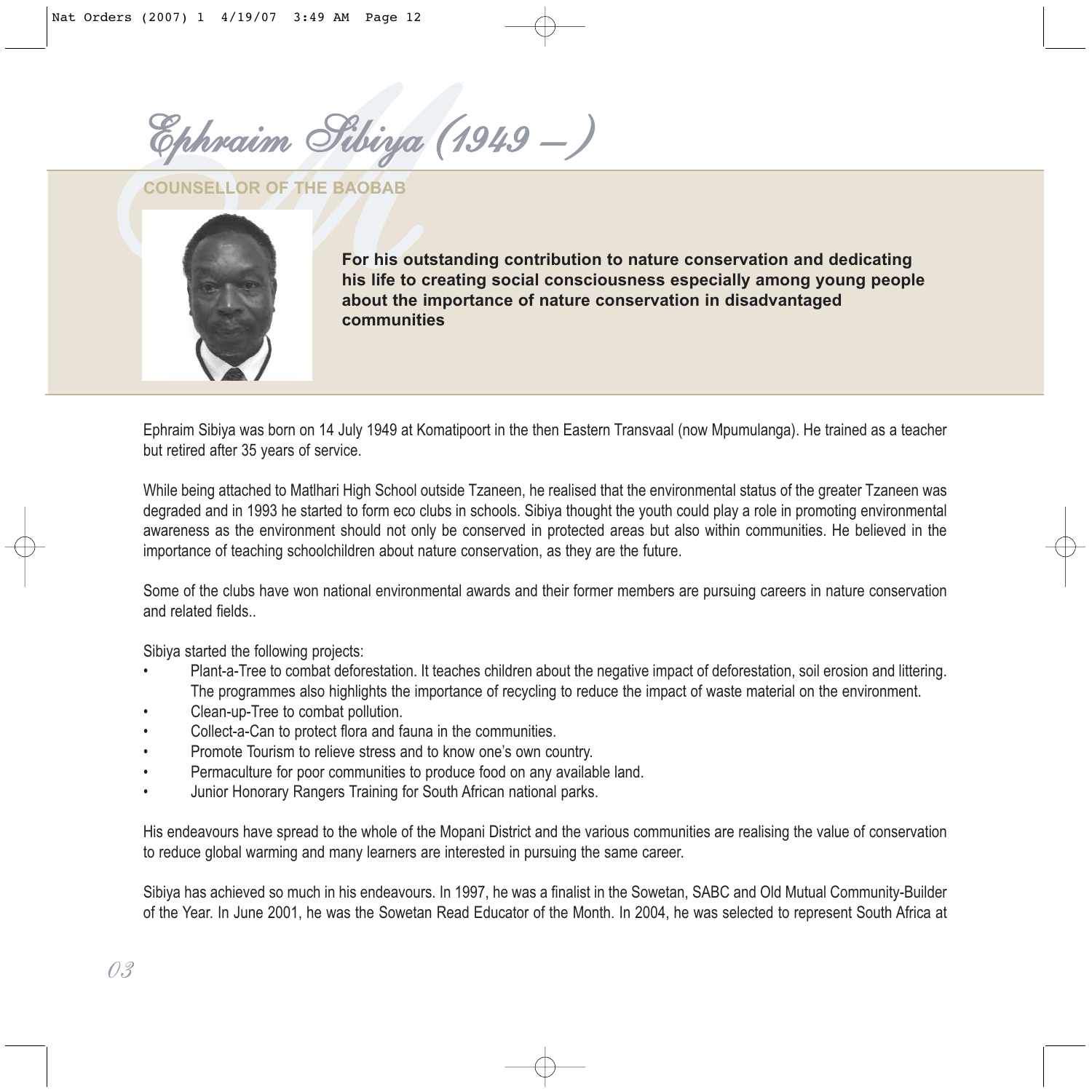the 10th Anniversary of Democracy in Switzerland. In 2006, Sibiya won the Limpopo Premier Award and the Kudu Award in Environmental Education from the South African National Parks (SANParks). He is also an honorary ranger at SANParks.

Last year Sibiya retired from teaching and established a tourism club which organises trips to the Kruger National Park for schoolchildren and community members. He is also recruiting young volunteers to work for SANParks as junior honorary rangers and has already guided some 120 junior rangers towards graduation.

He has represented South Africa in various projects across the world (Costa Rica 1999; Sweden 2000; Pietermaritzburg 2001), and at various other youth conferences in South Africa.

Ephraim Sibiya has made an indelible mark on many in his community through involving them in the ways of preserving and protecting nature; by so doing he has helped in the conscientising of a sometimes indifferent community to the virtues of embracing and caring for our common heritage, nature.

Sibiya lives in Nkowakowa Township in Tzaneen, and is married to Maria. They have six children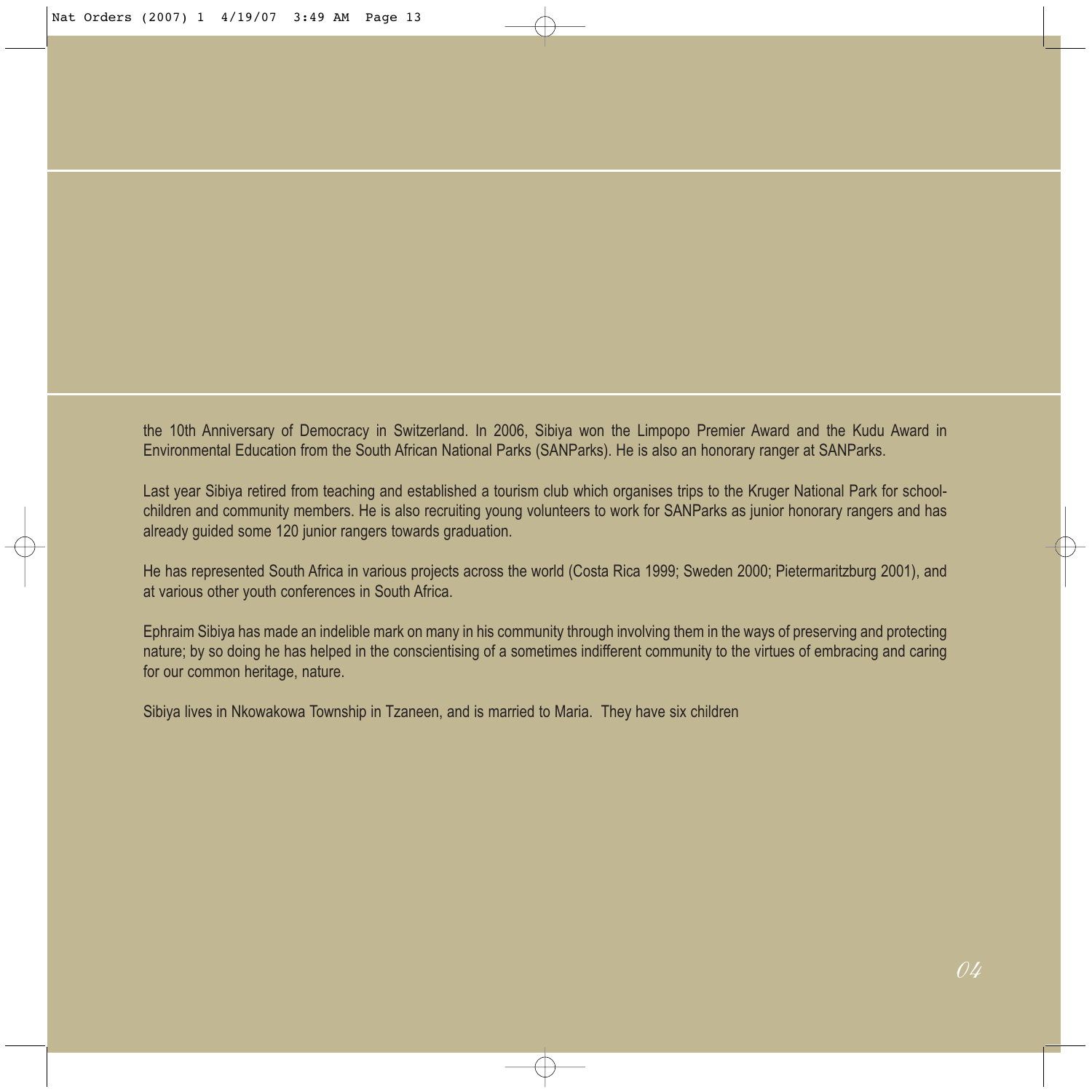*MRichard Maponya (1926 – )*

**GRAND COUNSELLOR OF THE BAOBAB** 



*05*

**For his excellent contribution to entrepreneurship despite oppressive** *apartheid* **conditions, and for serving as an inspiration to disadvantaged South Africans striving for business success.**

Richard John Pelwana Maponya was born in the then Northern Transvaal (Limpopo) on 24 December 1926.

Although trained as a teacher, Maponya started working in the 1950s at a clothing company seeking an educated black person to sell garments to miners and rural people. In the starkly racist language of the day, the company called the department the 'kaffir truck'.

Maponya proved an adept buyer of material that would appeal to black people. Just by touching a piece of fabric, he says, he could tell whether it was from Britain, Germany or Italy, etc. The department's white manager took a liking to Maponya, but told him: 'You can't become a general manager because you can't oversee white people – there's a glass ceiling over your head.' However, the manager gave him soiled clothing and cloth samples, which he sold in his spare time, allowing him to build up capital.

Maponya attracted buyers for his clothing, using a 'pay-while-you-wear' scheme, unusual at the time. When his patron retired in 1956, his supply of second-hand clothing ended and he resigned. When he engaged himself in business around 1956, Maponya was living in Soweto. He wanted to open Soweto's first retail clothing store, but was denied a licence. In 1957, he went for legal advice to Nelson Mandela and Oliver Tambo, who then ran Johannesburg's first black law firm, but they were unable to help as their own conditions were too restrictive.

Fortunately, the *apartheid*-era bureaucrats did give Maponya a licence to sell foodstuffs, which were to form the kernel of his fortune. He become a member of Johannesburg African Chamber of Commerce in the mid-1950s when it was formed and finally become its president. In the early 60s the Johannesburg African Chamber of Commerce under Maponya initiated the drive to unite small businessmen nationally. This initiative led to the formation of National African Chamber of Commerce (NACOC) in 1964. Maponya became the founding president of NACOC from 1964 to 1966.

In 1979 the government of the day required NACOC to disband and re-establish itself along ethnic lines. The leadership of NACOC refused, stood their ground and opted for a federation, becoming the National African Federated Chamber of Commerce (NAFCOC).

Maponya set up the Dube Hygienic Dairy, the first business of its kind in the Soweto neighbourhood at the time, and it is still operating. At a time when Soweto lacked electricity or refrigerators, he dispatched deliverymen on bicycles speedily to transport customers' milk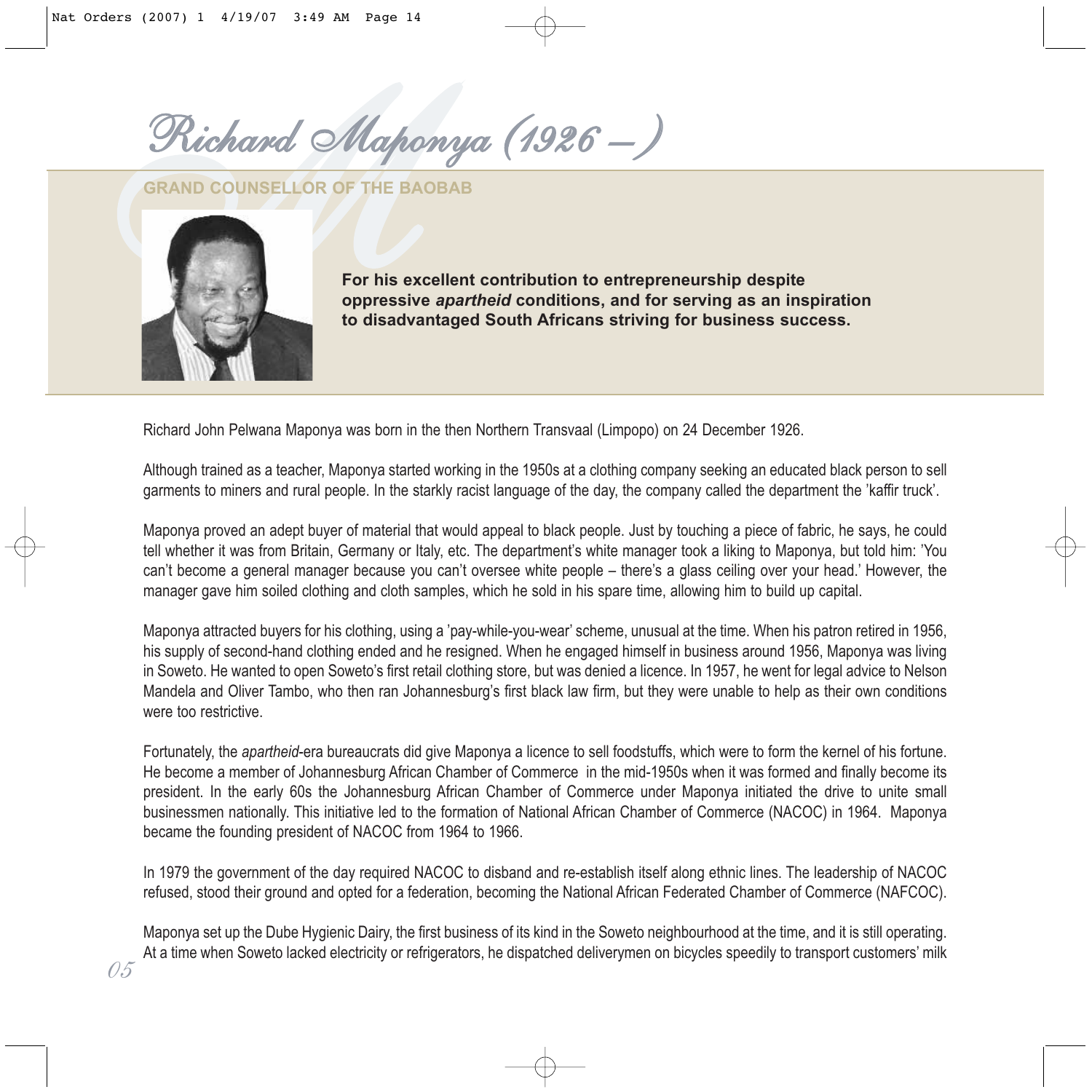at peak hours. By the 1970s, when regulations had relaxed slightly, he set up a butchery, two grocery stores and a restaurant under the licence of a 'native eating housekeeper'..

Maponya welded those businesses into a successful filling station and, in time, a General Motors dealership. When that American motor company disinvested from South Africa in 1987, he pursued other businesses, including supermarkets, bottle-stores and bus transport. He also ran a successful BMW dealership in Soweto, but grew frustrated at the small allocation of vehicles allowed him, which he says he was able to sell within a week.

When Coca-Cola disinvested from South Africa, Maponya put together a group of black businesspeople, formed the company Kilimanjaro Holdings (Pty) Ltd, and put in a successful bid for a bottling plant in East London. Maponya was elected chairperson.

Most recently, Maponya has been involved in the property business, with a focus on building offices and small factories. His group, which boasts a logo portraying a trumpeting elephant, has offices in Johannesburg, Durban, Cape Town and Plettenberg Bay.

For 26 years Maponya's dream has been to build a shopping mall, Maponya Mall. When completed, the 65 000-mÇ complex will be Soweto's largest.

Maponya's career highlights include being a trustee of The Nelson Mandela Children's Fund and founder and first president of the National African Federated Chamber of Commerce.

Richard John Pelwana Maponya rose from the dust-choked, arid and impoverished rural areas of Limpopo to become one of the most respected and respectable self-made businesspeople in South Africa. Despite the humiliation of *apartheid*, the deliberate deprivations and racial ceilings and laws forbidding entrepreneurial spirit among black people, he proved a visionary with a dream that refused to die.

He has eight children and 18 grandchildren.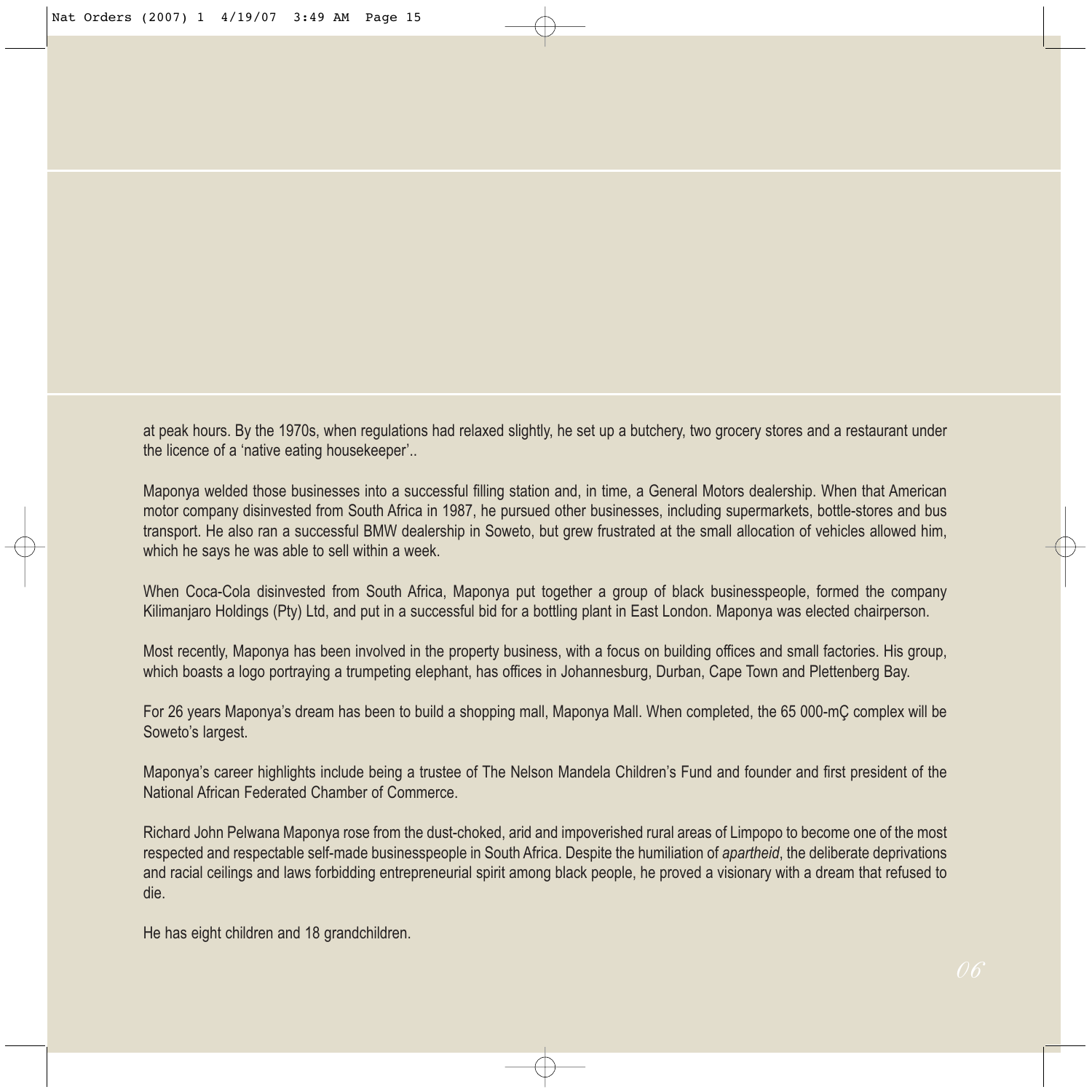*MEric 'Marooi' Molobi (1945 – 2006)*

**GRAND COUNSELLOR OF THE BAOBAB**



**For his abiding commitment to and for developing a unique model of social enterprise in the service of humanity, particularly, the poor and for his commitment to the struggle for a just South Africa**

Eric 'Marooi' Molobi was born to Wilhelmina Mojoela Molobi and the late Enoch Ramphofeng Molobi on 5 June 1945 in Alexandra, Johannesburg.

He completed his secondary education in Soweto and trained as an electrician at the Vocational Training College in Dube, Soweto.

Molobi married Martha Maleshoane Moleleki in 1969.

He spent six years on Robben Island for his political activities in the struggle against *apartheid* under Section 6 of the Terrorism Act, 1976. While in prison, he completed his Bachelor of Arts degree through the University of South Africa. As a political prisoner on the island, his commitment caught the attention of Walter Sisulu.

Molobi was one of the key figures instrumental in the formation of the United Democratic Front. His most important contribution in the 1980s was to lead a back-to-school campaign through the National Education Crisis Committee, in response to the education crisis in black schools. He was the first director of the Joint Enrichment Programme, an initiative of the South African Council of Churches and the Southern African Catholic Bishops Conference.

In 1990, Molobi joined the Kagiso Charitable Trust as Chief Executive Officer (CEO) where he was chief negotiator for the South African Partners in the European Union Special Programme for support of the victims of *apartheid*. He also raised funds from foreign government agencies for educational and community development projects in South Africa.

As CEO of the trust, Molobi once said that the Kagiso Trust should think of itself as a 'department of a government-in-waiting' and that as an alternative funding agency it should be looking at areas that the then *apartheid* government was incapable of or unwilling to deal with. Kagiso Trust became a leading development agency that funded over 30 000 students to enter and complete university studies. In Molobi's view, education constituted the springboard to entering the mainstream to stake a claim for the right of participation by the previously disadvantaged young people. The trust also managed to disburse in excess of R1 billion in donor funds to new ground-breaking and empowering community-based initiatives.

*07*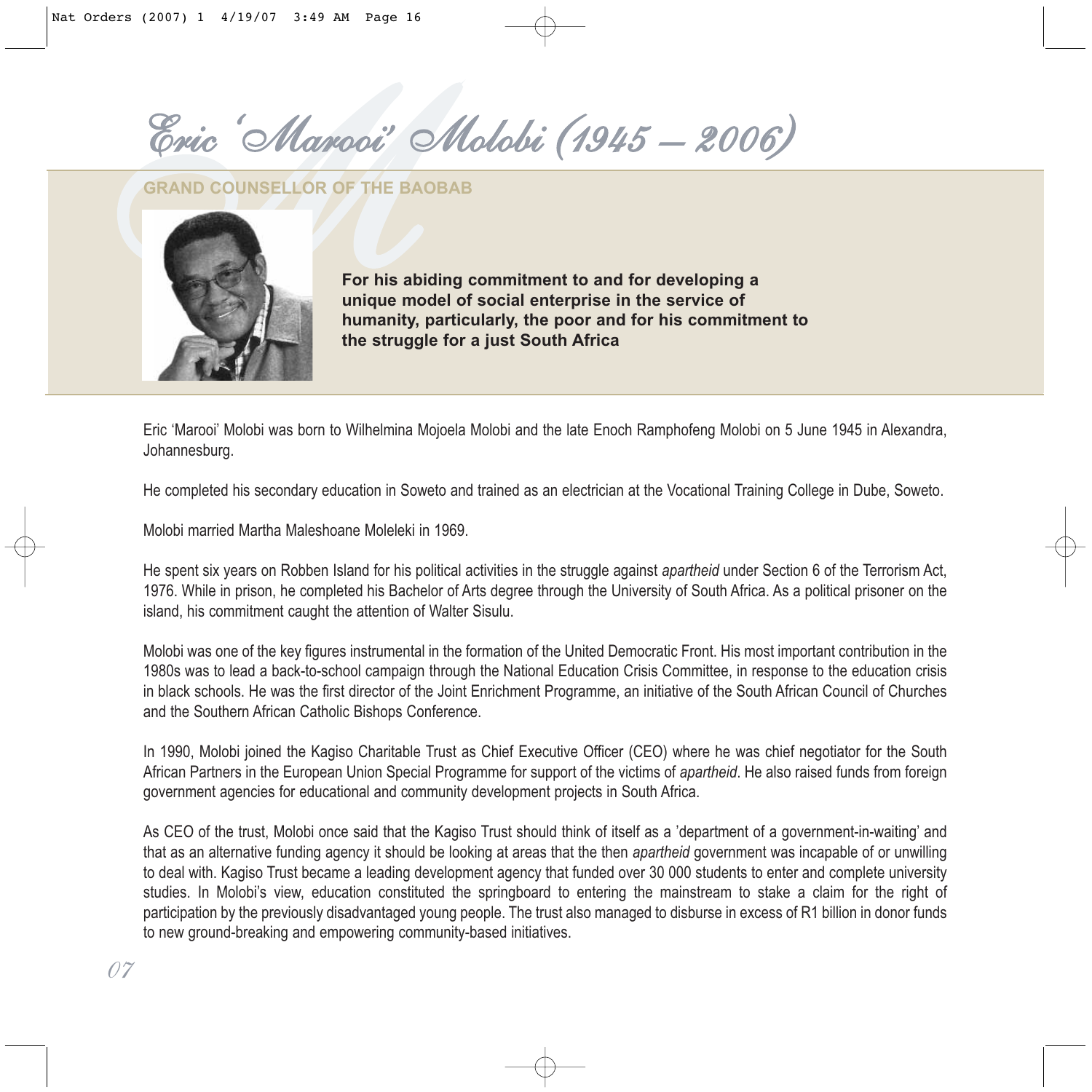Molobi never wavered in his determination to forge paths for civil society with an abiding commitment to enterprise in the service of social development.

Molobi saw business as a service to people and social transformation, rather than business defining people or an end in itself.

In 1989 Molobi assisted the just-released Rivonia Trialists with office accommodation by negotiating with his employers. He also arranged for the ANC to secure the same buildings after it was unbanned in 1990.

The building that is now Chief Albert Luthuli House was occupied in the late 1980s by the reinsurance company, Munich Re, for whom Molobi worked as underwriter following his release from Robben Island. The management of Munich Re held Molobi in such high regard that they readily agreed to provide two floors of their building to accommodate the released leaders of a banned political movement – a step that was highly unusual within corporate South Africa at the time.

Eric 'Marooi' Molobi combined the rare qualities of academic prowess, business acumen and political fortitude to make an exceptional contribution to the eradication of *apartheid*, the empowerment of disadvantaged communities and the encouragement of black children to cherish education as an instrument of liberation.

Molobi passed away on 4 June 2006 after a long battle with cancer. He is survived by his wife, Martha Maleshoane Moleleki, and two daughters.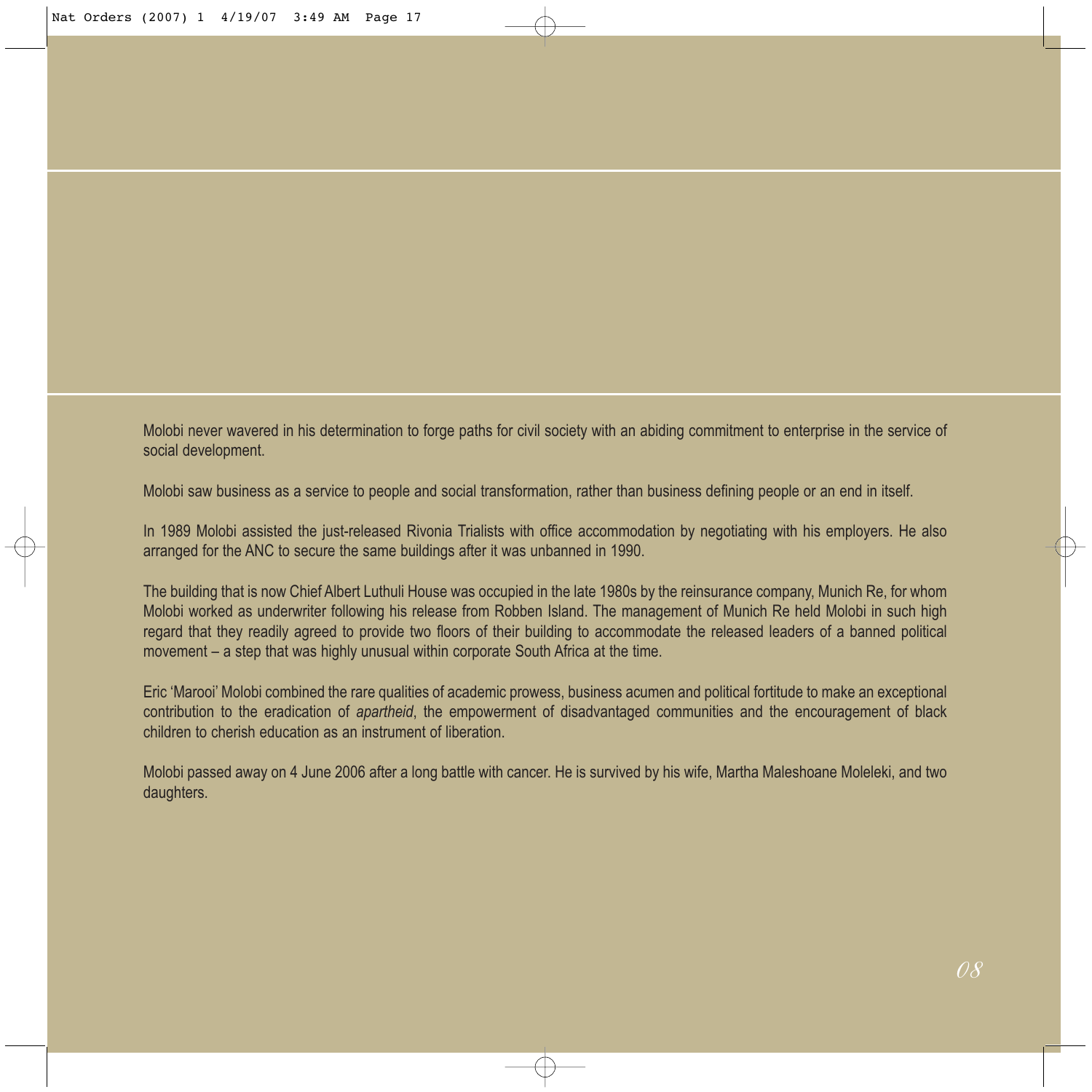*MSally Motlana (1927 – )* 

**GRAND COUNSELLOR OF THE BAOBAB**



**For her excellent contribution to women's emancipation and upliftment and her struggle for a non-racial, just and democratic South Africa.**

Born in 1927 in Pilgrim's Rest in the then Eastern Transvaal, Sally Motlana came to Johannesburg in 1931. She stayed in Vrededorp initially and moved to Sophiatown in 1933.

After gaining her junior certificate, she was unable to further her studies due to a lack of funding and was sent to the Diocesan Training School by the Anglican missionaries to train as a primary school teacher. While teaching, she obtained her matric in 1949 through part-time studies. She commenced her studies the following year at the University of Fort Hare. It was at this point that she began to question everything in her life – her surroundings and her country – and in 1951 she was elected secretary of the African National Congress (ANC) Youth League.

True to the spirit of the Defiance Campaign, she resigned her teaching post in 1954 following the introduction of Bantu education.

Within seven years of her being in political office, the police pounced on Sophiatown on 9 February 1955 and forcibly relocated the people to Meadowlands, Soweto. In the battle that the system waged against its victims, Motlana proved not only to be an adept political activist but also a spiritual human being with a passion for community-based development initiatives.

In the most difficult time faced by the church, she became an energising ingredient in making the South African Council of Churches (SACC) take a stand against an unjust system.

The 1970s witnessed this voice being elected to serve the Black Housewives' League (BHL) as national president for 20 years and she is still the organisation's honorary president. Under her direction, the BHL built a six-classroom Primary School in Polokwane. In 1988, the BHL was given a piece of land in the same area and used it for growing vegetables. She secured visits by students of the Potchefstroom Dept of Agriculture to ensure a transfer of skills from students to the Polokwane BHL Branch on better ways of growing vegetables.

Other areas that started vegetable projects under her direction were the BHL in Lebowakgomo, Bushbuckridge, Kiblaren. In 1989, the BHL Mphahlele Branch built a crèche. More crèches were built in other areas.

*09*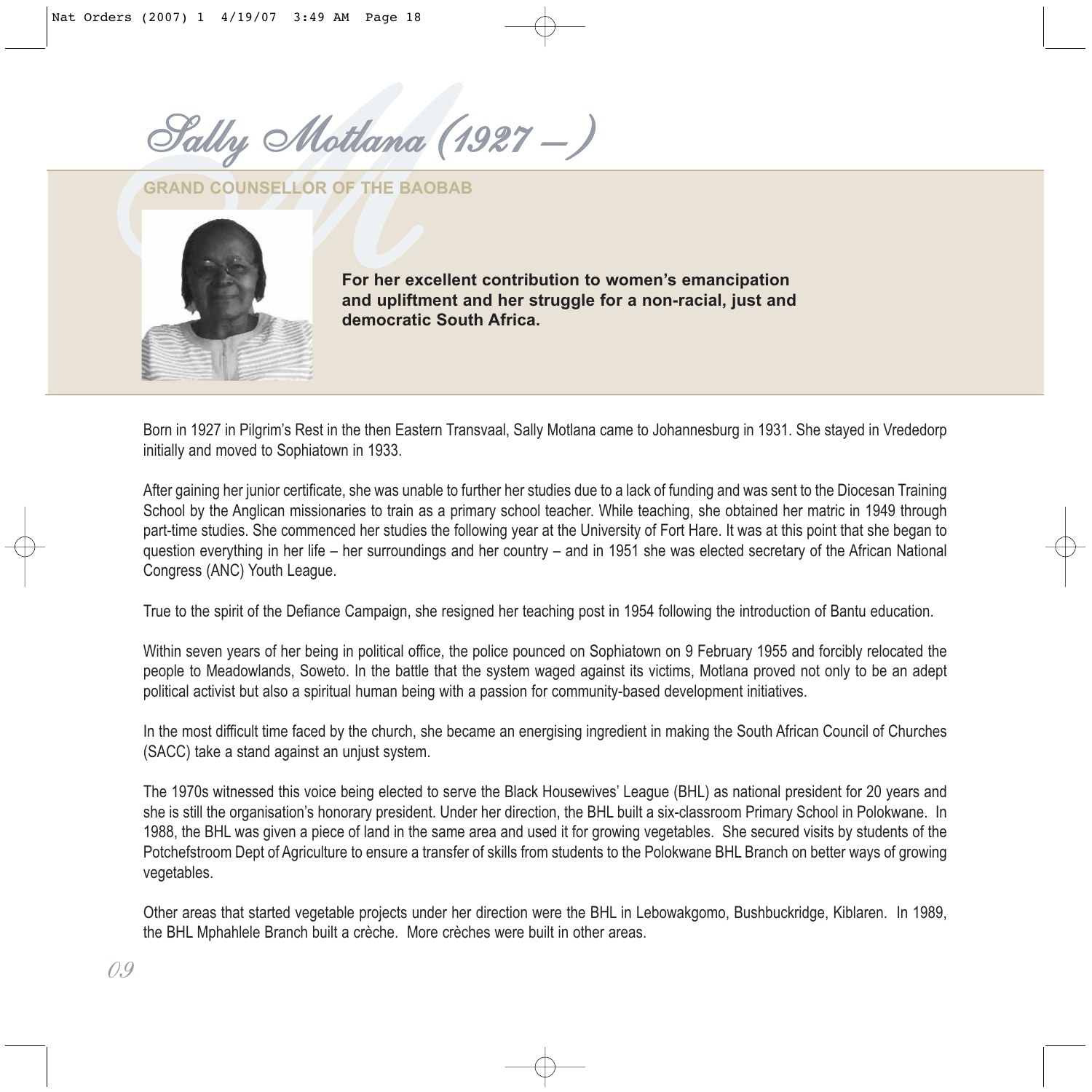The BHL under her direction refused to join with their white counterparts, because, according to her, the white counterparts were concerned about the price of butter whilst the BHL was concerned about the price of maize meal which was and still remains the staple food of black people.

She travelled extensively doing work for the SACC and the All African Council of Churches, raising the awareness of the international community about oppression and the dehumanising effects of *apartheid*.

Being constantly arrested by the police, Motlana had to find other means to complement the family's income. She opened a grocery shop called 'Sizwe' which is still operational in Mofolo Central, Soweto.

In 1976, during the Soweto uprising, she was detained. She was detained again in 1977 and 1978. During this time, Motlana still found time to serve on the board of Operation Hunger, the Johannesburg Diocesan Council, the Institute for Multiparty Democracy and the Urban Foundation. She was also an elder leader at the St Paul's Anglican Church where she teamed up with Bishop David Nkwe to start a candle-making project, of which sales abroad injected much-needed income into self-help community initiatives.

Sally Motlana's life is a story of a woman who may have lost her heart in Sophiatown, but found her spirit in combat readiness when Soweto exploded in June 1976. She enlivened all around her with the power of her profound spirituality, and braved *apartheid* brutalities by taking on the system wherever life took her.

Her voice is still greatly admired by young members of the Soweto-based choir, Isiphephelo Choral Society, of which she is a patron.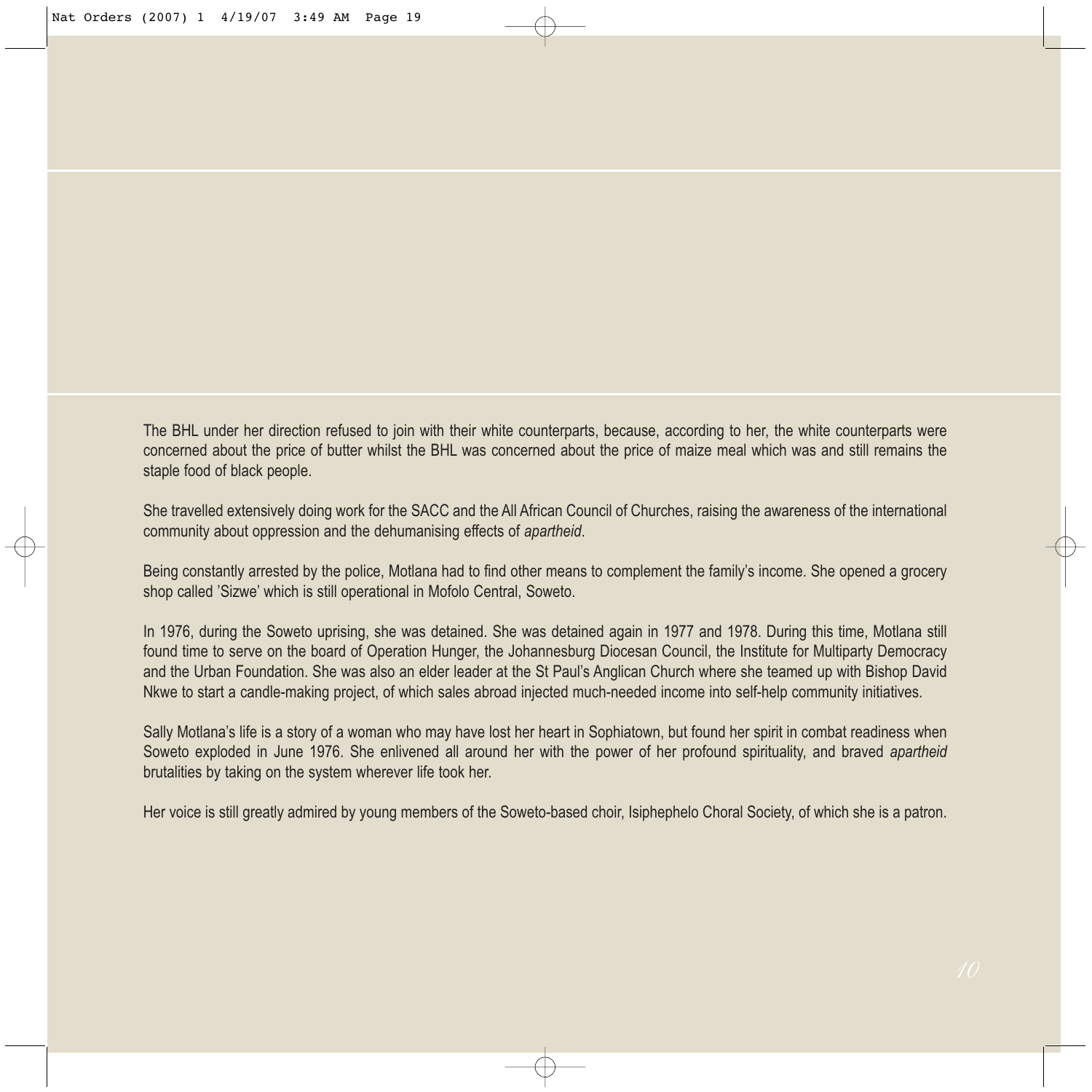*MJoyce Piliso-Seroke (1933 – )*

**GRAND COUNSELLOR OF THE BAOBAB** 



**For her excellent contribution to the struggle against gender oppression and exploitation, her commitment to peace and reconciliation and the struggle for a non-racial, just and democratic society** 

Joyce Piliso-Seroke was born in Crown Mines, Johannesburg, on 11 July 1933. She completed her matric at Kilnerton High School in Pretoria. She holds a BA degree and a diploma in Communication. After completing the BA degree, she also did the University Education Diploma at the University of Fort Hare.

She gave up teaching to pursue social work after a year. She was offered a scholarship by the Institute of Race Relations to do a postgraduate course in Social Policy and Administration in Swansea, South Wales, and a course designed for students from developing countries.

On her return to South Africa, she worked for the Young Women's Christian Association (YWCA) in Natal (now KwaZulu-Natal). The YWCA had programmes and projects for women and one of the major challenges for the organisation was that large numbers of African women were subjected to the 1891 Bantu Code, which made them perpetual minors and lifelong wards of men – their fathers, husbands and, in the absence of these the closest surviving male relatives, including sons. The YWCA petitioned the Department of Bantu Administration and chiefs for the abolition of this law but to no avail. When this failed, the YWCA's Women Empowerment Programme encouraged women to draw up simple wills to safeguard their property.

Piliso-Seroke soon became national secretary and did a lot of travelling, addressing international YWCA conferences in Africa, Europe and the United States where she spoke about the ravages of *apartheid*. In 1975, she was appointed to the Executive Committee of the World YWCA in Geneva, Switzerland, a position she held until South Africa erupted in protest in 1976. She and the Executive Committee, including the president, Oshadi Phakathi, visited Soweto to assess the situation and were detained in the cells of Orlando Police Station for four days.

She was later re-detained and kept at the Fort. After her detention, she was vice president of the World YWCA from 1983 to 1995. She co-ordinated programmes and projects in eight YWCA regions in the country, networking with women's organisations and activists on campaigns such as the Women Against Oppression Campaign.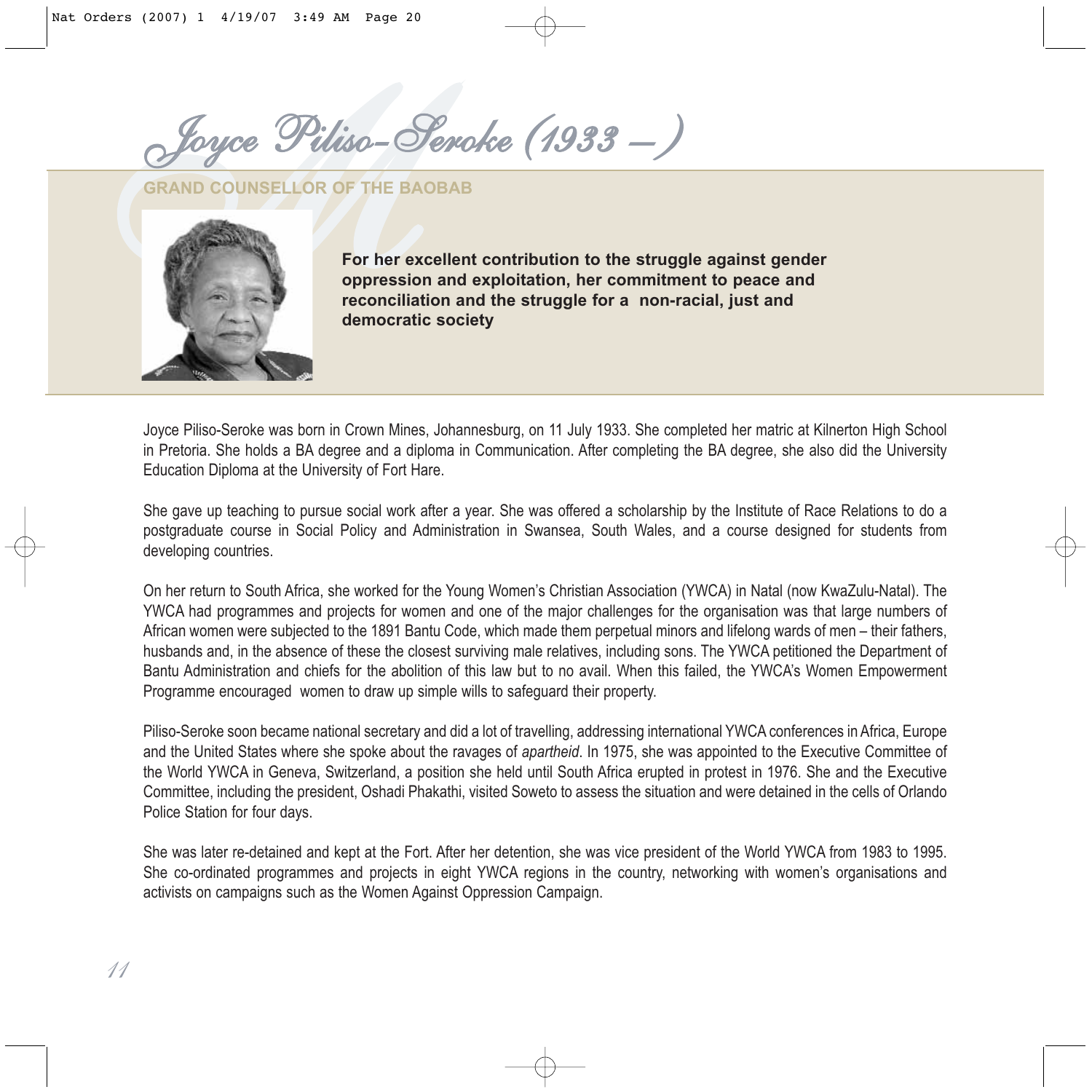Piliso-Seroke's passport was confiscated by the Special Branch. Realising that she could no longer travel abroad to address YWCA groups and anti-*apartheid* movements, she co-produced two documentaries with her friend, Betty Wolpert, a South African residing in London. Both documentaries were shown and documented abroad.

From 1992 to 1993, she served on the Transvaal Board of the National Co-ordinating Council for Returnees, spearheading YWCA programmes for returning exiles countrywide.

In 1996, she joined the Truth and Reconciliation Commission (TRC). As a member of the Human Rights Committee, she helped people understand the effects of the harsh past in order to bring about unity and reconciliation. She was part of the TRC hearings held countrywide to investigate gross human rights violations and to establish support structures within the communities for victims of such violations.

She was appointed chairperson of the Commission on Gender Equality (CGE) by the President on 1 March 1999 and was reappointed in October 2002 for the next five years. She is also a member of the Eskom Development Foundation.

A versatile woman with an indefatigable spirit, Joyce Piliso-Seroke has contributed considerably to freedom, development, reconstruction and the struggle for gender equality in the country.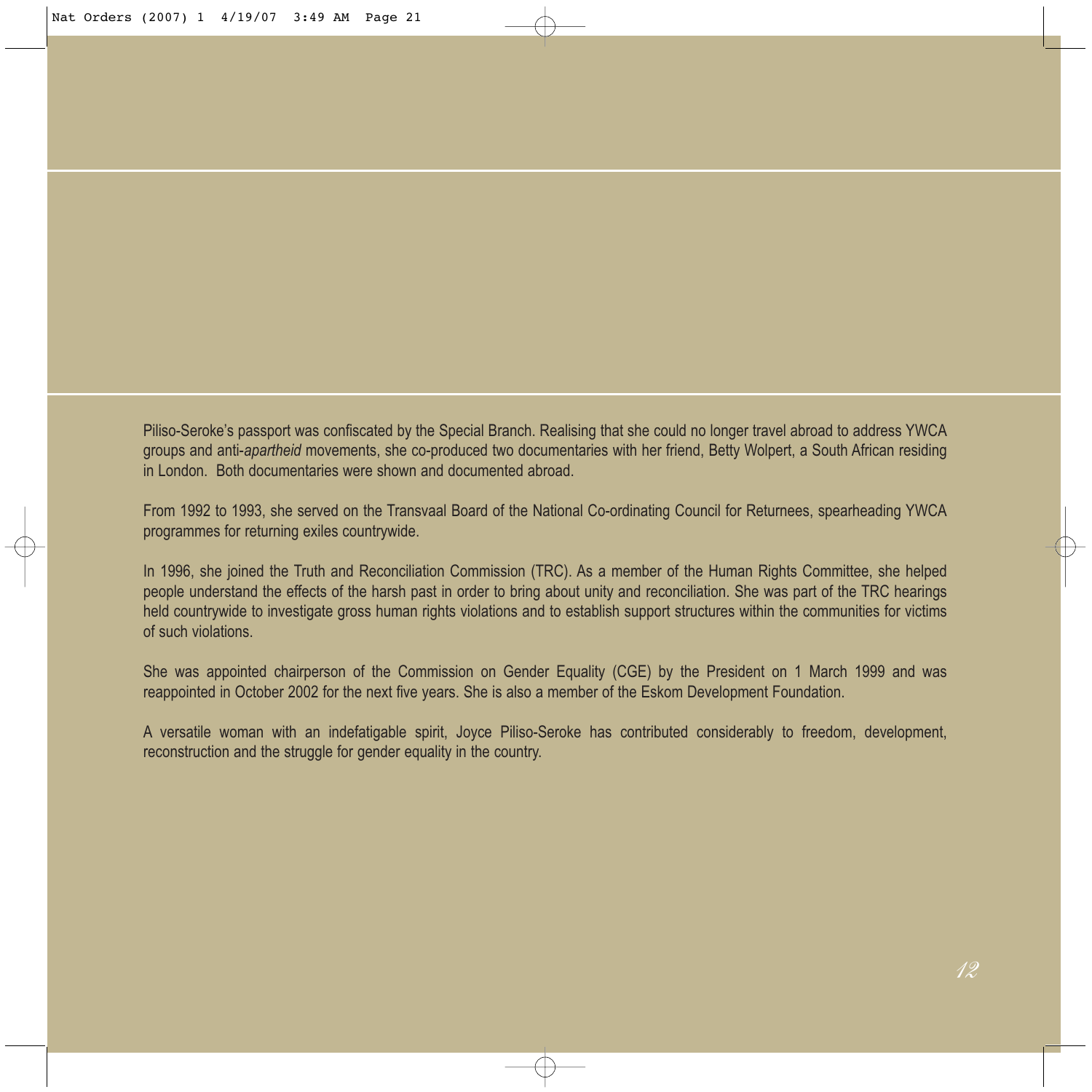*MDale White (1934 – )*

#### **GRAND COUNSELLOR OF THE BAOBAB**



**For his excellent contribution and commitment to the objectives of the Wilgespruit Fellowship Centre to provide and create space for a multiracial, equitable and non-discriminatory interaction and philosophy in the face of the institutionalization of the** *apartheid* **ideology post the 1948 election.**

Rev Dale White was born on 30 July 1934. He grew up in a church orphanage because his father was not allowed by his parents to marry his pregnant girlfriend. He never met his father who was sent abroad. His mother, who was not healthy, had to earn a living, and saw no alternative but to entrust him to the orphanage.

After completing matric, White went to the University of Cape Town to study for a Bachelor of Arts degree. Thereafter he went to St Paul College for theological training. In 1956, at the age of 22, he was ordained as a priest in the Anglican Church and placed as curate in Krugersdorp (now Mogale City). Three years later he was assigned to the Western Coloured Township, opposite the destroyed Sophiatown, where coloured people from all over Johannesburg had been relocated. He also started to work in Soweto, serving the congregation of Trevor Huddleston that had also been forcefully removed from Sophiatown to Meadowlands. These experiences strengthened his resolve in siding with the victims of *apartheid*.

It was at the orphanage where he picked up a basic sense for justice and the inner urge to defend the weak and vulnerable that would be with him for the rest of his life.

This philosophical attitude to life would enable him to play a vital role in uplifting the lives of others and doing everything in his power to see that justice was done.

He incorporated the basic tenets of his religious belief into his material existence, thus living out his beliefs on a daily basis.

In 1965, the Rev White was assigned by the Anglican Church to become director of Wilgespruit Fellowship Centre in Roodepoort, an ecumenical institution established in the crucial year 1948 to create a safe haven for multiracial inspiration, training and action in an increasingly divided church and society. In the same year, he borrowed money for a wedding ring and married Laetitia (popularly known as Tish) Keyter, an isiZulu-speaking daughter of an Afrikaner with a deep commitment not to let *apartheid* control her life or the lives of others.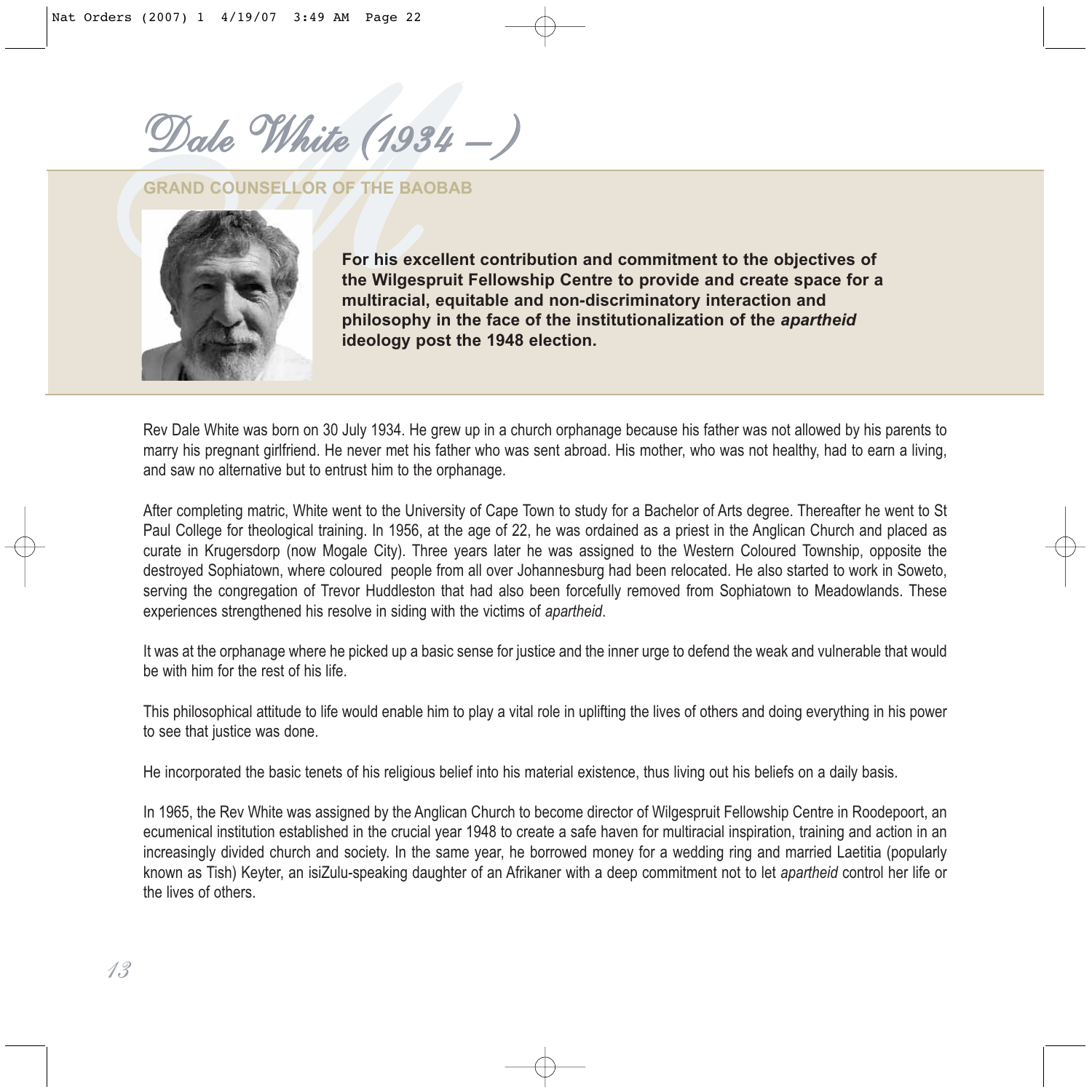Together with a very dedicated staff, Dale and Tish White made Wilgespruit a true resource centre, a safe place for whomever was in need of solidarity and empowerment. In the course of time, a wide range of programmes were developed: leadership training, women empowerment, industrial mission, self-help projects, black consciousness, conflict resolution, mediation, among others.

The Rev White was executive director of Wilgespruit Fellowship Centre (1965 to 1993); a priest at various Anglican congregations in Soweto (1957 onwards); Executive Trustees: Fellow Trust (1984 to 1999); special pensions board member: Government of South Africa (1997); chairperson of St Gregory's College, Kwa-Zulu Natal (1992 to 1996); executive committee member of the South African Council of Churches (1984 to 1988); United Religion's initiative – South African representative since 1997; member of the Council of Parliament of World Religions since 1999; and chairperson of the Interdenominational Committee for Industrial Mission (1968 to 1988).

The Rev White dedicated his life to the cause of justice for all humanity. From very humble and difficult beginnings he became a pillar of his community. Believing in the innate ability of humanity, he lent a helping hand to others within his reach. Not only did he challenge the injustices of *apartheid*, but also used whatever opportunity he had to bring warmth, love and fulfilment to people around him.

The Rev Dale White is now retired. He stays with his wife Laetitia, their two daughters, Natasha and Anastasia, and their two grandchildren, Christopher and Olwami, at Wilgespruit Fellowship Centre, Roodepoort.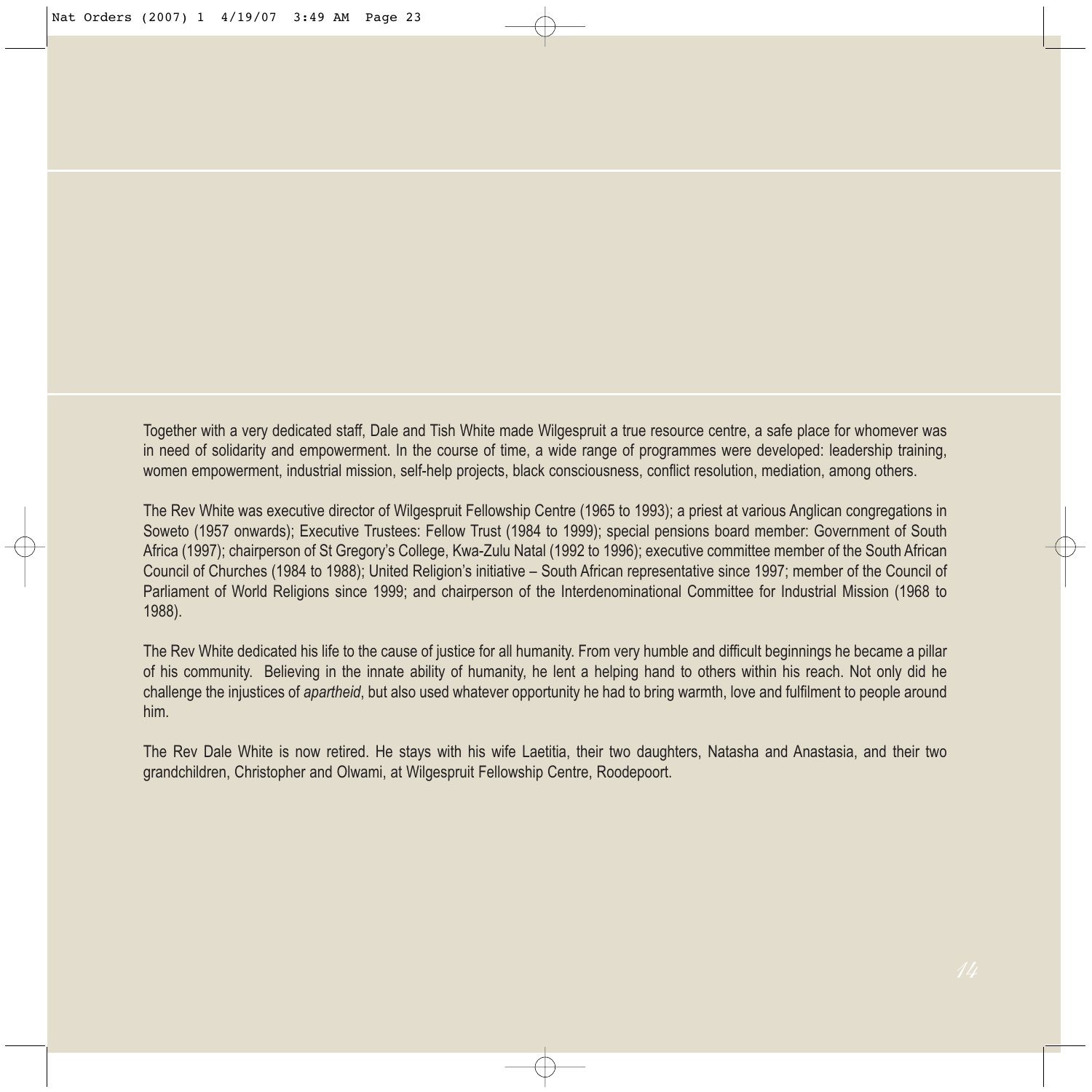*MRica Hodgson (1920 – )*

**THE ORDER OF LUTHULI IN BRONZE**



**For her excellent contribution to the struggle for a non-racist, non-sexist, just and democratic South Africa by carrying out onerous work for the liberation movement that included fundraising, organising and producing underground political material while in South Africa and in exile.**

Rica Hodgson was born on 1 July 1920. She devoted her life to the struggle for democracy, confronting the enemy at all stages of the struggle from the early 1940s, until her retirement in 1996 as secretary to the late Walter Sisulu.

She met Jack Hodgson, whom she married in 1945. The two shared a life of struggle. In 1943, she became a fund-raiser for the Springbok Legion – an organisation comprising ex-servicemen that mobilised against the rising threat of fascism in South Africa.

She joined the Communist Party in 1946 and in 1953 she was a founding member of the Congress of Democrats (COD) that organised white progressives into the mainstream Congress Alliance led by the African National Congress (ANC). She travelled around the country with other alliance members, building a network of support. She became the national secretary of the COD until August 1954, when she was served with banning orders.

In 1954 Hodgson served on the National Action Council of the historic 1956 Congress of the People. In 1957, following the arrest of 156 leaders of the struggle, she became fund-raiser and secretary of the Treason Trial Defence Fund and later, in 1961, for the Johannesburg branch of the Defence and Aid Fund, South Africa. In 1959, she was secretary for the musical production King Kong that sought to promote black jazz musicians and non-racial performances.

She was detained during the 1960 state of emergency. In the build-up to the launch of Umkhonto we Sizwe (MK), Rica and Jack's small flat in Hillbrow was used to produce explosives for the 1961 Sabotage Campaign. This was a high-risk venture, revealing the Hodgsons' courage and determination to withstand possible consequences. In 1962, in the same flat, she and Jack were placed under house arrest.

They left the country illegally in mid-1963 to set up a transit centre outside Lobatsi in the then Bechuanaland (Botswana), for MK cadres en-route to training abroad. The couple were declared prohibited immigrants by the British Government and were deported to London in September 1963.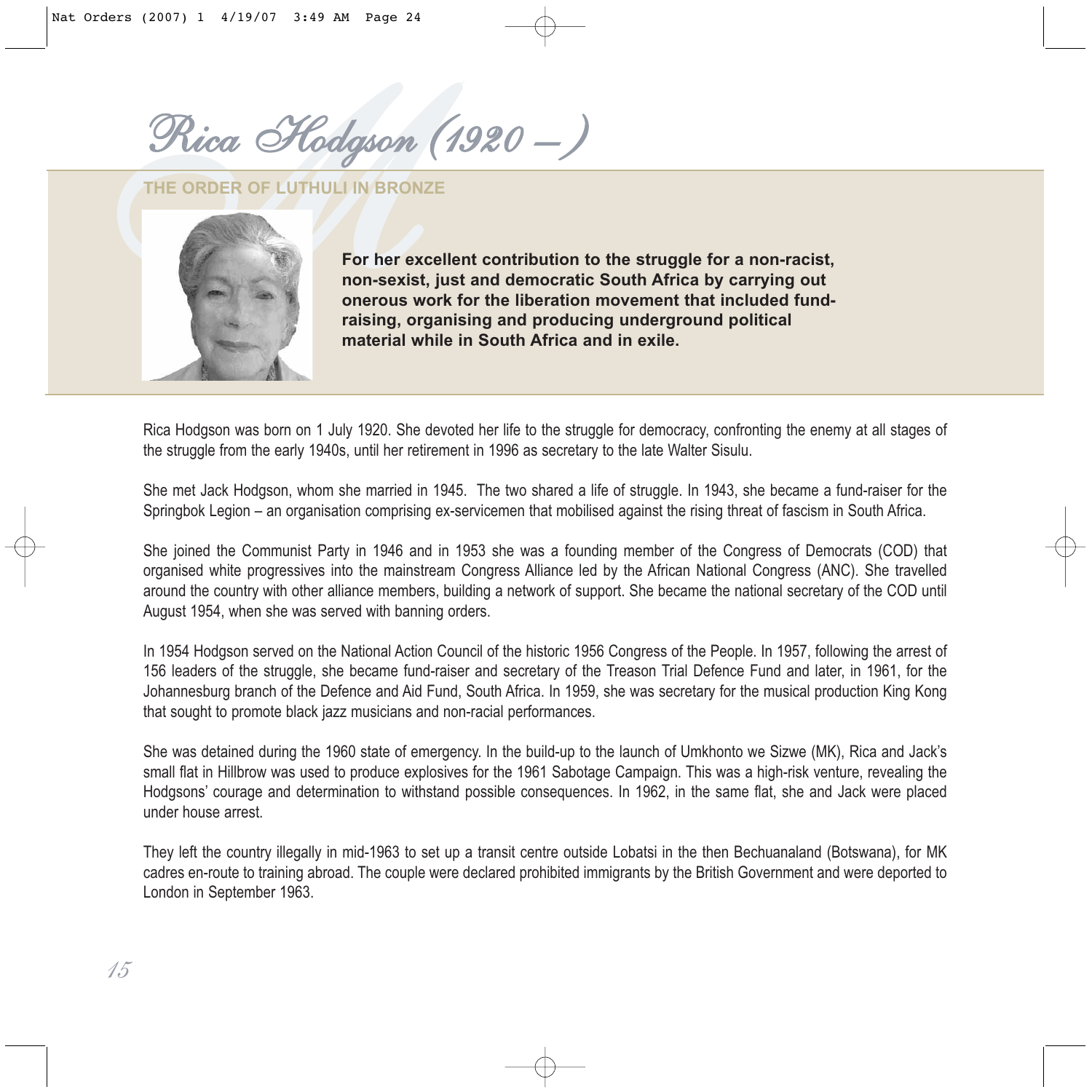From 1964 to 1981, Hodgson worked full-time for the British Defence and Aid Fund and headed the Welfare Section of the International Defence and Aid Fund, covertly channelling funds for the defence of *apartheid* prisoners and the support of their families. Thousands of people were assisted with regular income transmitted through a network of church and sympathetic people, which Hodgson helped to establish in various countries. During this period, she continued to assist in clandestine ANC and MK work, and her small flat in London was a workshop and meeting place for Jack and other comrades producing underground material for the struggle at home.

Hodgson volunteered and joined her son, Spencer, his wife Claudia and their daughter, Tanya, in the development and administration work at the Solomon Mahlangu Freedom College, which was established by the ANC in Tanzania after the Soweto Uprising. She served as secretary to the late Tim Maseko, and to Henry Makgothi. She returned to South Africa in 1991 after the unbanning of the ANC the previous year.

Rica Hodgson embraced the cause of human freedom without regard for the possible consequences to herself and her family. She outrightly rejected the racial privilege that many chose to enjoy in the face of a crime against humanity. She remains committed to friends, family, comrades and the cause of freedom she has contributed to without regard for position or accolades.

Rica also has three stepchildren, from Jack's first marriage. She has four grandchildren and four great grandchildren. Hodgson is retired and now lives with her son and his family.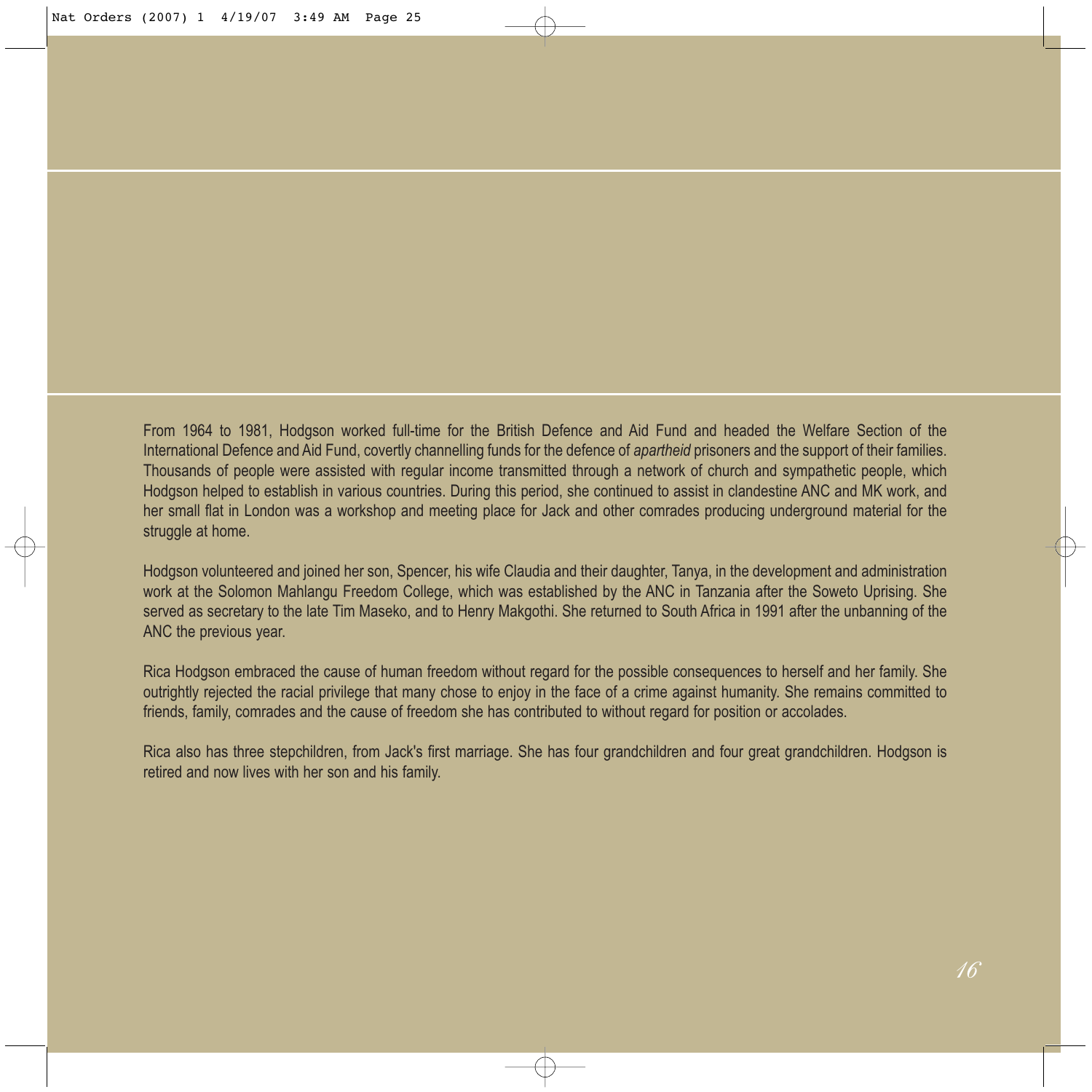*MJohnny Issel (1946 – )*

**THE ORDER OF LUTHULI IN BRONZE**



*17*

**For his outstanding contribution in the workers', students' and grassroots struggles against** *apartheid* **and for the development of the vision and formation of the United Democratic Front.** 

John James Issel was born on 17 August 1946 in the wine-growing area of Worcester outside Cape Town. At a tender age, he worked on a vineyard, cleaning grapes for the export market. It was during this time that he was introduced to a form of payment in cheap wine known as the "tot system", which kept farm labourers in a constant state of numbness. Barely 13 years old and in short pants, he organised a strike against the low pay and he was chased, with a few others, at gunpoint off the farm. He had an all-round religious upbringing, enjoyed music and could play a variety of musical instruments.

During his latter school years, Issel's mother moved to Johannesburg after which he ended up in Boksburg. The racism experienced in that mining town was even more blatant than that of the Boland. During his matric year, Issel became actively involved on the East Rand in the anti-*apartheid* Labour Party, contesting elections for the Coloured Representative Council.

Issel believed the church to be a conduit for justice and involved himself in various aspects of the church. He served as Sunday school teacher, church deacon and excelled as preacher. He sold radical tracts, issued by the Christian Institute in his new community, which was struggling to come to terms with their forced removal from Benoni, which had been declared an Indian area. After school, he worked at various factories for four years, mostly as a manual labourer, and obtained a university exemption certificate.

In 1970, Issel arrived at the University of the Western Cape (UCW), older than the average student. Despite his desperation to obtain a university qualification, he helped to organise a clandestine discussion group soon after his arrival. During his three years at UCW, he participated in most societies, which he thought could make a political contribution. He played a leading role in an anti-*apartheid* play by Adam Small.

During his final year at university, Issel joined the Black consciousness student movement, the South African Student Organisation (Saso), and was elected its first chairperson in the Western Cape. On being denied the right to study for an honours degree and after being expelled from the university, he was appointed the first regional secretary of Saso in the Western Cape.

From 1974 until 1986, he was imprisoned many times. He was held at many police stations, detained at various prisons, often in solitary confinement, including Athlone, Pollsmoor, Victor Verster and Kensington.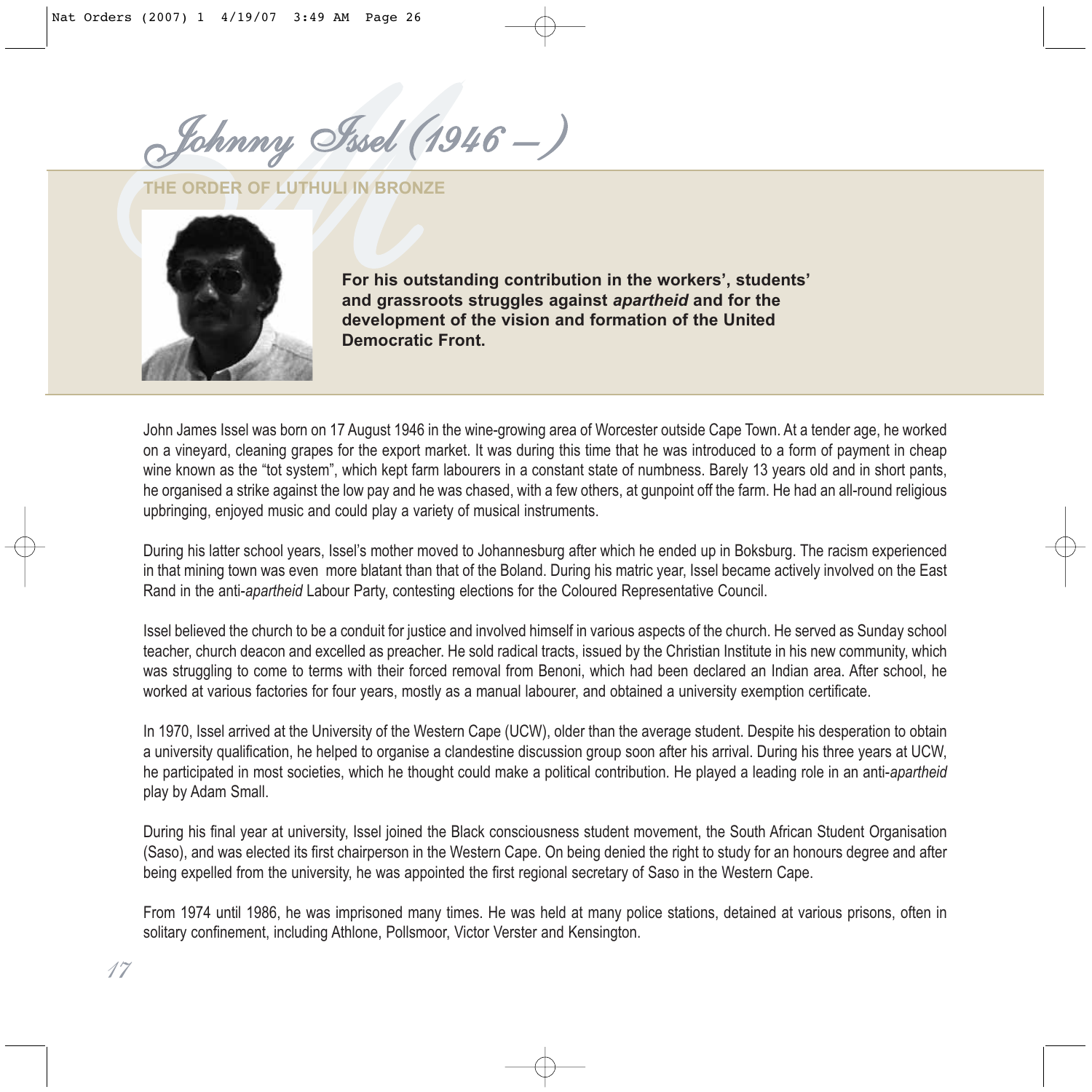During the late eighties, Issel worked at the Food and Canning Workers Union .In 1980, he was appointed first organiser for the broadbased community newspaper, Grassroots, and he participated in the formation of a number of extra-parliamentary organisations involving women, residents, as well as secular and church youth. At the formation of the United Democratic Front (UDF) in 1983, he played a leading role in its establishment and the subsequent formation of UDF structures within the Western Cape.

After the unbanning of the ANC in 1990, John James Issel was appointed onto the interim provincial committee and became its first full-time regional organiser. His primary task was to spearhead the formation of ANC branches in the Western Cape. Following the first democratic election in 1994, he became a member of the Western Cape Legislature, representing the African National Congress. During his time at the legislature, he chaired the committee overseeing the work of the police.

Johnny Issel rose from humble, obscure and politically suffocating conditions to challenge the political establishment nationally, arousing political awareness, whether at work, at educational institutions or on a broader societal level. An unsung hero, he is one of scores of South Africans who made huge contributions to the anti-*apartheid* struggle without seeking glory or attention.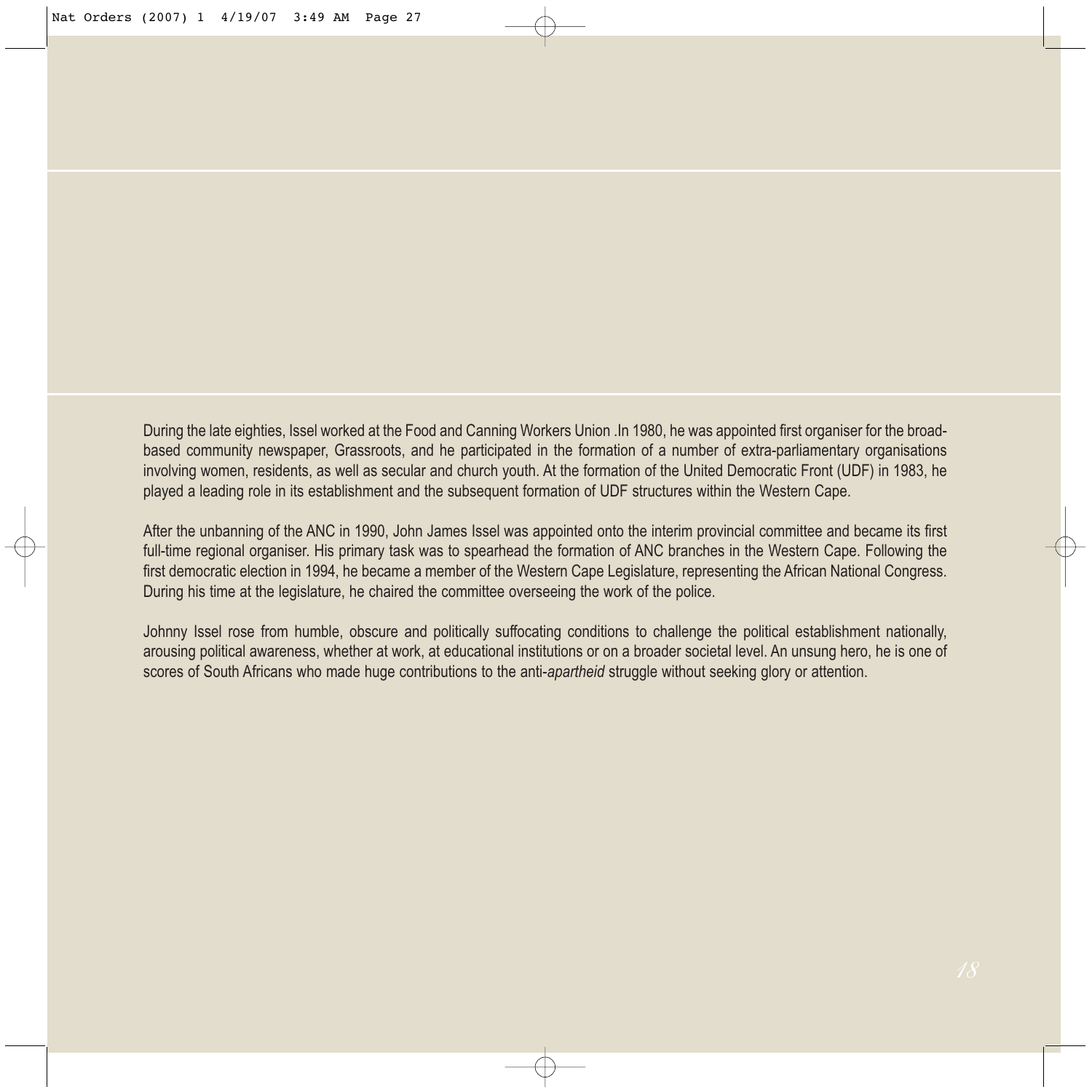*' Mashinini (1929 – )*

**THE ORDER OF LUTHULI IN BRONZE**



**For her outstanding contribution in building the trade union movement, her resilience under** *apartheid* **harassment and detention, in the cause for a non-sexist, non-racial, just and democratic South Africa.**

Emma Thandi Mashinini was born on 21 August 1929 in Sophiatown, Johannesburg. Her family (like so many others) suffered the experience of being forcibly moved from one area to another under *apartheid* policies. They lived in Sophiatown until it, too, was declared an area for white people only. She attended various schools, but her parents' marriage broke up and she was unable to complete her education.

She married and had six children, three of whom died during infancy. In 1956, she found work at a clothing factory as a trainee machinist. She joined the Garment Workers' Union (GWU), headed at the time by Lucy Mbuvelo. The GWU, for black workers, could not be registered under the laws of the time, and any industrial action was regarded as illegal. In spite of this, they did strike and did embark on 'go-slows', and were proud of the struggles they did win.

She was promoted to supervisor, but did not allow this to deflect her from her commitment to her shopsteward tasks. Her political awareness grew, and she was present at Kliptown in 1955 when the Freedom Charter was drawn up. The 1960s were extremely difficult years for trade union organisations and many leaders were detained or left the country, but Emma Mashinini continued her work in spite of the pressures. It was during this period that she met and married her second husband, Tom Mashinini.

In 1975, she was asked by the National Union of Distributive Workers (NUDW) to join them; to start a new union for black shopworkers, the Commercial, Catering and Allied Workers' Union of South Africa (CCAWUSA); and she became its general secretary. The union grew, and within five years it had opened offices in Durban and Cape Town. In 1977, the Wiehahn Commission was appointed by Government, and by 1980 major strikes and boycotts had demonstrated the power of the trade union movement.

In 1981, CCAWUSA and the NUDW moved into Khotso House, headquarters of the South African Council of Churches. Work began on the formation of the Congress of South African Trade Unions, which was formally established in 1987. However, in November 1981, Mashinini was detained (on the same day as her colleague, the late Neil Aggett, and many others). The chapter in her book, Strikes have Followed me all my Life, gives a moving and chilling description of her experience in Pretoria Central Prison and then in Jeppe police station, followed by interrogation at John Vorster Square.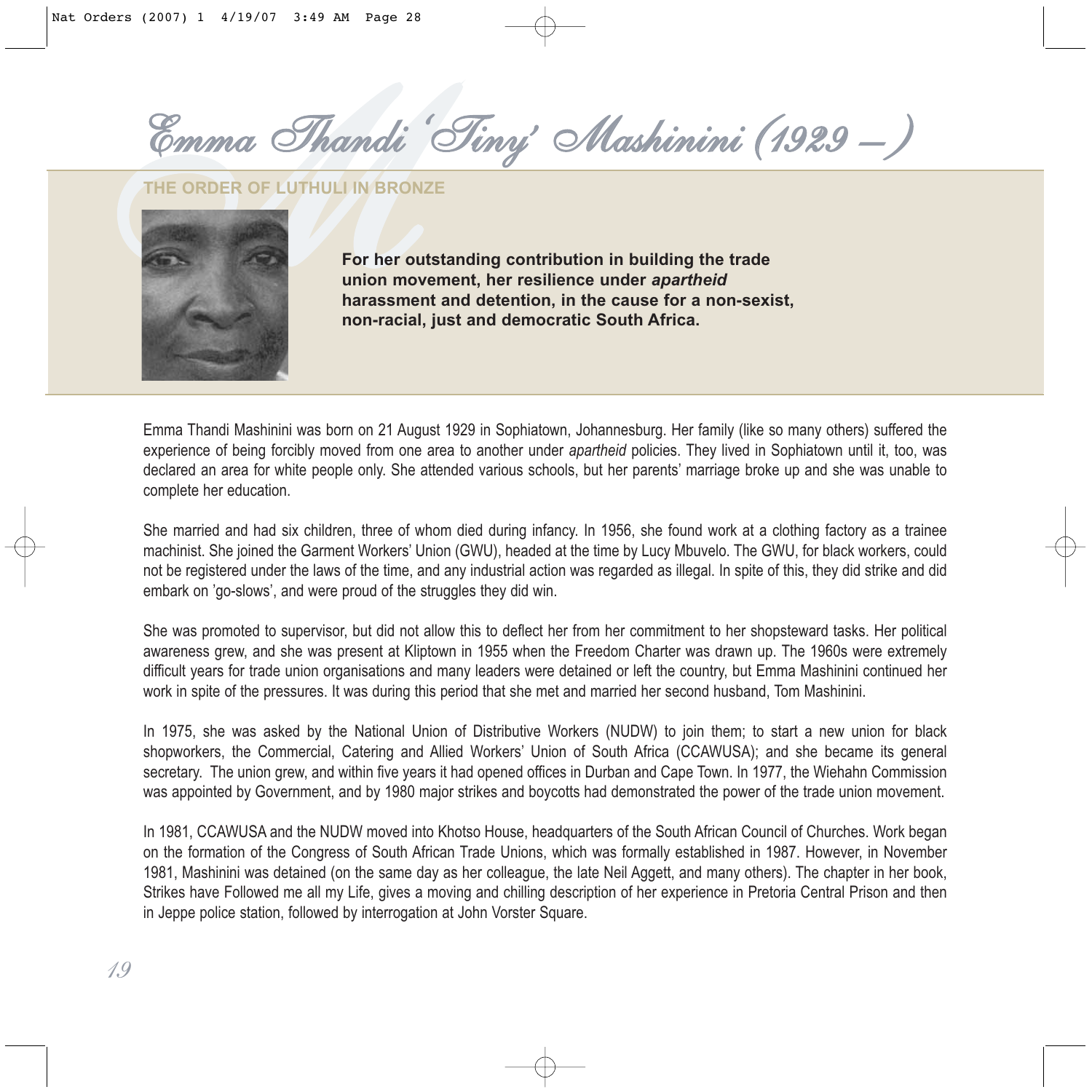After her release in May 1982 and a brief period of therapy in a clinic in Denmark, Mashinini returned to CCAWUSA, despite frequent raids on her home and further interrogation by the security police.

In 1986, she was appointed director of the Anglican Church's Department of Justice and Reconciliation. In this role, she worked particularly closely with the families of detainees, under the umbrella of the Detainees Parents' Support Committee. During the nationwide state of emergency, thousands of people were detained without trial. As Mashinini herself wrote: 'Now – after the restriction on other organisations speaking against *apartheid*, which society used as their windows for venting their oppression and suppression – it is the Church which has emerged to speak on behalf of the people'.

She used the opportunity, too, to speak out against capital punishment and the horrors of death row.

Her life has been one of dedicated service and of suffering, but also one of remarkable achievement. She has defied the limitations of her gender at a time when the *apartheid* society oppressed black women in their fight for the cause of justice.

Emma Thandi ('Tiny') Mashinini's life has been a roller-coaster of political struggles, trade-union movement involvement, harassment at the hands of police, and selfless dedication to the emergence of non-racism, non-sexism, democracy and justice in South Africa. She has withstood all this harassment with exceptional grace in pursuit of keeping the flickering flame of freedom alive.

She lives in Monument Park, Pretoria.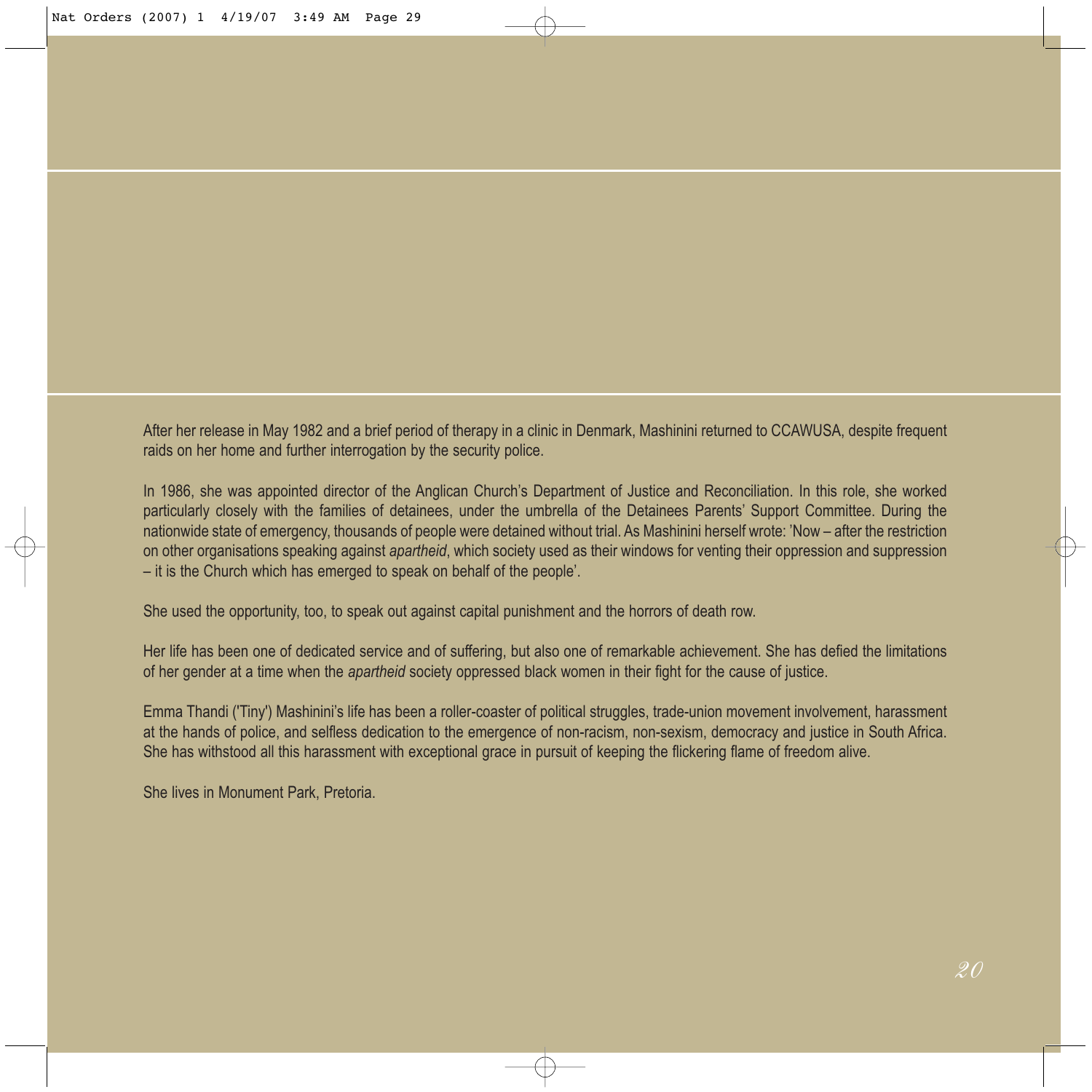*MMfanasekaya Pearce Linda Gqobose (1917 – )*

#### **THE ORDER OF LUTHULI IN SILVER**



**For his outstanding contribution and for dedicating his life to a free, just and democratic South Africa by waging the armed struggle against and exposing the oppression of the** *apartheid* **system to the international community**

Mfanasekaya Pearce Linda Gqobose was born on 7 August 1917 at Kwa Mdingi, in King Williams Town. He completed his primary schooling at Kwa Mdingi Lower Primary School before going on to Kwa Mdingi High School. He later attended a technical school in King Williams Town.

Gqobose started immersing himself in political struggles when he was a student at Lovedale College in 1935. As a student, he was influenced by the writings of S K Mqhayi.

With no other prospects for a viable career, Gqobose joined the South African Military Service in 1941, and served in South Africa, Egypt, Libya and Italy from 1942 to 1946. He left the military with the rank of corporal in 1946 – a corporal was then the highest rank attainable for black people in the military.

He joined the African National Congress (ANC) Youth League in 1946 and qualified as a social worker, and started working for the National Council for the Blind in Pretoria in 1952. From 1953 until 1956, he was appointed social research assistant at the Council for Scientific and Industrial Research in Pretoria.

Thereafter he went to Grahamstown and Port Elizabeth where he was employed as a social worker and as the senior administrative (location superintendent) assistant in these municipalities. As senior administrative officer, he made it possible for the oppressed black people in the Eastern Cape to take up employment and to reside within the urban areas of Port Elizabeth.

When the ANC launched the Defiance Campaign in 1952, he was in the then Northern Transvaal from where he supported the campaign. He left the ANC to became a founder member of the Pan Africanist Congress (PAC) in 1959.

In September 1961, he was, together with the late John Nyathi Pokela, tasked to establish Poqo, the forerunner to the Azanian People's Liberation Army, to launch the first armed attacks on the *apartheid* regime. The regime detected his political activity and he was discharged from his superintendent's post in the municipality in 1962. He was forced to leave the country on 23 December 1962 for Basutoland (Lesotho). The Presidential Council of the PAC tasked him and Templeton Ntantala to draft a military plan for attacking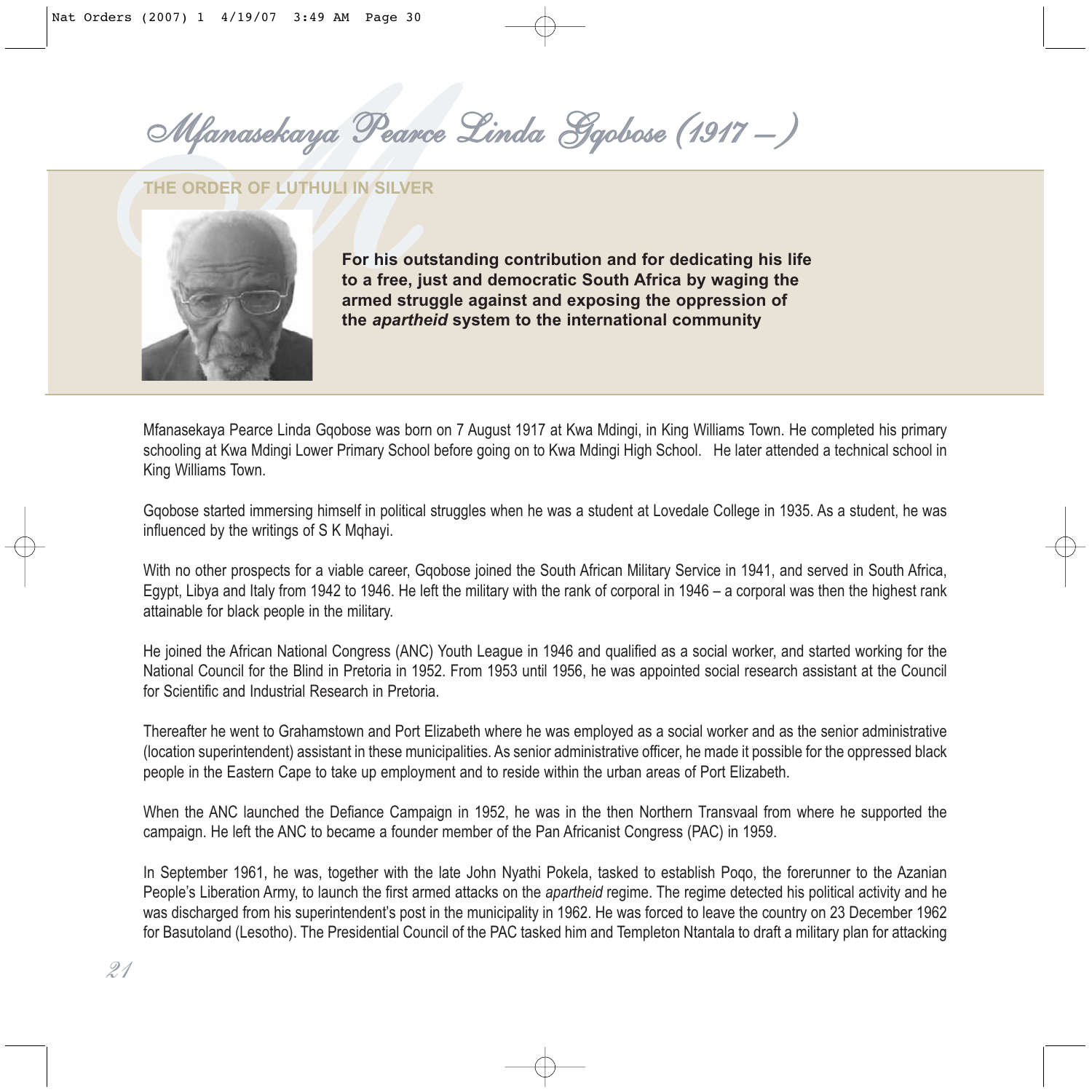the regime, in what was to become the 'Poqo attacks' in the Eastern Cape. The British Protectorate detected these operations and, along with others, he was arrested and sentenced to three years' imprisonment under the Prevention of Violence Abroad Proclamation of 1963. After his release, he continued to participate in guerrilla attacks on the South African regime until 1970, when the Lesotho Government detained him. It expelled him in 1971, and he left for the then Zaire (Democratic Republic of Congo).

In Dar es Salaam, Tanzania, Gqobose continued to be the acting treasurer general and member of the High Command. In 1983, the PAC appointed him head of the Department of Economic Affairs and the fund-raiser of the PAC settlements in Tanzania. He oversaw production, agriculture, construction and cultural activities in these settlements. He travelled all over the world to raise funds with the head of Social Welfare, Nomvo Booi.

Gqobose formed part of the PAC's team to negotiate with the regime, which led to the historic first democratic election in 1994.

Before returning to South Africa, Gqobose was appointed official in charge of collection and co-ordination of all the documents of the PAC from all its offices and information depots outside South Africa as well as from those inside the country. These documents form the archives of the PAC and have been kept by the University of Fort Hare since 1994.

Mfanasekaya Pearce Linda Gqobose put his life and that of his family at stake, sacrificing the best years of his life for the liberation of his country.

Gqobose is retired and lives with his wife, Letitia Nomathemba Gqobose. They have six children; two sons (now deceased) and four daughters. They have 11 grandchildren (one deceased) and five great-grandchildren.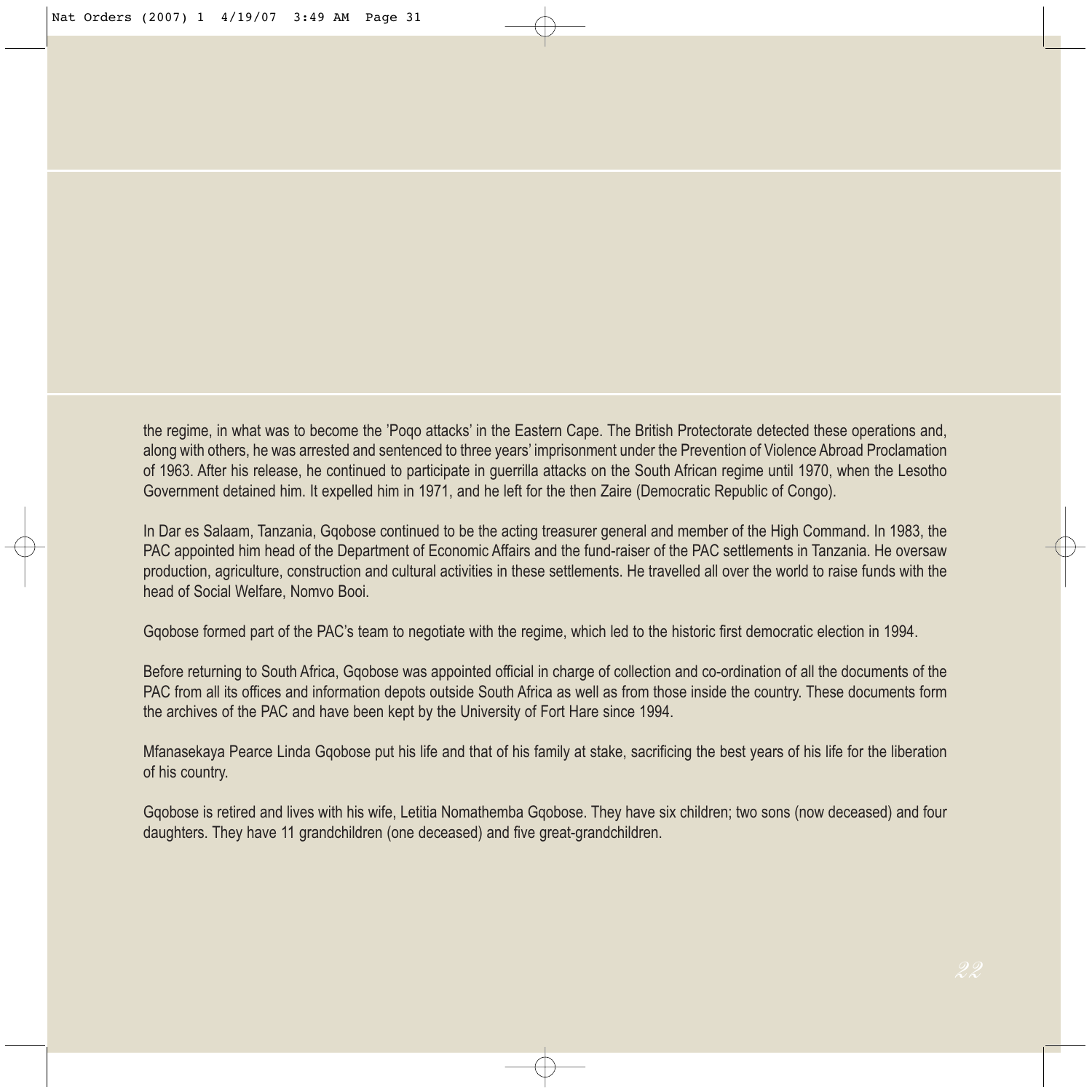*MJohnstone Mfanafuthi Makatini (1932 – 1988)*

#### **THE ORDER OF LUTHULI IN SILVER**



**For his excellent contribution to the cause of freedom, opting for exile to raise international awareness about the ravages of** *apartheid* **and mobilising support for international pressure on the** *apartheid* **State.**

Johnstone Mfanafuthi Makatini was born in Durban on 8 February 1932. Makatini attended high school at Adams College, Natal, whereafter he trained as a teacher in the Inanda area.

He soon became active in organising opposition to the imposition of Bantu Education in African schools. Rather than serve under this obnoxious system, he resigned from the teaching profession and registered as a part-time law student at the University of Natal. As an activist of the African National Congress (ANC), he became a key youth and student organiser around Durban and in the rural areas of Natal. He was actively involved in all the ANC campaigns and was arrested on numerous occasions. Makatini was one of the principal organisers of both the historic Pietermaritzburg Conference of March 1961, which was addressed by Nelson Mandela, and the highly successful anti-fascist Republic Strike of May 1961.

In 1962, Makatini was among the first group of volunteers from Natal to be sent out of the country for military training, where he remained afterwards to receive new groups of trainees. He worked and struck up close friendships with leaders of liberation movements from the then Portuguese colonies, among them Marcelino Dos Santos of Mozambique, Dr Agostinho Neto of Angola and Amilcar Cabral of Guinea-Bissau.

Algeria gained independence in 1963. An ANC mission was promptly opened there, headed by Robert Resha, a member of the National Executive of the ANC. Makatini, his vision of the struggle broadened and deepened by fraternal association with freedom fighters from other African countries, was transferred to Algeria, where he joined Resha. The two formed a dynamic partnership. Algeria, which hosted many liberation movements, mainly from Africa and including the Palestine Liberation Organisation, was a beehive of political activity, involving solidarity support for the liberation struggle.

In 1966, Makatini succeeded Resha as chief representative in Algeria, and soon extended the activities of his mission to cover France and other European countries. In 1974, Makatini became a member of the National Executive Committee of the ANC. He was already a well-known figure in the Organisation of African Unity (OAU) and United Nations (UN) circles, where he earned a well-deserved reputation as an articulate champion of the cause of freedom. It was these qualities that contributed to his appointment as head of the ANC mission to the UN in 1977 and later, in 1983, as head of the ANC Department of International Affairs.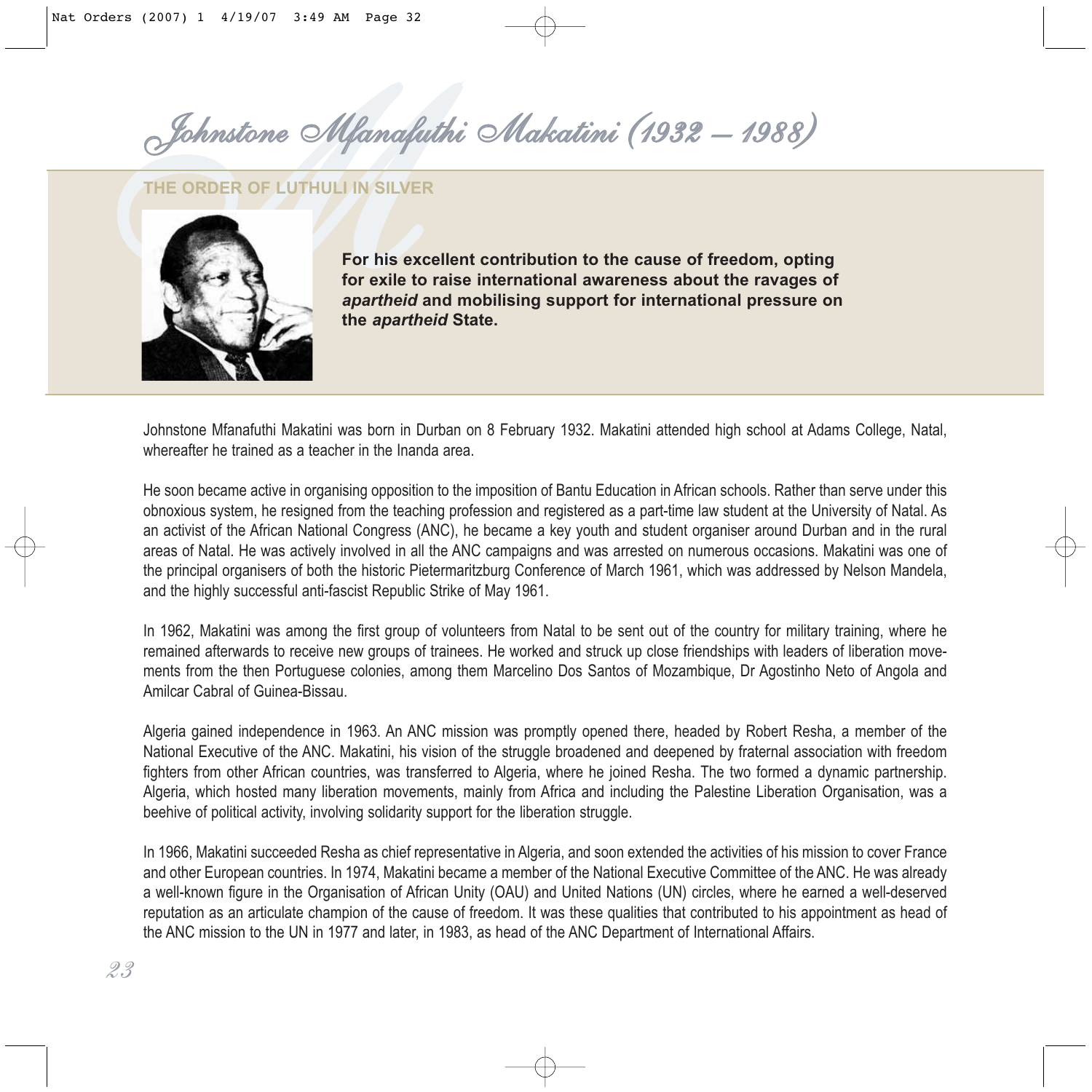While establishing strong relationships with government representatives and organisations in many countries, Makatini paid special attention to the solidarity movement in the United States of America, winning millions of friends of and supporters to the struggle, including the Reverend Jesse Jackson.

The hectic schedule took its toll on his health. However, despite the appeals and remonstrations of his colleagues, he persisted with a rigorous schedule of appointments and meetings. The very weekend before he was hospitalised he had returned from strenuous missions to Nigeria, Mali and Egypt, although he wasn't feeling well.

Johnstone Mfanafuthi Makatini was an unrelenting freedom fighter. He worked tirelessly and travelled extensively across the world, especially the African continent, for the attainment of a non-racial, non-sexist, just and democratic society.

Makatini passed away on 3 December 1988 following complications from a diabetic condition from which he suffered during the last year of his life. He is survived by his wife and daughter, as well as by his mother, three brothers, and a sister.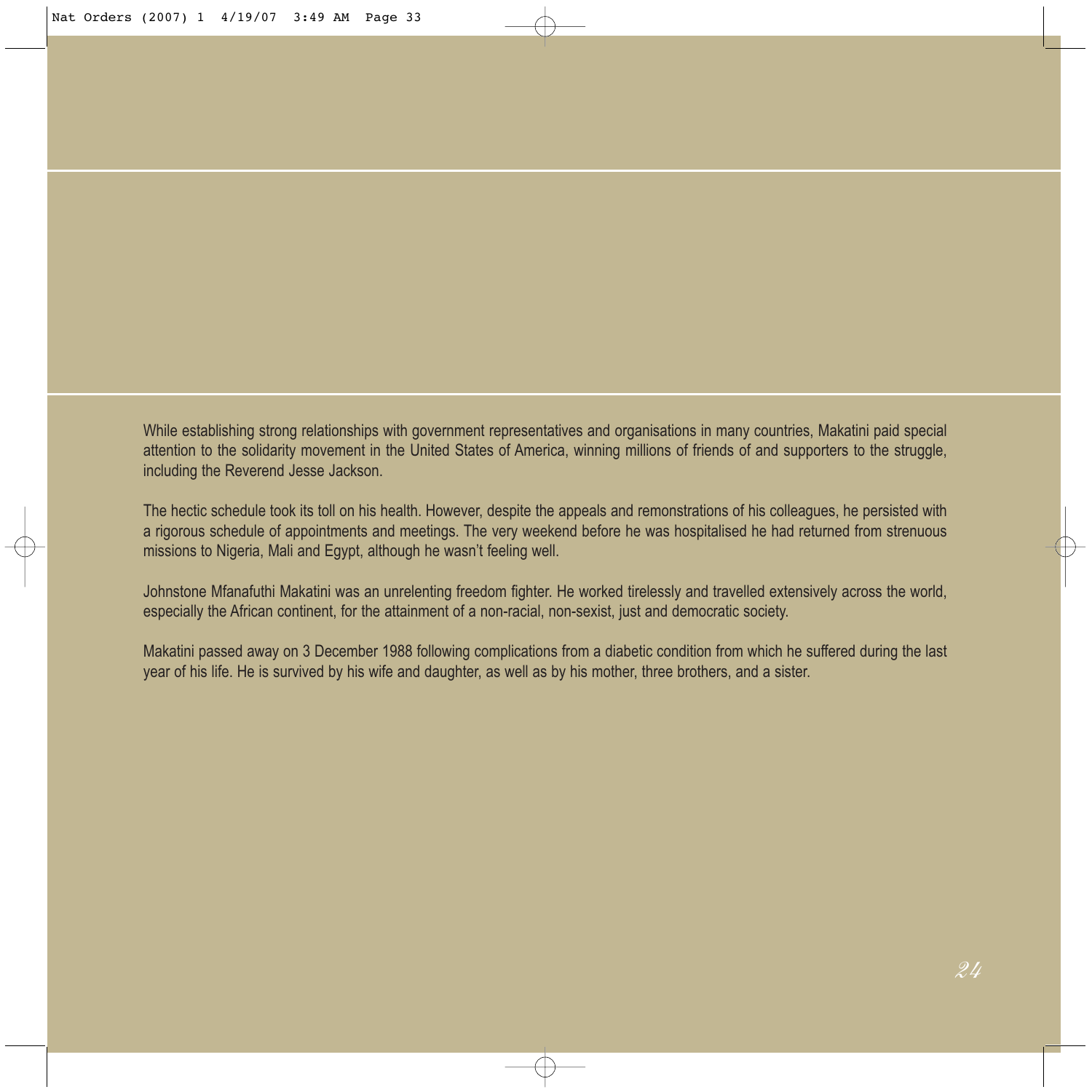*MFlorence Mophosho (1921 – 1985)*

**THE ORDER OF LUTHULI IN SILVER**



*25*

**For her excellent contribution to the anti-***apartheid* **struggle, braving police harassment to mobilise society for a just and democratic South Africa, and striving for gender equality.**

Florence Mophosho was born the first of three children, in Alexandra, Johannesburg, in 1921. Her father was chronically ill, and her mother (who had trained as a teacher) worked as a domestic worker. Because of the need to help her mother bring up the younger children, Florence left school at Standard Six and went to work, first as a domestic worker and later in a factory.

Inspired by the Defiance Campaign of 1952, Mophosho joined the African National Congress (ANC). She was first inspired by the leaders of Alexandra, which included Alfred Nzo and T T Nkobi. As she became more involved in the ANC, she met other leaders such as Moses Kotane, J B Marks, O R Tambo and Nelson Mandela. Learning from these leaders, she grew more determined to wage the struggle against *apartheid* oppression.

Mophosho helped to organise the Congress of the People, which adopted the Freedom Charter. She also took part in a house-tohouse campaign in Alexandra, contributing to eliciting the demands of the people, which were later incorporated in the Freedom Charter. Later, she became a full-time organiser for the ANC and participated in many of the campaigns of that time. She was active in the women's movement, organising, among others, the Transvaal demonstrations against passes for African women in Alexandra, and mobilising the nationwide anti-pass women's demonstration on 9 August 1956.

In 1957, Mophosho was a member of the Alexandra Bus Boycott Committee. The repercussions of this boycott, which took place before the 1960 state of emergency and the banning of the ANC, were felt far beyond the boundaries of the then Transvaal. During the state of emergency, she went underground and continued to work as an organiser for the ANC. In the course of her work as an ANC stalwart she was arrested a number of times, before being banned in 1964.

Mophosho was instructed by the ANC to leave South Africa. She went to Lusaka and later to Dar es Salaam, Tanzania. She was sent to Berlin, in the German Democratic Republic (GDR), to represent the ANC's Women's Section at the Women's International Democratic Federation, and remained in that position for four and a half years.

Mophosho met many women from all over the world. She compared their lives with those of her oppressed sisters back home. She became an internationalist. She spoke at numerous public meetings in the GDR, held radio and television interviews, and helped to strengthen the relations between the GDR, especially the women's organisation, and the ANC.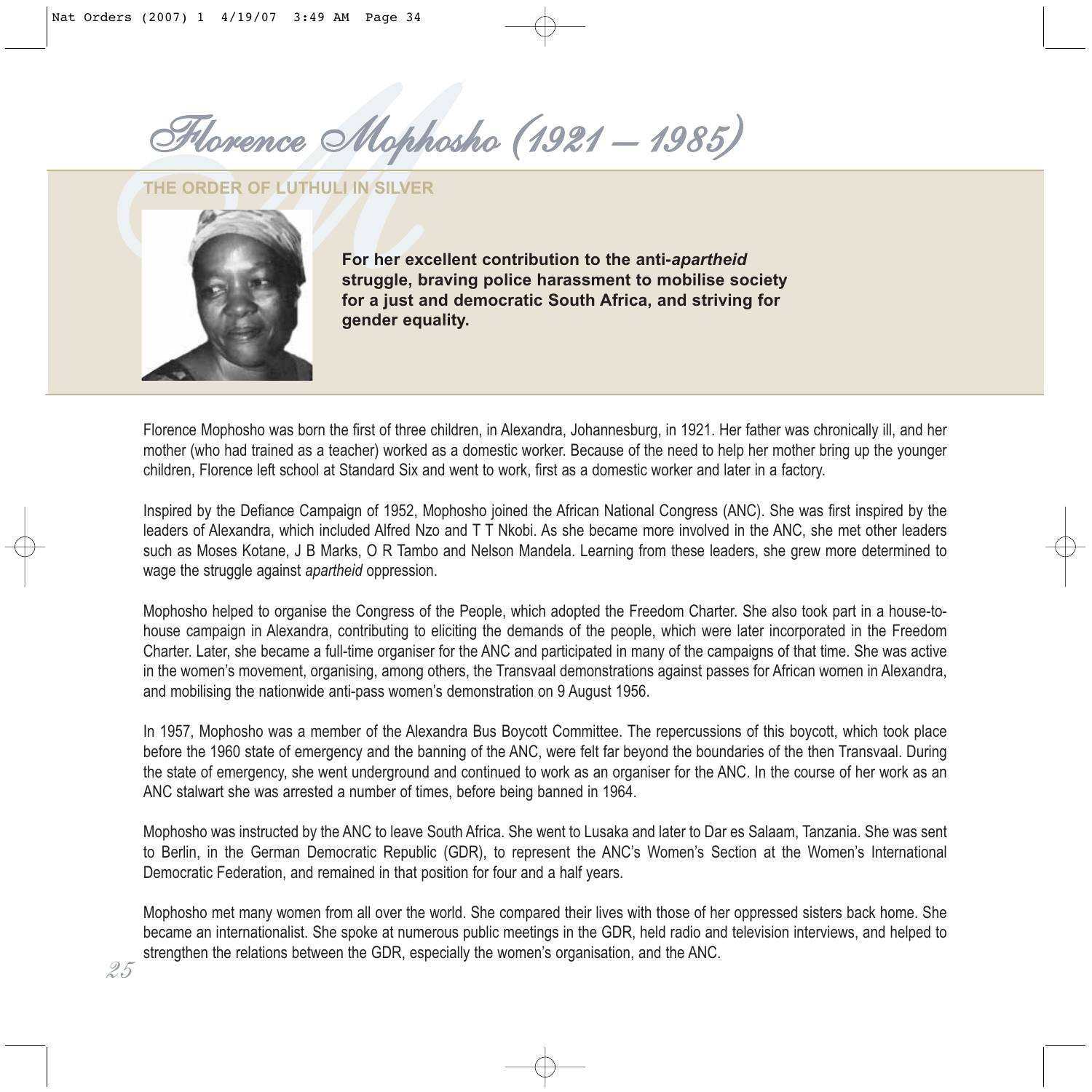Mophosho assisted with giving guidance to the ANC students in the GDR, drawing on her massive political experience. She had developed these qualities in South Africa, when she was a member of the Executive of the Federation of South African Women.

She was a delegate to the famous Morogoro Conference of the ANC in 1969. It was partly because of her experiences at the conference that she came to the conclusion that her role was in Africa. She returned in the early seventies and was elected in 1975 to the National Executive Committee (NEC) of the ANC. As a member of the NEC, she did her best to upgrade the women cadres in the ANC, and helped to put the Women's Section on a higher pedestal.

Florence Mophosho stood out as an embodiment of courage, waging a multiple struggle against both racial and gender oppression She defied the forces of *apartheid* oppression and was committed to the overthrow of the oppressive system. Her fight for gender equality helped raise consciousness regarding issues of gender oppression in society to an even higher level.

Florence Mophosho passed away on Women's Day, 9 August 1985.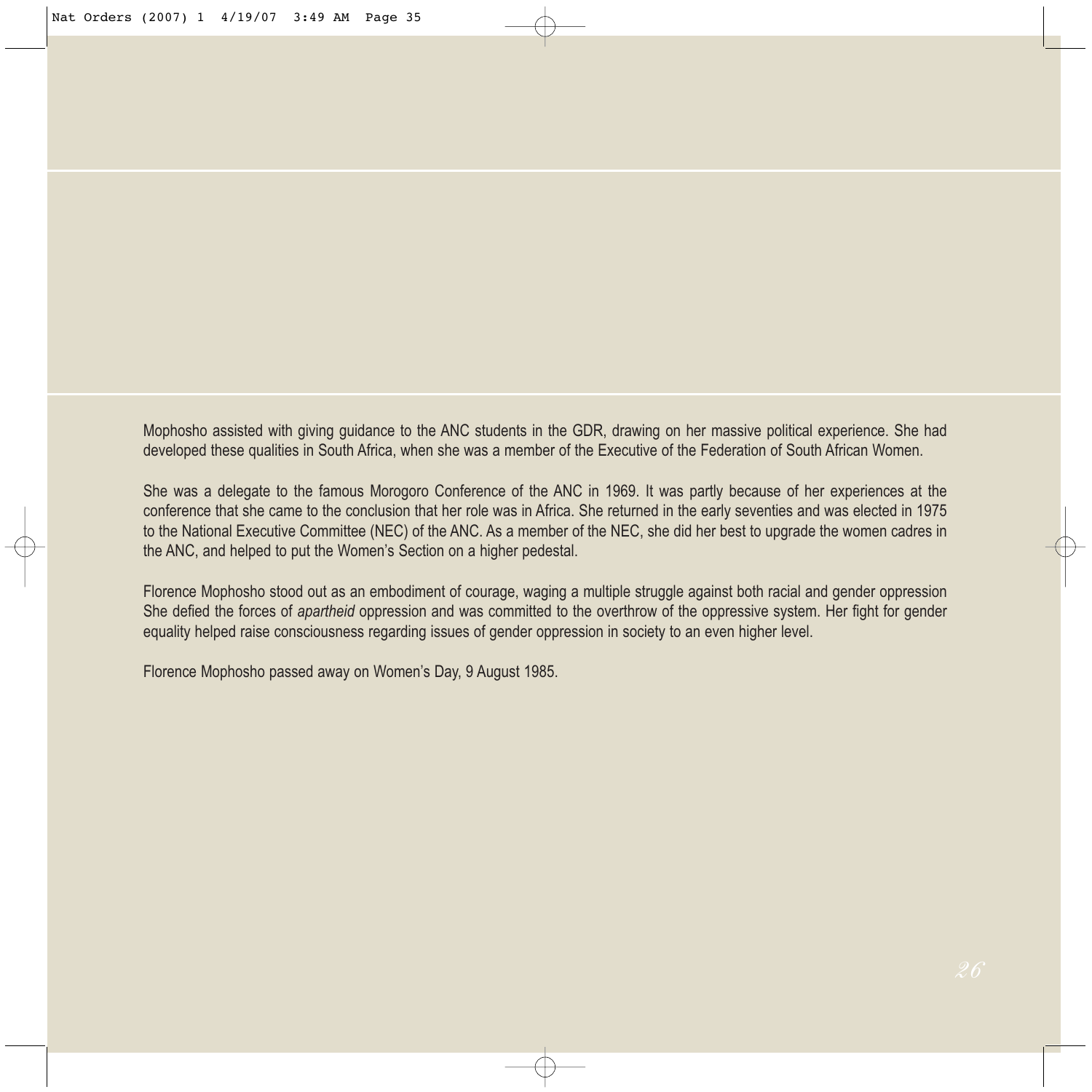*' Naicker (1910 – 1978)*

#### **THE ORDER OF LUTHULI IN SILVER**



**For his excellent contribution to the struggle against** *apartheid***, for contributing to the uniting of anti-***apartheid* **forces and for putting his medical profession at the service of the poor and downtrodden.**

Dr Gagathura Mohambry Naicker, affectionately known as 'Monty', was born in Durban on 30 September 1910. He attended primary school in Durban at Marine College, and in 1927 headed to Britain to complete secondary school, after which he studied medicine at the University of Edinburgh. He soon took an interest in the political issues of the day. Before long, he was elected to the Students' Representative Council. He became a member of the Edinburgh Indian Association and was editor of the association's handbook from 1932 to 1934.

After qualifying as a doctor, Naicker returned to South Africa in 1934 and set up a practice. He never concealed his intentions to become involved in the struggle for freedom and said as much in a speech during a ceremony to welcome him back from Britain.

He gained much first-hand knowledge of the living conditions of the Indian people through his medical practice. Naicker identified himself with Indian social welfare organisations, and was elected President of the Hindu Youth Club in Durban in 1935.

Naicker became President of the Natal Indian Congress (NIC) in October 1945. More than 10 000 people attended the meeting where he was elected. In the NIC, Naicker developed impeccably progressive credentials, and frowned upon compromises with the status quo.

Like many other anti-*apartheid* activists, he had a stint in jail for six months for his involvement in the passive resistance campaign in 1946 against new legislation restricting Indians' land tenure rights.

In 1947, Naicker was a signatory to the Xuma-Naicker-Dadoo (Three Doctors) pact for co-operation between the African National Congress, the Natal Indian Congress and the Transvaal Indian Congress. Soon after, he toured India with Dr Yusuf Dadoo, and met Mahatma Gandhi, Pandit Nehru, Mohammed Jinnah and others. He was again sentenced to six months' imprisonment with hard labour on 26 February,1948, during the second phase of the Passive Resistance Campaign and jailed again for a month in 1952 after leading the first batch of Natal resisters as part of the Defiance Campaign.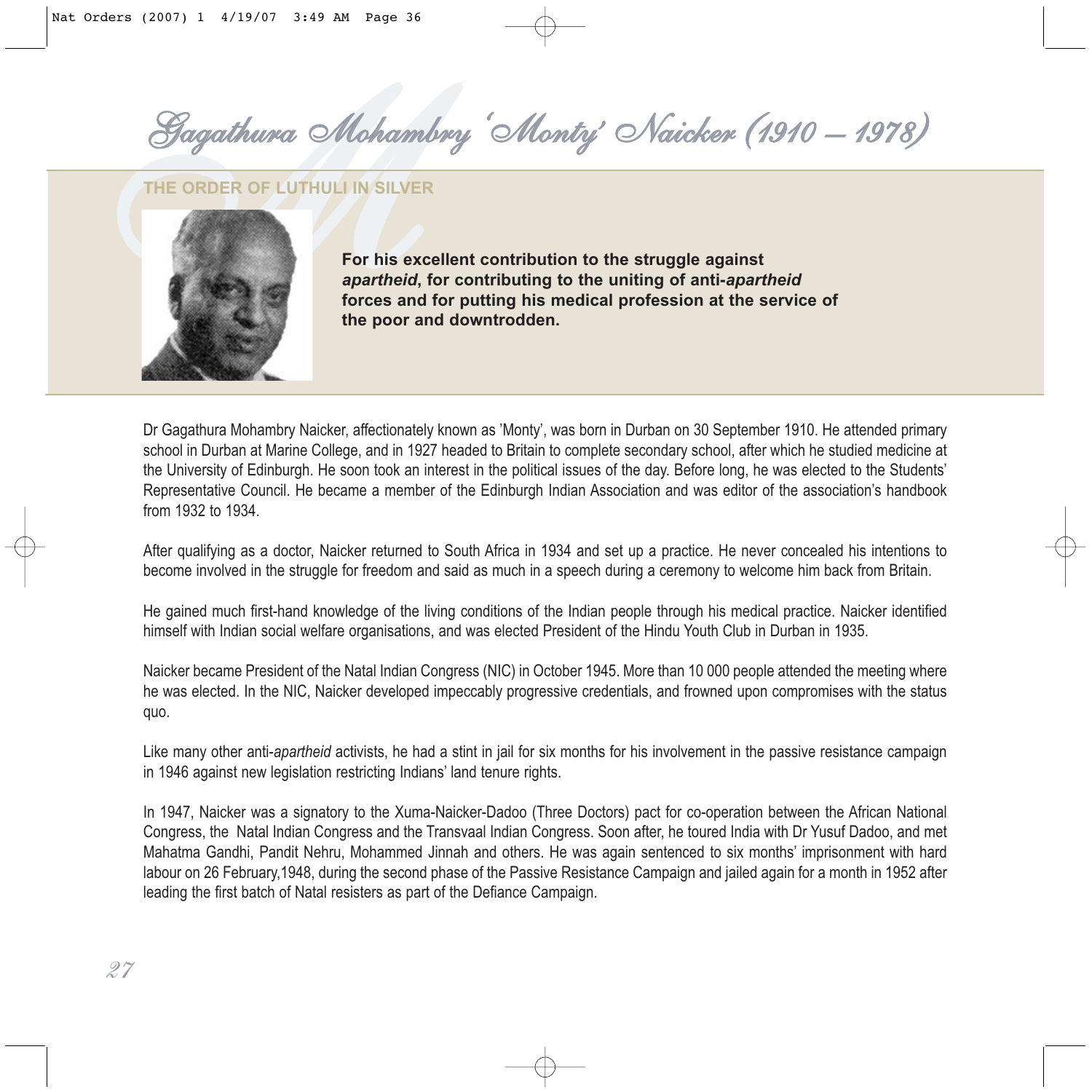Naicker was twice president of the South African Indian Congress and soon became a key figure in the Congress Alliance. He was an accused in the Treason Trial between 1956 and 1961, but was acquitted and then spent five months underground during the 1960 state of emergency, disguised as a Moslem imam. The *apartheid* regime served Naicker with banning orders in 1954, prohibiting him from attending meetings. However, he remained president of the NIC until more stringent five-year banning orders were imposed in 1963 and 1968.

When the banning orders expired in 1973, Naicker began addressing meetings as usual, despite the risks of doing so. He believed in non-violence and was a follower of Gandhi right to the end. He was also a close personal friend of Chief Albert Luthuli. His life was dedicated to service and he was greatly respected for his sacrifices and integrity. Naicker was jailed eight times, and banned for a total of 14 years, spending several years as an accused in the Treason Trial.

Dr Gagathura Mohambry Naicker was a farsighted anti-*apartheid* activist who could have led a very comfortable life as a medical doctor but chose instead to wage a principled struggle against *apartheid* injustices. In the course of fighting for justice in South Africa, he added to the momentum for political change that created conditions for the final overthrow of the *apartheid* regime.

He died on 12 January 1978, at the age of 67, after a short illness, leaving his wife, Marie Apavoo, who also led demonstrators in the Defiance Campaign, and two children.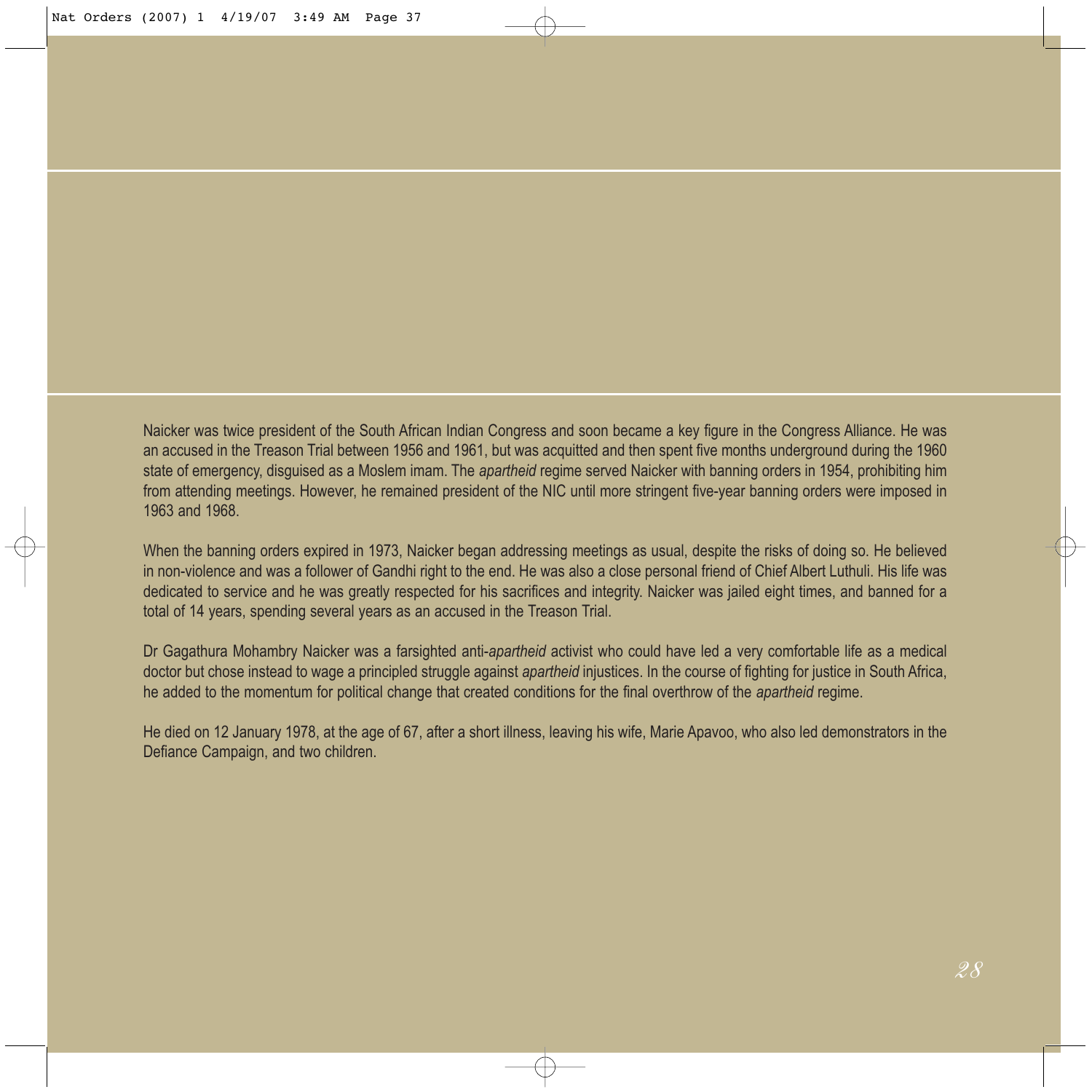*MGert Shadrack Sibande (1901 – 1987)*

**THE ORDER OF LUTHULI IN GOLD**



**For his exceptional contribution to the struggle for the improvement of farm workers' working conditions and for a non-racial, just and democratic South Africa.**

Gert Shadrack Sibande was born the son of a tenant farmer in the Ermelo district of the then Eastern Transvaal in 1901.

He started working on the farm at the age of eight. His real name was Shadrack Sibande. The name 'Gert' was imposed on him by a farmer who did not allow English names on his farm.

Sibande spent 20 years working on different farms in the Eastern Transvaal. He never stayed on the same farm for very long because he invariably challenged his employers about working conditions, earning himself the label of troublemaker.

In the 1930s, Sibande moved to the Bethal Location and started helping farm workers with work-related problems. During those days, farm workers were forced to work from sunrise to sunset, were fed *phuthu* and gravy on sacks and had to eat quickly before the gravy soaked through the sacks.

Sibande started the Farm Workers' Association, on record at least, the first organisation in South Africa to fight for the rights of farm workers. At that time, many farm workers obtained land to plough for themselves as part of their wages but most of the time the farmers would take the farm workers' crops before harvest. The Farm Workers' Association helped farm workers recover their crops and assisted those who had been maltreated.

In 1939, Sibande was introduced to members of the African National Congress (ANC) in Johannesburg. He returned to Bethal and started an ANC branch, which became one of the strongest branches in the country.

In 1947, he took a priest, Michael Scott, and a journalist by the name of Ruth First, both political activists and writers, on a tour of farms in the Bethal area to expose them to the near slavery conditions of black people.

He helped the late and legendary Henry Nxumalo from Drum magazine to write stories about the suffering of farm workers, which reports shocked the world.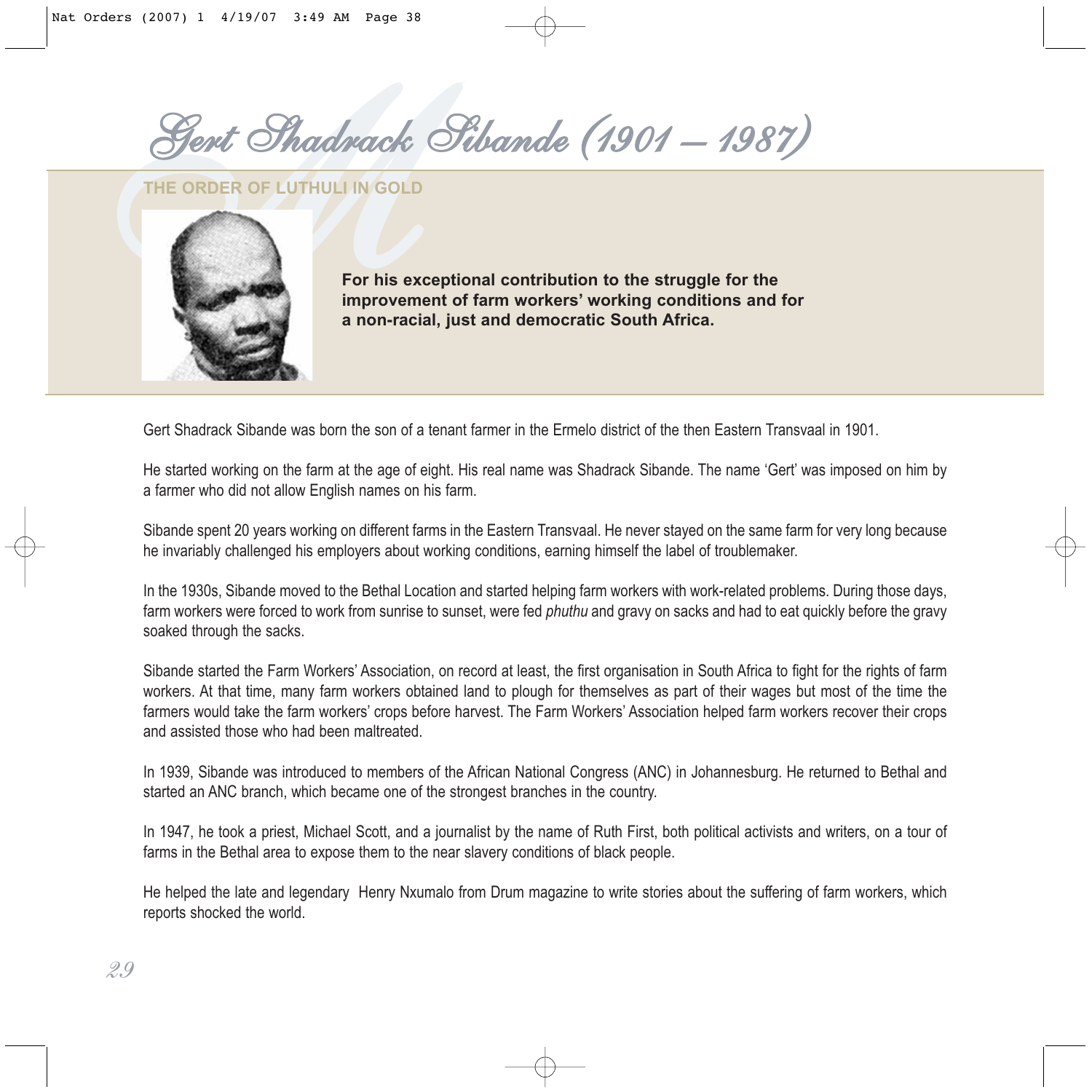Hounded by the authorities and deported from Bethal in 1953, Sibande was charged with treason in 1956, at which time he was a member of the National Executive Committee of the ANC. In November 1958, while still a defendant in the trial, he was elected provincial president of the Transvaal ANC, a position to which he was re-elected in 1959.

Soon after the Treason Trial, the Government told Sibande that he had to stay in Komatipoort near Swaziland and Mozambique. He stayed there for a few months and then decided to skip the border into Swaziland, in 1962. A few months later, he returned to Bethal where he bought a tractor. He drove the tractor back to Swaziland and for many years afterwards made a small living by ploughing for people in Swaziland.

Gert Shadrack Sibande was a moving inspiration. During the very height of racial oppression, he proved to be a valiant fighter against *apartheid* who never doubted the righteousness of the cause and believed that one day South Africa would see the dawn of a new, democratic and just society.

He died of natural causes in Manzini in 1987.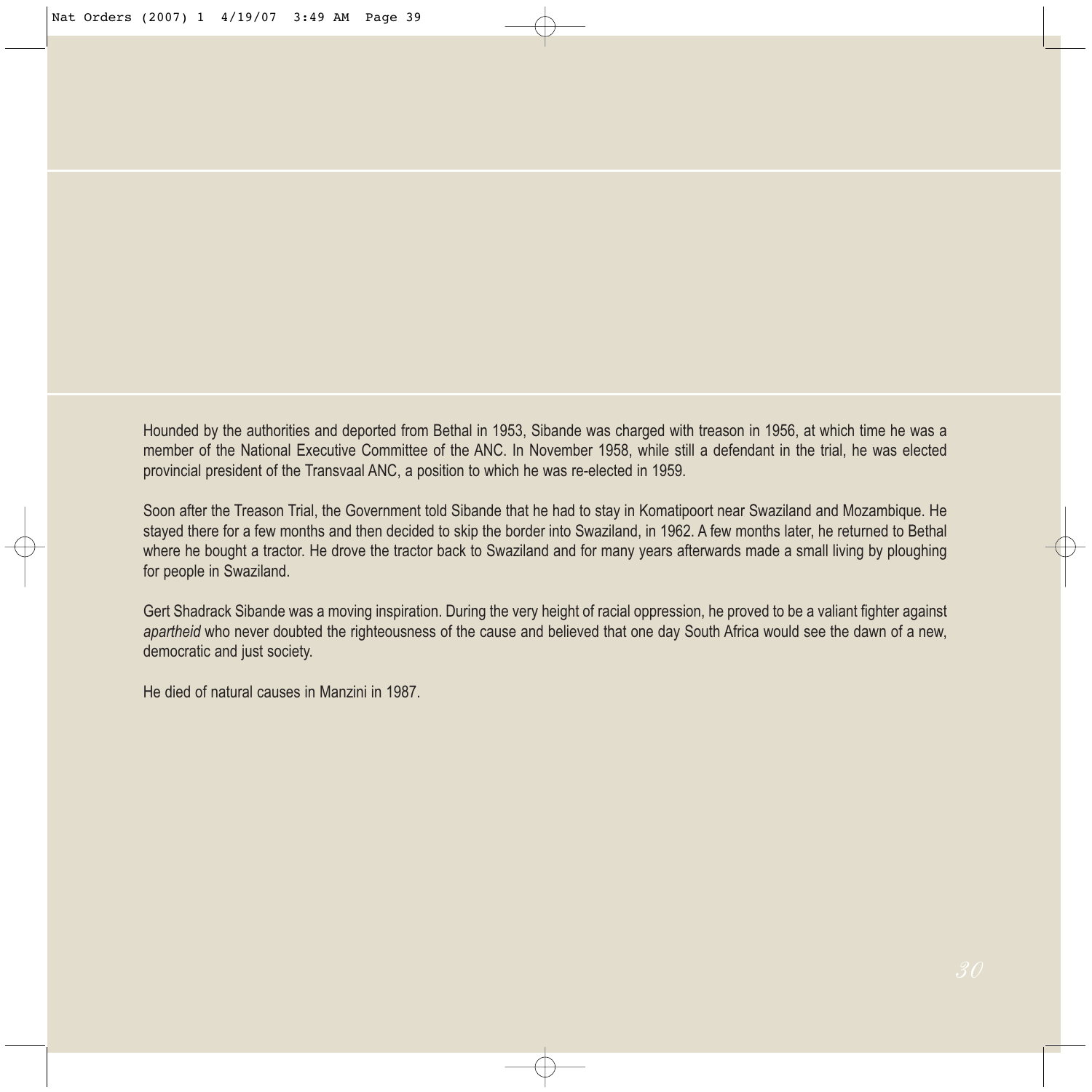*MSalman El-Herfi (1944 – )*

**COMPANIONS OF OR TAMBO**



**For his outstanding contribution to the struggle against colonialism, supporting efforts aimed at post-colonial development on the African continent and helping consolidate relations between South Africa and the Palestinian leadership and people.**

HE Ambassador Salman El-Herfi was born on 24 April 1944, in the Palestinian town of Ber Sabe (Beersheba), while the British mandate was imposed on Palestine. He completed his primary and secondary schooling in Palestine.

Late in 1965, El-Herfi enrolled at the University of Algiers to study medicine and joined, with other fellow Palestinian students, the ranks of the General Union of Palestinian Students (GUPS) as well as the Fatah youth movement.

In 1972, he was recalled by the leadership of the Palestine Liberation Organisation (PLO) to work in the office of the chairperson, Yasser Arafat. This was the beginning of a long journey of work and fellowship with President Arafat. While in Lebanon, he enrolled at the University of Beyrouth where he obtained a degree in law.

He was appointed the State of Palestine's first ambassador to South Africa in 1995, and he served until 2005.

During his 10-year stay in this country, El-Herfi was instrumental in consolidating relations between South Africa and the Palestinian leadership and people. He was actively involved in South Africa and other countries in Africa to promote a peaceful solution to the Palestinian-Israeli conflict. While stationed in South Africa he made a point of visiting all the provinces and dedicated much time and effort to forging close ties with local communities and community leaders.

El-Herfi spared no effort in highlighting the plight of the Palestinian people among key role-players in the South African Government to support a common agenda as reflected by the positions put forward by countries of the Non-Aligned Movement and the South within multilateral fora.

El-Herfi has also had extensive contact with the Muslim community throughout South Africa and played a seminal role in explaining to the community the correctness of the South African Government's policies in the Middle East. He was a guest speaker at a number of talks hosted by both influential Muslim and Jewish lobby groups, and in doing so performed a function in support of South Africa's policies with regard to the Middle East Peace Process.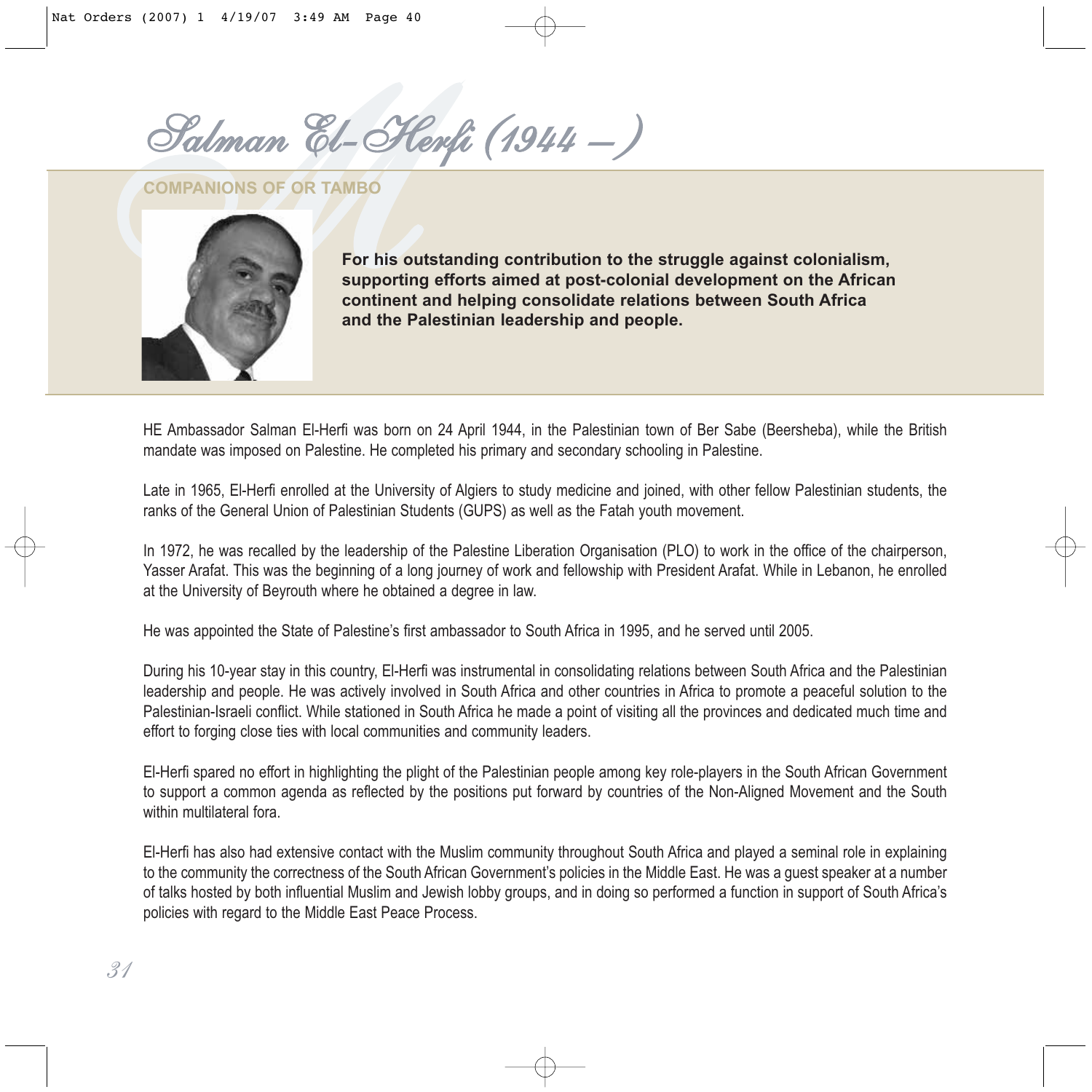El-Herfi had extensive contact with the African National Congress (ANC). In nurturing his contact with members of the ANC, he ensured a continued solidarity between the ANC and the PLO and with Fatah in particular. This allowed the Government to facilitate, with the support of the Palestinian leadership, initiatives aimed at seeking a peaceful solution to the Israeli-Palestinian conflict. Politically, South Africa's contribution to the Middle East Peace Process has increased its profile in the region and earned it enhanced respect within the international community.

As deputy dean of the diplomatic corps, El-Herfi supported the South African Government's policies, not only in relation to the Middle East, but also on other important issues such as the New Partnership for Africa's Development, Iraq and the reform of the United Nations. He was also able to nurture a strong and supportive relationship with the diplomatic community and with the Arab group in particular.

El-Herfi contributed to promoting the interests of the Republic of South Africa through his services as ambassador of Palestine and also as deputy dean of the diplomatic corps. He used all the available international platforms to gather political, financial and military support for the African liberation movements. It was within this context that he accompanied the late Oliver Tambo on many of his visits to the Middle-East and in particular to the Fatah Movement's military training camps where many Umkhonto we Sizwe members underwent military training.

HE Ambassador Salman El-Herfi is currently the Palestininian ambassador to Tunisia.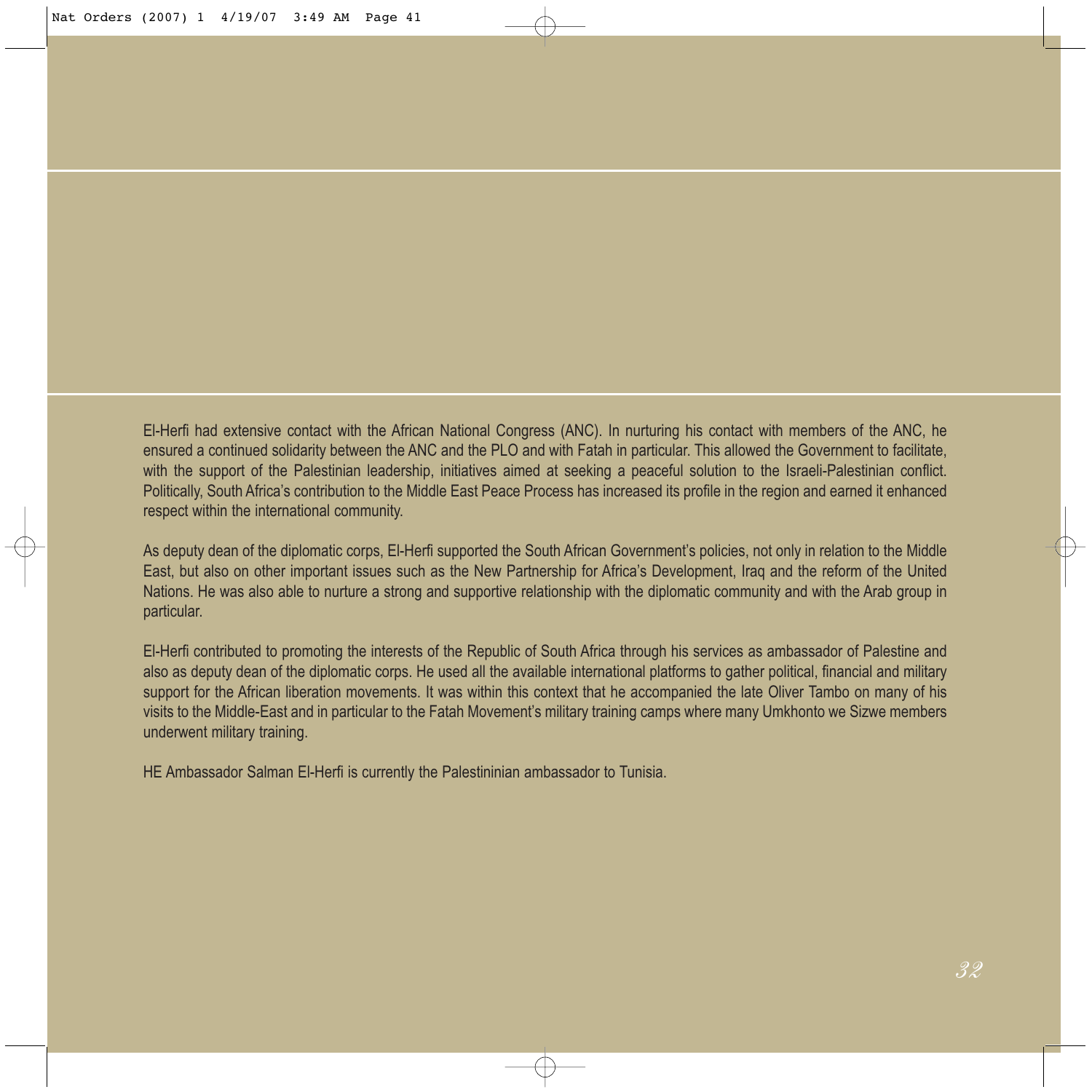*MMandlenkosi Aloysius Isaac Zwane (1932 – 1980)*

**COMPANIONS OF OR TAMBO**



**For his caring ministry to both South African and Mozambican refugees; his developmental strategies to pull communities out of poverty; his support for the struggle against** *apartheid***; and the struggle to rid churches in Swaziland of their imperial trappings and colonial tendencies.**

Mandlenkosi Aloysius Isaac Zwane was born on 4 April 1932 in Swaziland. He received his primary education first in an Anglican school at Esigangeni and later in Sandla Township. He then attended Matsapa High School and later finished at Salesian High School at Manzini. Between the two schools, financial difficulties meant that he had to leave school and look for work in Johannesburg. Here, for the first time, he experienced the palpable impact of racial polarisation. At Salesian High School Zwane joined the Catholic Church and priesthood. Part of his training for the priesthood was done at Pevensy in Natal (now KwaZulu-Natal) and later at Hammanskraal, outside Pretoria.

Zwane studied philosophy and theology at St Peter's Seminary and was ordained priest of Manzini in 1964. He was appointed Bishop of Manzini in January 1976, after which he was ordained Bishop of Manzini in May 1976. He focused his ministry on lay ministry, social development, communication and refugee issues.

Zwane was much concerned with poverty eradication. He was so impressed by the community extension programme facilitated by Prof Stan Sangweni of Swaziland that he requested that the initiative be extended to his church. He realised that he needed skills and so he requested permission from his church to attend a course in community extension. Arrangements were made with the Cody International Institute Antigonish in Nova Scotia in Canada for one year between 1969 and 1970. The course focused on how to organise communities to lift themselves out of poverty.

On his return, Zwane did remarkably well, getting people to see that religion and the material well-being of the people are not mutually exclusive.

In 1973, after realising that the Swaziland Council of Churches was not taking the needs of the black people seriously, Zwane met with other church groups and co-founded the Council of Swaziland Churches (CSC) on the 13 November, 1976. His main concern was to get rid of the trappings of an imperial church and provide capable and available black priests with responsible positions in the church.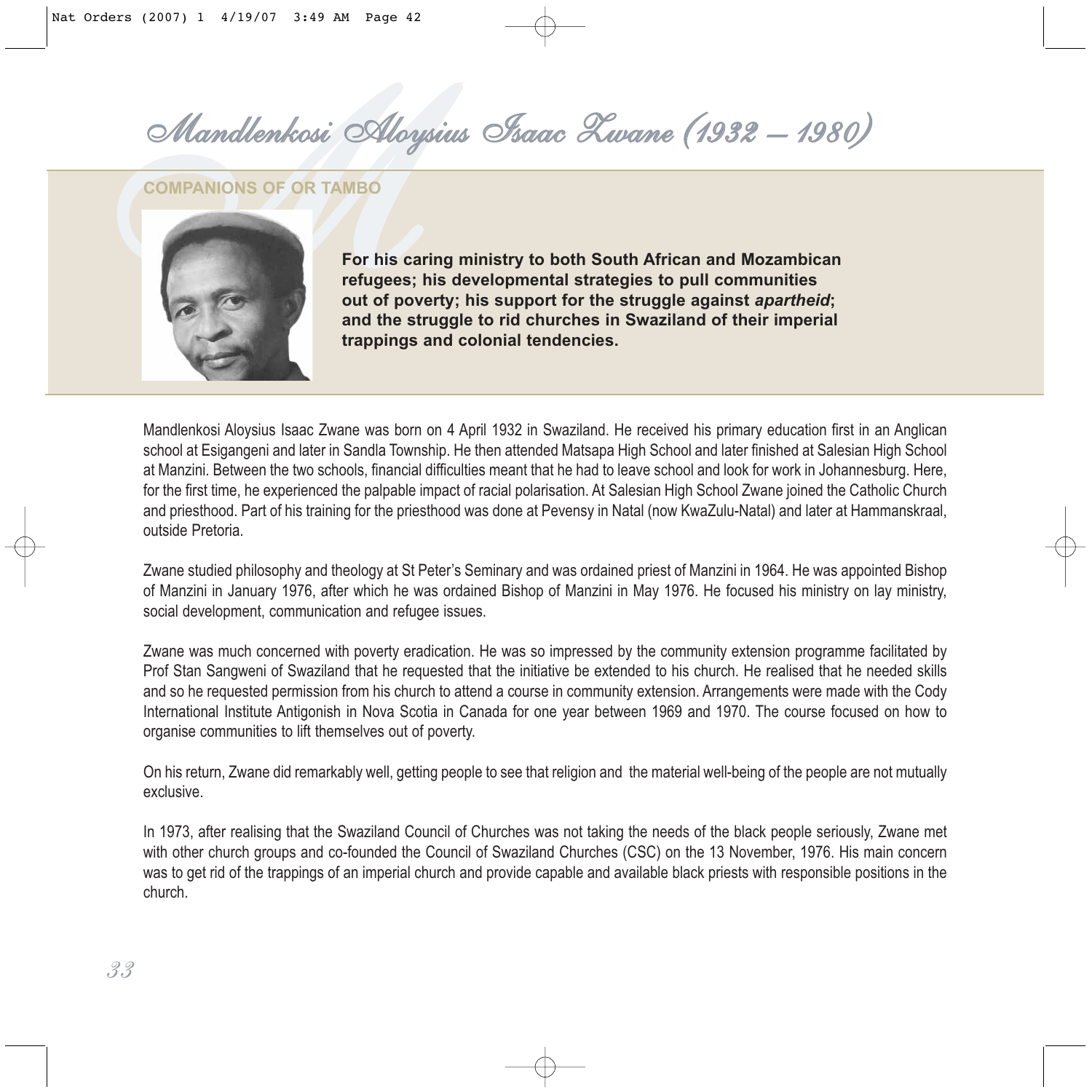After the Soweto Uprising of June 16, there was an influx of children from South Africa into Swaziland. The girls were taken to Thokoza Anglican Church in Mbabane while the boys were taken in by Zwane. Others were, however, housed in people's homes.

Under the leadership of Zwane as chairperson of the CSC, clean water was provided to communities while other programmes dealt with refugees and scholarships.

Support for refugees was not only spiritual and material but it included assisting them to go to other countries. Zwane also built schools for adult learners and, as first Bishop of the Catholic Church in Swaziland he could liaise with the King regarding the refugees from South Africa and Mozambique.

He was also a writer and secretary general of the Council of Bishops. His writings focused on issues such as human development, freedom and human rights. Among his writings, in the essay Black Catholics of 1982, Zwane issued a series of challenges to the church to live up to its mission of striving for the truth in the face of hostilities.

The honour and dignity of being a bishop did not take away any of Mandlenkosi Bishop Aloysius Isaac Zwane's personal qualities such as his simplicity and closeness to those who assisted him. To everybody he was always known as 'Mandla' and never as 'His Lordship' or 'Bishop'. It was this modesty that made him mix so easily with all types of people, old and young, the learned and illiterate, the saint and sinner.

Mandlenkosi Zwane died in a car accident in 1980.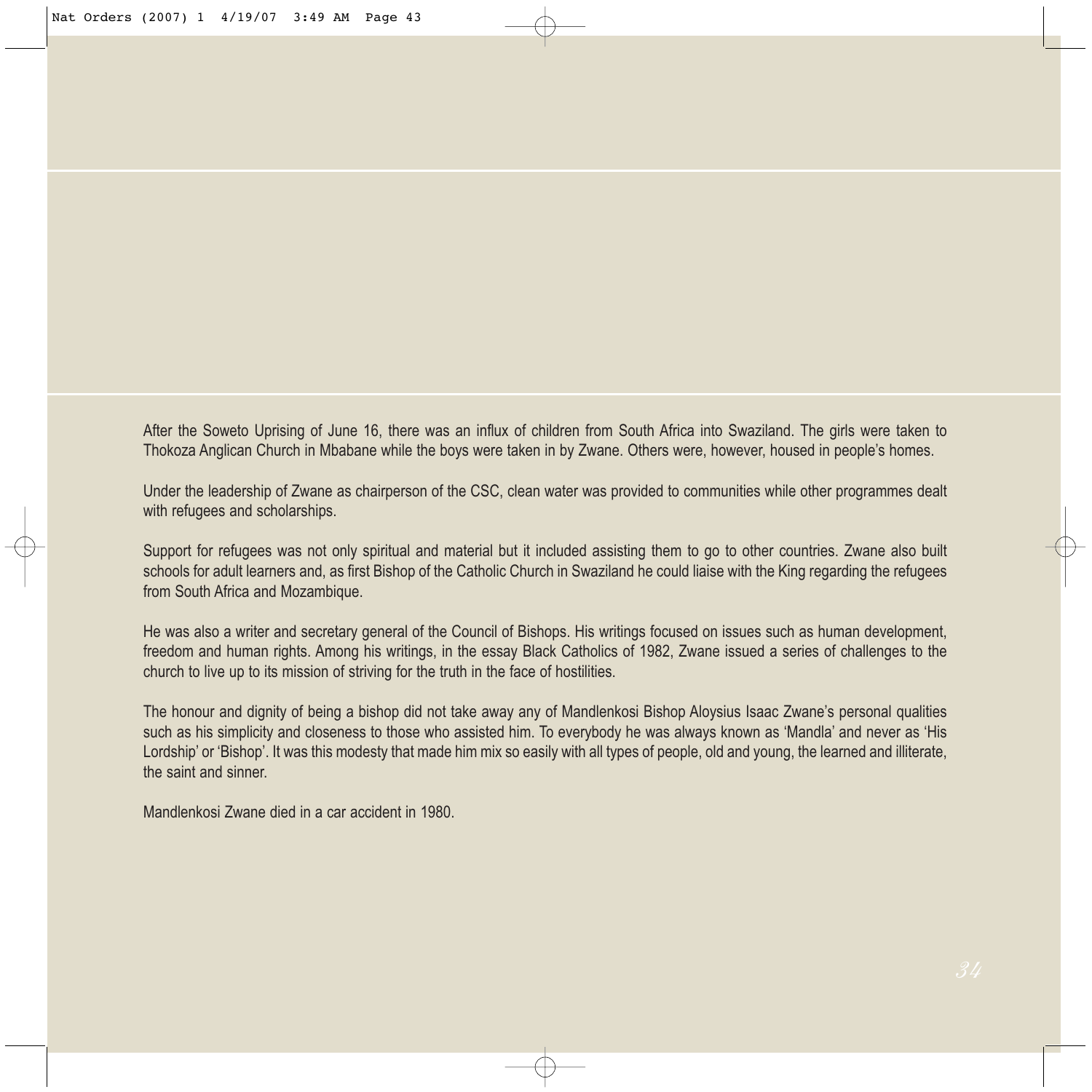*' Belafonte (1927 – )*

**GRAND COMPANIONS OF OR TAMBO**



**For his excellent contribution to the dream of a better world for all, free of racism, poverty and exploitation; for his global contribution to humanitarianism and to music and cinematography.**

A singing sensation – dubbed the king of Calypso – a remarkable actor, a humanitarian and a political activist with a knack of speaking his mind on matters of principle, Harold George 'Harry' Belafonte Jr was born on 1 March 1927 in Harlem, New York, United States of America.

His parents were Caribbean-born immigrants. He attended George Washington High School after which he joined the navy and served during World War II. After his discharge from the navy, Belafonte resettled in New York City to forge a career as an actor, performing with the American Negro Theatre while studying drama at Erwin Piscator's famed Dramatic Workshop alongside the likes of Marlon Brando and Tony Curtis.

Multi-talented, he also took an interest in singing. His recording career officially began at the age of 22, in 1949, when he presented himself as a pop singer.

In the early 1950s, he discovered both folk music and West Indian music through the Library of Congress's American folk songs archives.

Balafonte also focused on the critical issues of racism, poverty and oppression, not only among the African-American community, but also around the world. Belafonte knew the evils of racism personally and his fame and success in the arts of acting and music did not shield him from racism. He particularly abhorred the naked racial practices in the American South, where he refused to perform. In 1960, President John F Kennedy appointed Belafonte as cultural adviser to the Peace Corps.

Belafonte was one of Martin Luther King's confidants. Like many civil rights activists he was blacklisted during the McCarthy era. He bailed King out of the Birmingham City jail and raised thousands of dollars to release other imprisoned civil rights protesters. He financed the freedom rides, supported voter-registration drives and helped to organise a civil rights march in 1963.

In 1985, he was one of the organisers behind the Grammy Award-winning song We Are The World, a multi-artist effort to raise funds for Africa, and performed in the Live Aid concert that same year.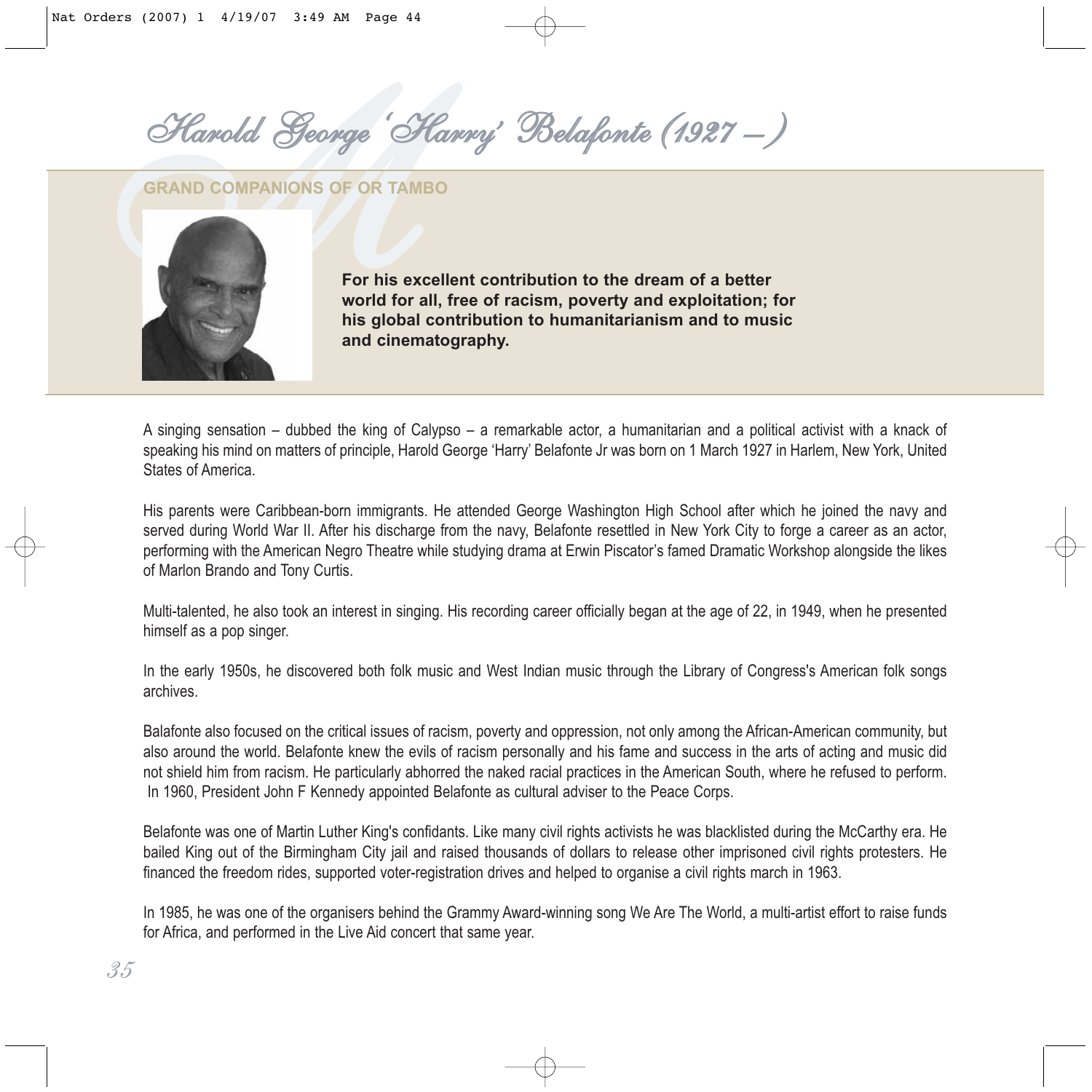In 1987, he received an appointment to the United Nations Children's Fund as a goodwill ambassador. Belafonte duly travelled to Dakar and Senegal, where he served as chairperson of the International Symposium of Artists and Intellectuals for African Children. He also helped to raise funds, alongside more than 20 other artists, in the largest concert ever held in sub-Saharan Africa. In 1994, he went on a mission to Rwanda, and launched a media campaign to raise awareness of the needs of Rwandan children. In 2001, he visited South Africa to support the campaign against HIV and Aids. In 2002, Africare awarded him the Bishop John T Walker Distinguished Humanitarian Service Award for his efforts to assist Africa. In 2004, Belafonte went to Kenya to stress the importance of educating children in the region.

Although he no longer performs live on stage, Belafonte has not given up his dream of seeing a better world for all, free of racism, poverty and exploitation.

Belafonte has been involved in prostate cancer advocacy since 1996, when he was diagnosed and successfully treated for the disease.

Harold George Belafonte's life has been an embodiment of principle, courage, humanitarianism and dazzling musical and acting talent. His contribution to Calypso and other forms of music, together with his incredible acting abilities are a splendid legacy to humanity. More importantly, he remains a man of unshakeable principles, prepared to forfeit the honours bestowed on him by the establishment, if such honours contradict his quest for good and justice in the world.

Belafonte lives in New York with his wife, Julie. They have two children, Gina and David. Belafonte also has two children from his previous marriage, Shari and Adrienne, and two grandchildren, Rachel and Brian.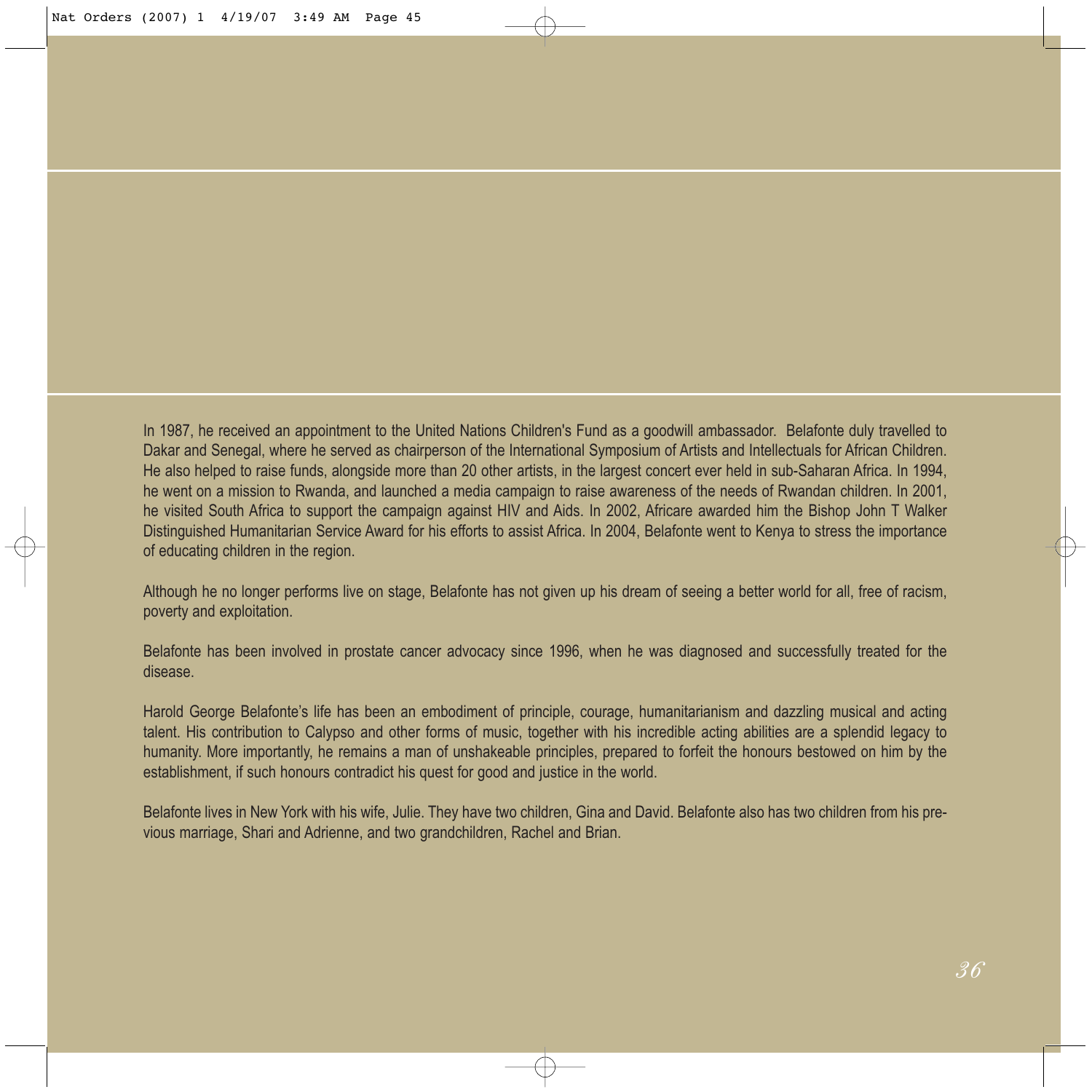*MCanon L John Collins (1905 – 1982)*

**GRAND COMPANIONS OF OR TAMBO**



**For his excellent contribution to the struggle against** *apartheid* **through the Defence and Aid Fund (DAF) and the Canon Collins Educational Trust for Southern Africa (CCETSA) and his contribution to the campaign for nuclear disarmament.** 

Canon L John Collins was born in 1905 and was educated at Cranbrook School, Kent, and at the University of Cambridge. He served as chaplain in the Royal Air Force during World War II, an experience that deeply affected him.

In 1946, Collins founded the organisation 'Christian Action' to work for reconciliation with Germany. He was appointed as a canon to St Paul's Cathedral, London, in 1948, an office he held for 33 years. In 1951, Collins was one of the four founders of the charity 'War on Want', which fights global poverty.

Collins became disturbed by the developing *apartheid* system in South Africa. In 1956, he committed Christian Action to raising funds for the defence of anti-*apartheid* activists accused of treason in South Africa, giving rise to the Defence and Aid Fund (DAF) for Southern Africa.

He was strongly opposed to the spread of nuclear weapons, and was one of many on the left in Britain who believed that it was unnecessary and wrong for Britain to own such weapons. Collins was one of the founders of the Campaign for Nuclear Disarmament (CND) in 1958.

Collins remains one of the essential shapers of the world today. As a campaigner against *apartheid* and as a saviour and friend of so many figures whose work now helps to constitute the soul of South Africa – O R Tambo, Walter Sisulu, Steve Biko and Nelson Mandela – he became curiously obscure.

The biography, White Lies, is an exciting account of Anglican practical politics in the noble forms of Archbishop Trevor Huddleston, Dean Gonville ffrench-Beytagh, Archbishop Joost de Blank and Archbishop Desmond Tutu.

His intelligence was beautifully matched by that of his wife Diana, his 'partner in protest', as she described herself, and their brilliant cloak-and-dagger financial support for white South Africa's victims continues to be one of the thrilling success stories of the late 20th century. No one who lived between the 1950s and the 1990s could have remained untouched by the huge moral issues of those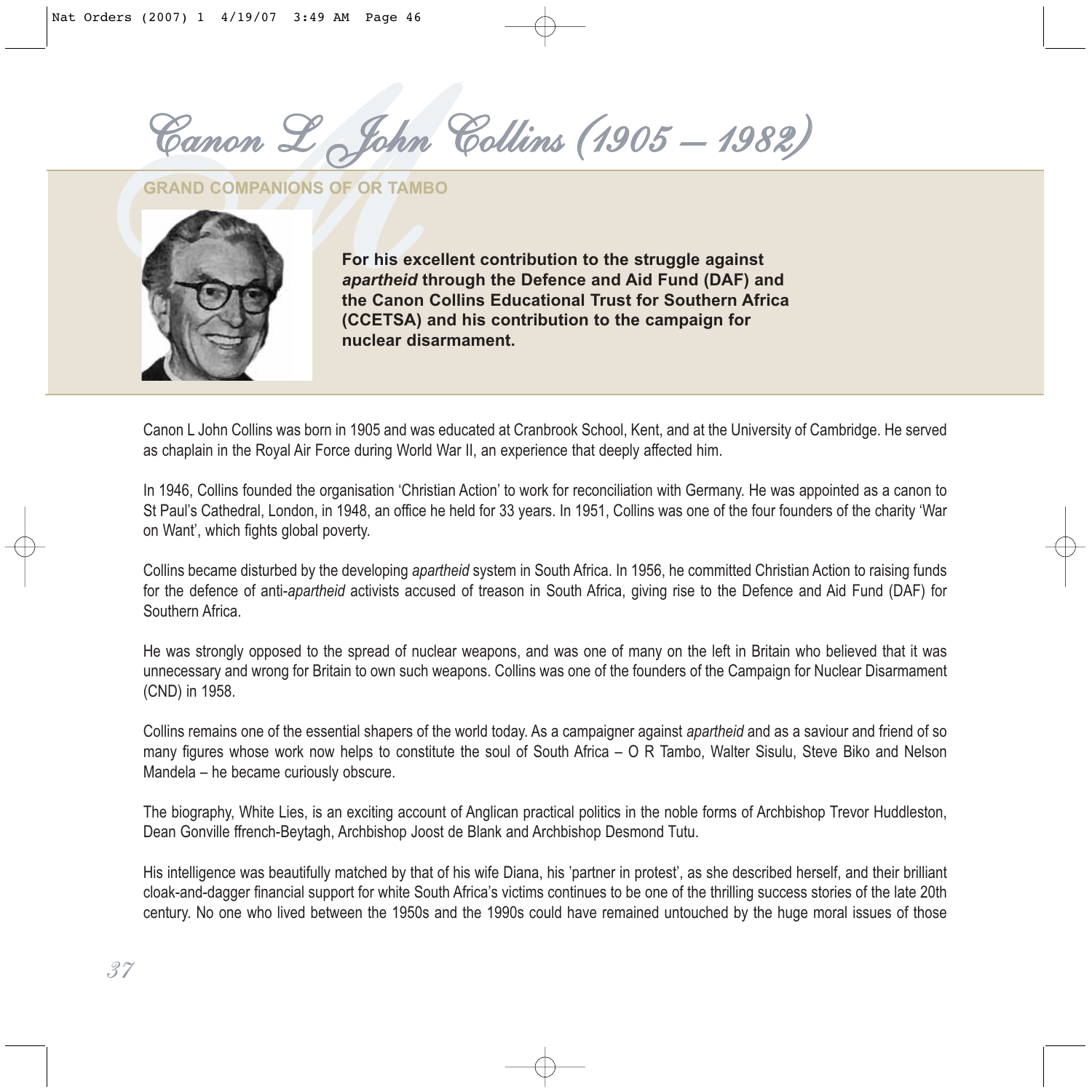decades. Collins secretly filtered millions of pounds into the country to pay for the defence of those who might otherwise have been executed.

When a young imam was murdered by the South African police, Collins held a memorial service in the crypt of St Paul's – the first time the cathedral had honoured a Muslim. There were such incidents as the dramas of the Mandela trial, Soweto, the cricket tours, Sharpeville and Robben Island, but always in the context of 2 Amen Court, revealing Collins's 'driven' personality, and providing all kinds of insights into those who joined him in his crusade. It was a life full of acronyms, so many that a glossary has had to be provided. Those for the CND and the DAF stand out from all the rest.

The Canon Collins Educational Trust for Southern Africa is a charity founded in 1981. It was set up by the DAF for Southern Africa with Collins as its first chairperson. In the days of *apartheid*, it provided money to help South African and Namibian refugee students gain higher education in the United Kingdom and in independent African states. It now provides scholarships for students within South Africa and in other African countries.

Resolute in his belief in righteousness, the truth and morality, Canon John Collins made a material difference to the lives of many victims of *apartheid*.

Collins passed away in 1982.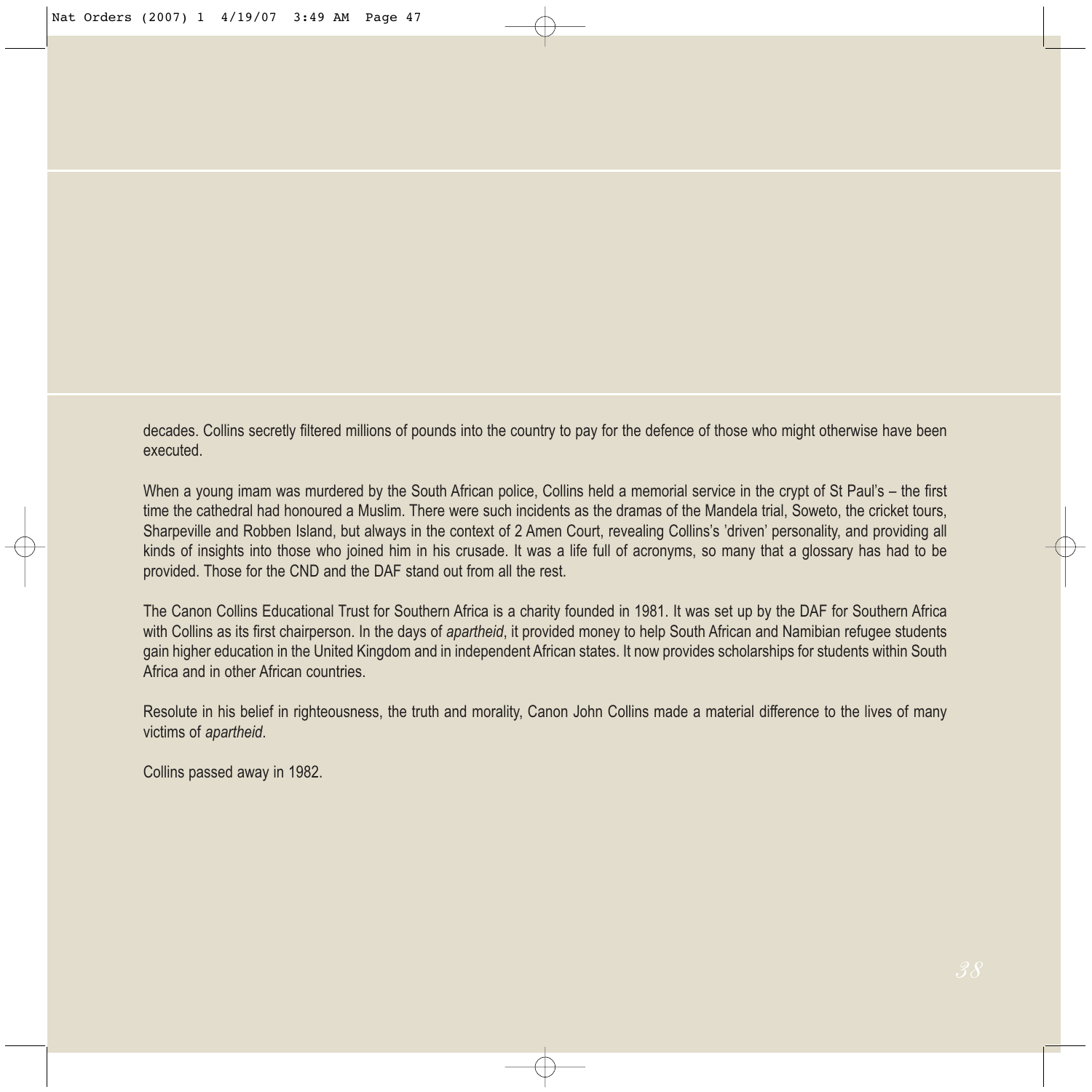$Michael$  Kitso Dingake (1928 -)

**GRAND COMPANIONS OF OR TAMBO**



**For his excellent contribution to the struggle for liberation, democracy and human rights, and for waging a concerted struggle against racial oppression as an ANC activist and operative both in South Africa and from Botswana, including engagement in underground work.**

Michael Kitso Dingake was born on 11 February 1928 in Bobonong Village, Bechuanaland Protectorate (now Botswana). He attended primary school at Bobonong Primary between 1936 and1941.

He then came to South Africa where he did his secondary schooling at St Ansgars Institution, Roodepoort, in the then Union of South Africa from1942 to1943, and Pax College, in modern-day Polokwane, in 1946. He obtained his senior certificate through private studies from Damelin College of Johannesburg.

Dingake joined the African National Congress (ANC) in 1952 during the Defiance Campaign and went on to serve in various capacities in different structures of the ANC. In 1957, he was elected secretary of Alexandra Branch Six; in 1959, he was elected chairperson of Johannesburg Northern Region; and in 1960, he was appointed member of the State of Emergency Committee, Johannesburg Region (at the declaration of the State of Emergency). At the end of 1960, he was co-opted into the underground ANC Transvaal Regional Committee; in 1962, he served on the ANC National Secretariat as publicity secretary (responsible for the production of propaganda material for the liberation movement); and later he assumed the chair, after the Rivonia arrests when the National Secretariat virtually served as the underground National Executive of the ANC.

In 1960, he was recruited into the South African Communist Party (SACP) during the State of Emergency and in 1961 he was also co-opted into the SACP District Committee. He served on the MK Johannesburg Regional Structure, handling the recruitment of trainees abroad. After Wilton Mkwayi's arrest, Dingake assumed all responsibility for MK operations, including the infiltration of trained MK cadres.

Dingake skipped the border back to Botswana where, from February 1965 to December 1965, he was the external contact with the underground machinery in Johannesburg while he organised infiltration routes for MK guerrillas from Zambia through Botswana. The route had been opened and the first trainees had come through when he was kidnapped on his way to Lusaka, through Ian Smith's Rhodesia.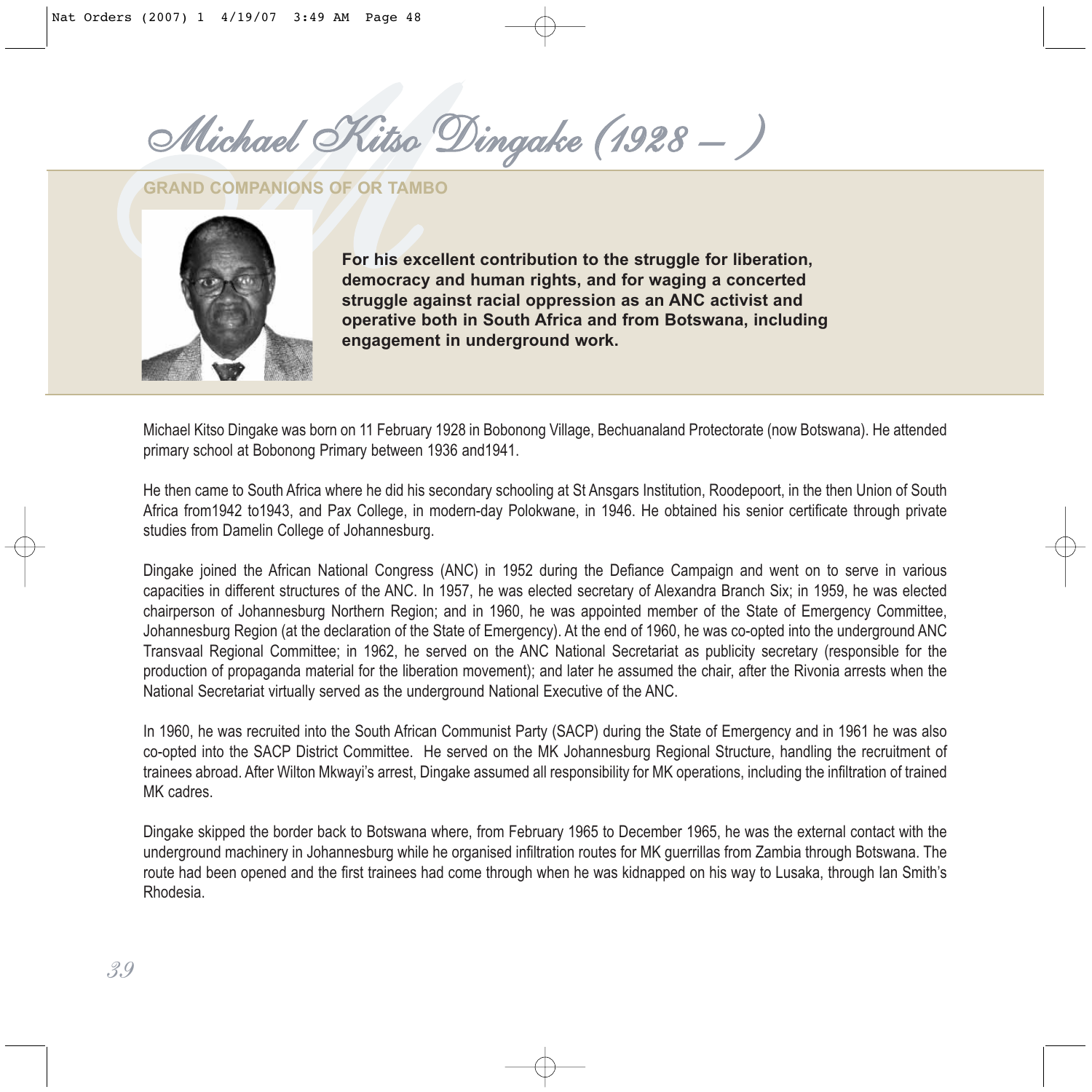Dingake was illegally transferred to Pretoria, where, after torture, he was indicted for membership and activities of banned organisations – the ANC and the SACP – and for statutory sabotage. He was sentenced to a total of 15 years on 6 May 1966.

Yearning for more knowledge and education, Dingake later obtained his BA (Political Science and Economics), B. Admin (Public Administration and Local Government Accounting) and B. Com (Business Economics and Accounting) while serving his jail term on Robben Island.

He was released on 5 May 1981 and repatriated to Botswana, although the *apartheid* regime had, ostensibly for trial purposes, claimed that he was a South African citizen.

As a member of the ANC Volunteer Corps, Dingake participated in all the campaigns of the period – Against Bantu Education, Congress of the People, We Stand by Our Leaders, the Alexandra Bus Boycott of 1957, Potato Boycott, Sophiatown removals, One Pound-a-Day, the Women Anti-Pass Campaign of 1959, the Pass Burning after the Sharpeville massacre in 1960 and the Anti-White Republic Protests.

A writer with a strong intellectual mind, Dingake published the following works: My Fight Against *Apartheid* (1987), *Apartheid*, Questions and Answers (1989) and Politics of Confusion – The BNF Saga 1984-1998 (2004). In the pipeline is Better to Die on One's Feet…, an autobiography.

Dingake saw himself first and foremost as an African duty-bound to fight for the liberation of Africans on their continent. The fact that he was a Botswana national never prevented him from engaging in sacrificial struggles to realise the dream of a free, non-racist, nonsexist, just and democratic South Africa.

Michael Kitso Dingake is currently a columnist for Mmegi, a Botswana local daily newspaper.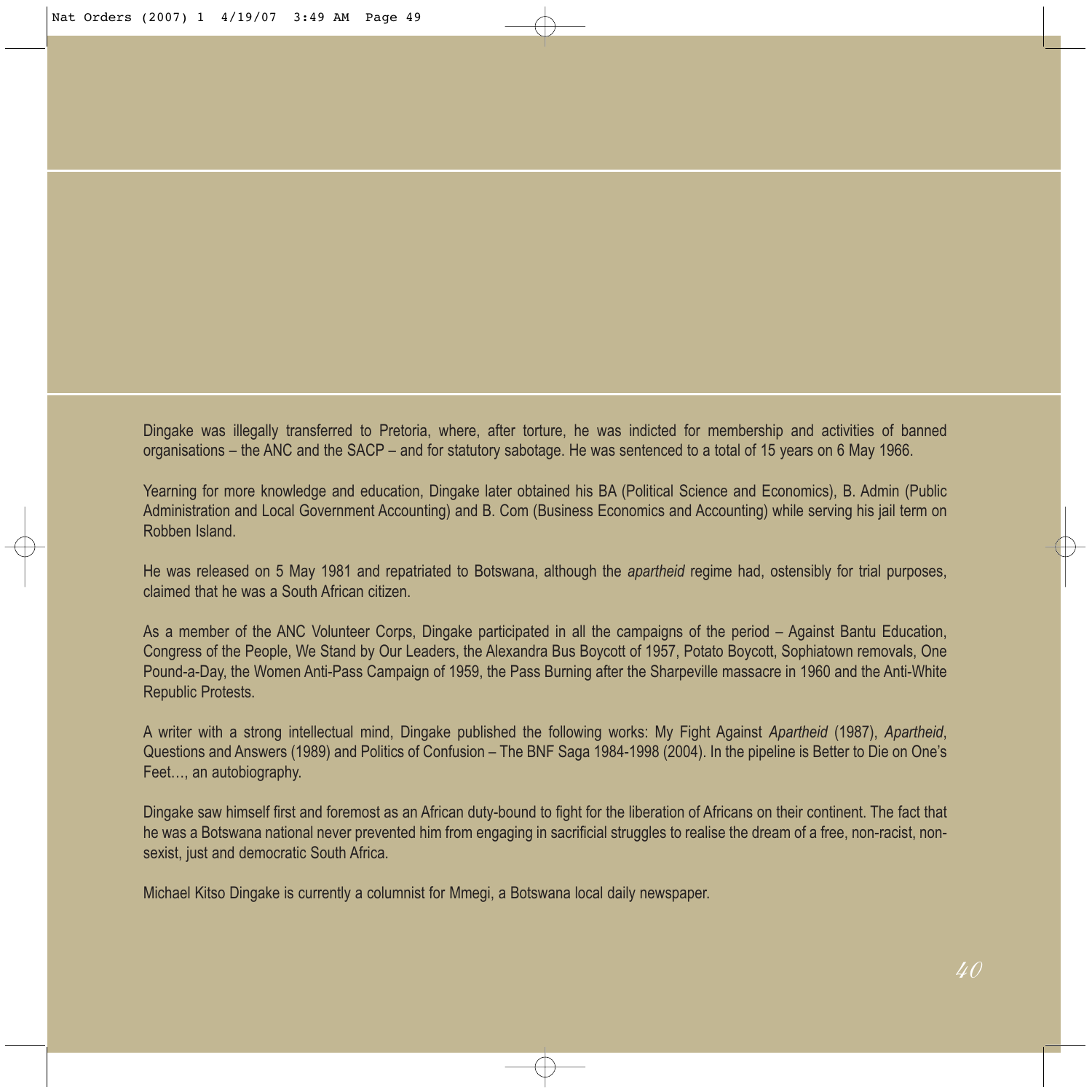*n Mazrui (1933 – )*

**GRAND COMPANIONS OF OR TAMBO**



**For his intellectual contribution focusing on Africa, Islam and North-South relations, and for putting the African continent on the pedestal, unearthing and laying bare the grandeur of Africa.**

The author and co-author of more than 20 books and hundreds of articles in major scholastic journals and for public media, Dr Ali Al' Ami'n Mazrui was born on 24 February 1933 in Mombasa, Kenya.

Mazrui is one of the world's most prolific writers on Africa, its people, history and future and has profoundly influenced ideas about Africa among scholars and members of the general public alike.

A free thinker who will not distort the truth and facts to the dictates of the establishment, his views do not always sit well with some audiences, yet his powerful writing style has made it impossible for even his harshest critics to ignore the unique perspective he brings to a huge variety of African issues. His soft-spoken charm and eloquence as a lecturer have also made him a favourite among students at every university he has served.

After receiving his BA from Manchester, Mazrui received a Rockefeller Foundation fellowship to attend Columbia University in New York where he received his MA in 1961. From there he returned to England to begin working on his doctorate at Oxford University. In 1962, he became a political analyst for the British Broadcasting Corporation (BBC).

In 1963, Mazrui moved to Kampala, Uganda, to teach political science at Makerere University. In addition to his work for the BBC, he did some writing and broadcasting for Radio Uganda and Radio Tanzania over the next couple of years. In 1965, Mazrui was named Head of Makerere's Political Science Department.

After completing his doctorate at Oxford the following year, he also began taking on visiting professor assignments at overseas universities, including stints in the United States of America (USA) at the University of Chicago, Northwestern University, University of California, Los Angeles, and Harvard University.

Throughout the remainder of the 1960s, Mazrui's reputation as one of Africa's leading scholars continued to grow.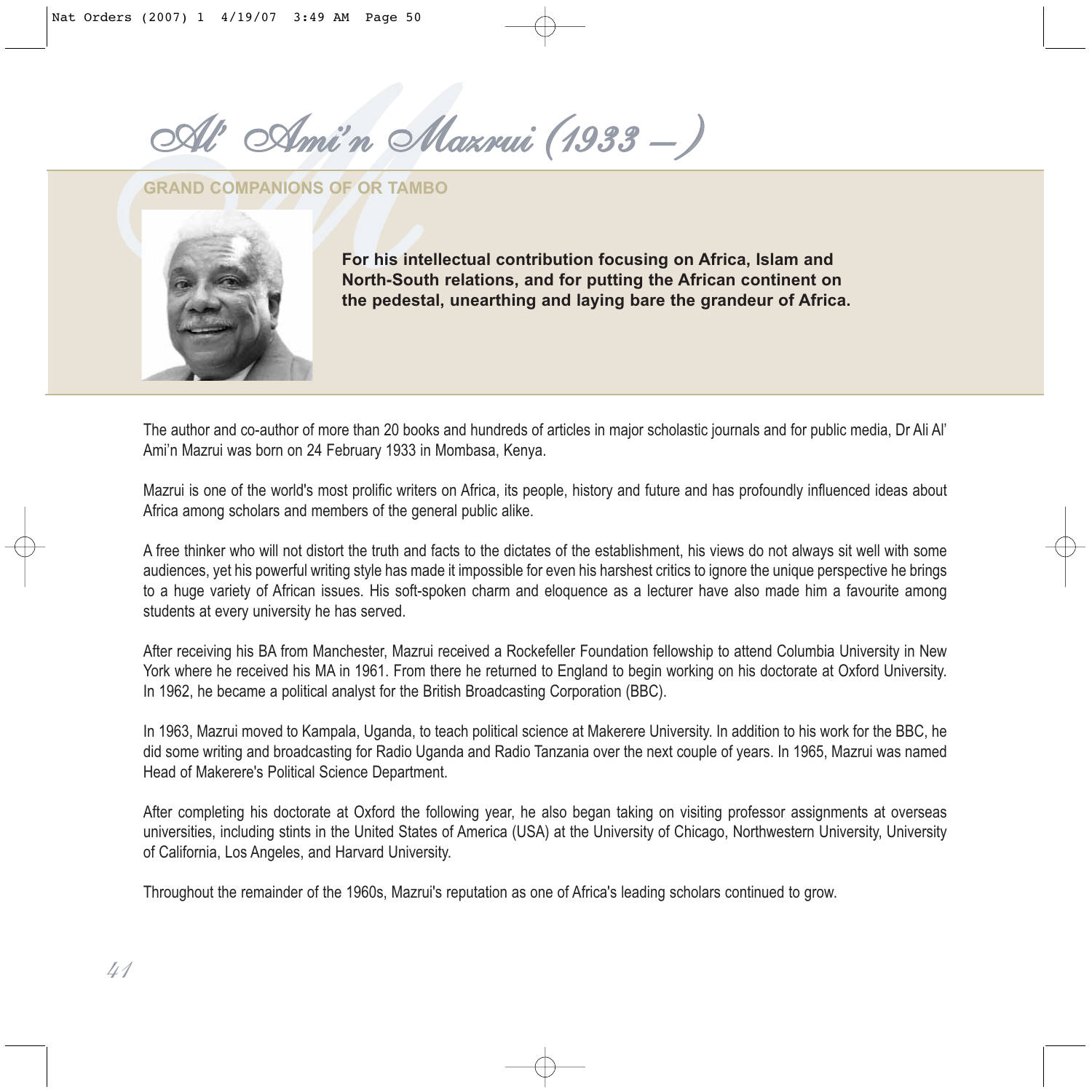In 1973, Mazrui accepted a position at the University of Michigan. He remained there for the next 18 years, serving as director of the University's Centre for Afro-American and African Studies from 1978 to 1981. At Michigan, Mazrui solidified his position as one of the most important writers on African politics in the world. He continued to write prolifically, and in 1979 he was selected to give the prestigious Reith lectures, delivered annually in England over the BBC. The lectures were subsequently published in book form as The African Condition.

Mazrui became a well-known figure outside of academia in 1986 when he wrote and hosted the nine-part television series,The Africans: A Triple Heritage, broadcast in England on the BBC and in the USA on the Public Broadcasting Service. The show's subtitle refers to the three legacies – Islamic, indigenous and Western – that have been most apparent in the formation of modern African identity.

Like the range of influences that produced his thinking, the range of subject areas that Mazrui has chosen to study over the course of his career is also extremely broad.

Dr Ali Al' Ami'n Mazrui is one of the greatest minds ever to have been produced by the African continent. His prolific writing, coupled with the variety of fields he has been covering in his academic life proves the versatility of his intellect. He has put the African continent on the pedestal, unearthing and laying bare the grandeur of Africa to a world that had been but paying marginal attention to the intellectual depth of the African continent.

Mazrui married his second wife, Pauline Uti in 1991, and they have two sons. He also has two sons from a previous marriage.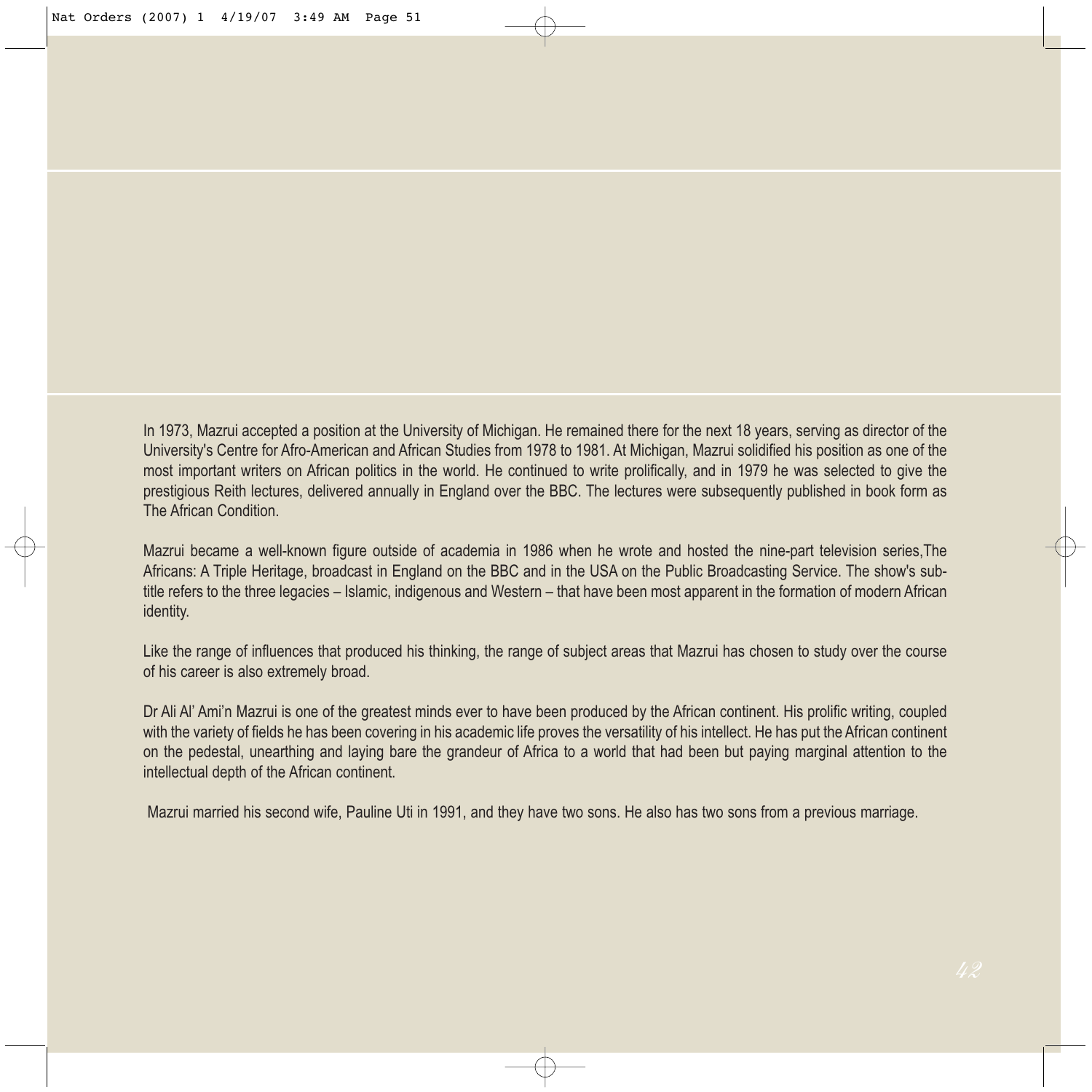*MJoseph Leabua Jonathan (1914 - 1987)*

**SUPREME COMPANIONS OF OR TAMBO**



**For his exceptional contribution to the struggle against** *apartheid* **through supporting the liberation movement and the people of South Africa in times of need.**

Chief Joseph Leabua Jonathan was born on 30 October 1914 in Lesotho. His father was a hereditary chief and the great-grandson of King Moshoeshoe, founder of Basotholand (now Lesotho).

Despite being a son of a Chief, which does not seem to have privileged his childhood in any meaningfully way, he grew up in typical working-class conditions.

Jonathan went to school at a Paris Evangelical Missionary Society school at Maoana-masoana in the Leribe district. He converted to Catholicism in 1959 and later on in life joined the society of the Sacred Heart of Jesus in the Catholic Church.

He came to South Africa in 1934 to work in the gold mines of the Witwatersrand, in Brakpan. Jonathan's three-year spell in South Africa allowed him to experience first-hand the appalling *apartheid* conditions and the negative impact they were having on Africans. He would have also learnt about the history of anti-*apartheid* struggles and the increasingly repressive laws of the *apartheid* state

Jonathan returned to Lesotho in 1937, where he became involved in the politics of his country.

In 1937, he worked in the administration of the Paramount Chief Regent, which armed him with necessary experience to rise within a year from clerk to the presidency of the Basotho courts and assessor to the judicial commissioner.

Jonathan served in the National Council before acquiring a chief's place there. Working as adviser to the Paramount Regent, he earned a reputation as a popular progressive leader duly respectful of tradition. He also served on the Panel of 18, the council's constitutional reform committee.

In 1959, Jonathan founded and later led the Basutoland National Party (BNP, renamed Basotho National Party at independence).

Jonathan then entered the Legislative Council as a nominated member. In the same year Jonathan's party began to agitate for independence from Great Britain.

*43*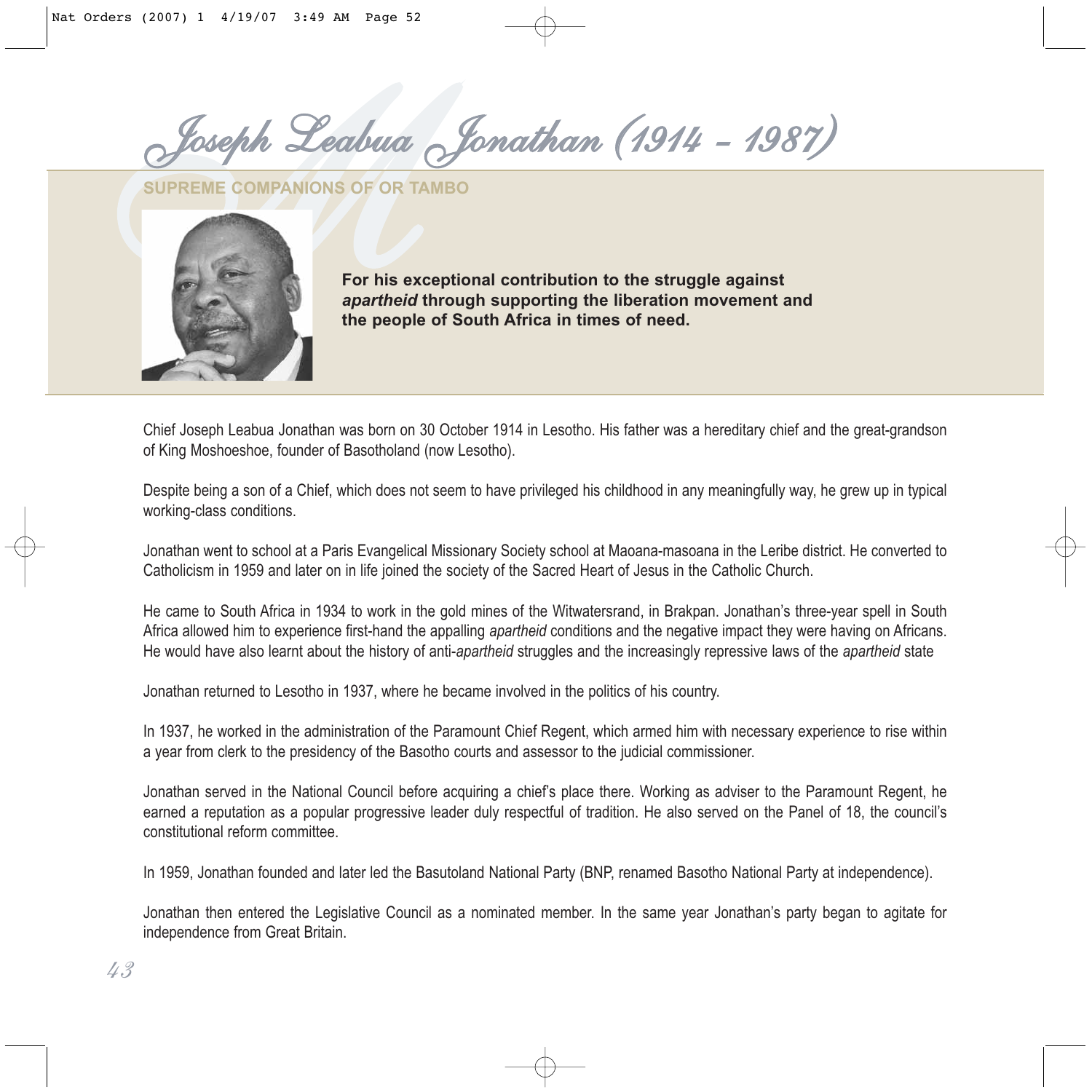Despite Lesotho's economic dependence on South Africa and the Government's policy during the 1970s of dialogue with its neighbour, Jonathan repeatedly criticized the South African Government's policy of *apartheid* and declared his support for the prohibited African National Congress (ANC).

Towards the middle of the 1970s the relationship between Jonathan's government and the South African regime took a turn for the worse, and large numbers of ANC members were able to take refuge in Lesotho. By this time, as far as the South African Government was concerned, Lesotho had moved into the camp of the ANC. South Africa then blockaded Lesotho.

He and O R Tambo risked their lives in Maseru, Lesotho, when they attended the burial ceremony of the ANC supporters killed by the SADF in the raid of 9 December 1982.

He placed the agreement of the ANC in exile as a precondition for the negotiations of the Lesotho Highlands Water Project with the *apartheid* South African Government and the World Bank. He made a special provision for the education of all the South African refugee children in all the schools of Lesotho. He further provided for 25% of scholarships from the Lesotho Government coffers to be offered to South African refugees for their education at the only university in Lesotho

Jonathan was deposed in a military coup and placed under house arrest in August 1986.

Joseph Leabua Jonathan showed extraordinary passion for the liberation of the African continent through braving the overt and covert attacks from the oppressive *apartheid* regime. His love for his people withstood the risks involved in this political vision, including threats on his life. Jonathan was a good and true comrade of liberation movements, including the ANC, PAC, FRELIMO etc, despite the risks to his own government and life.

He suffered from cancer and died of a heart attack on 5 April 1987.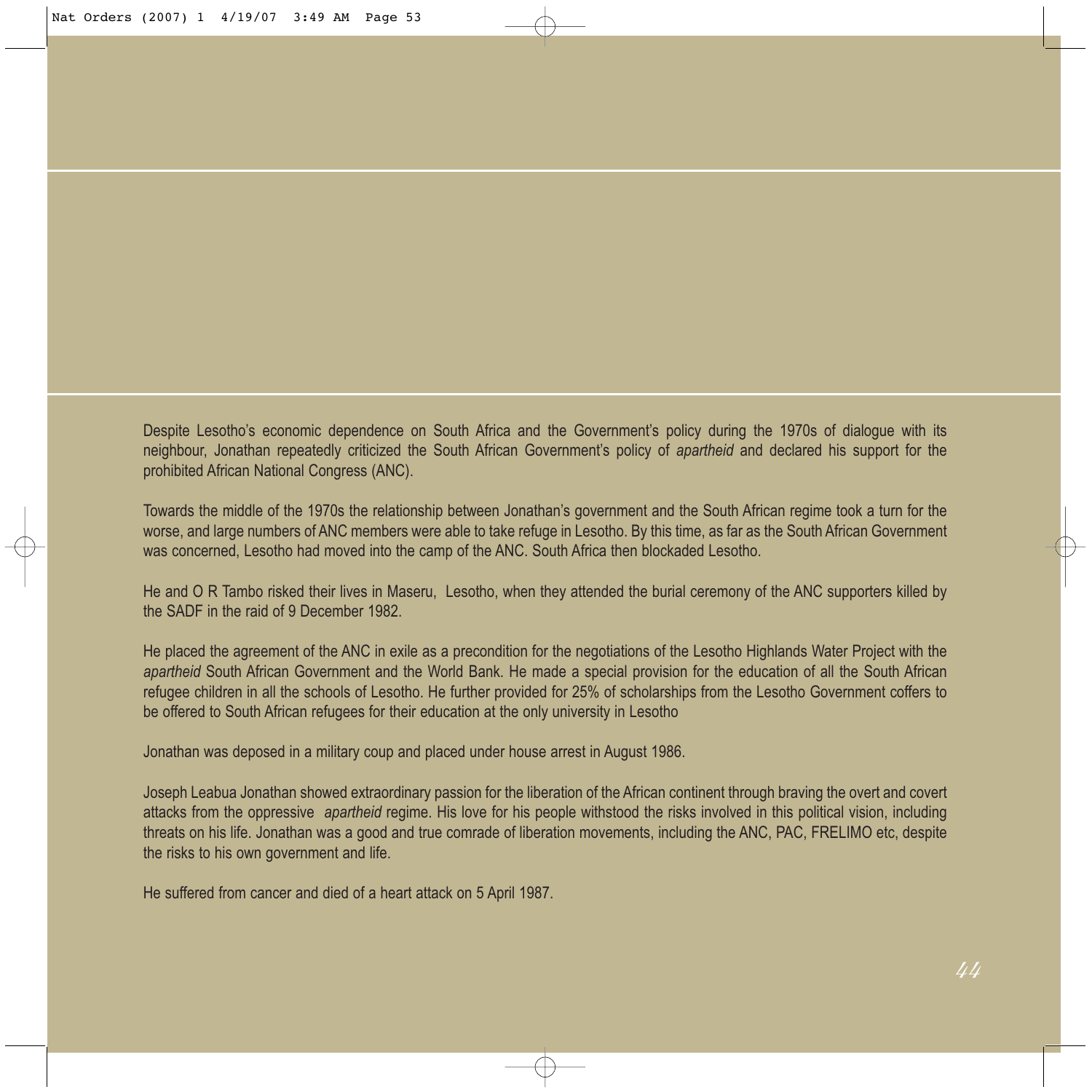*' Surendranath Ramphal (1928 – )*

#### **SUPREME COMPANIONS OF OR TAMBO**



**For his exceptional contribution to the struggle against racial oppression in South Africa, striving for better and fairer global economic order and championing the cause of human rights in the international arena.**

Shridath 'Sonny' Surendranath Ramphal was born on 3 October 1928 in New Amsterdam, British Guiana. The eldest of five children, his father, James I Ramphal, was a Presbyterian schoolteacher and a pioneer of secondary education in Guiana.

Ramphal attended a private school founded by his father in the capital city, Georgetown. He was also educated at the Modern Educational Institute. He completed his secondary education at Queen's College, a government school in Georgetown.

In 1947, Ramphal began his legal training at King's College, London, and was called to the bar from Gray's Inn in 1951. He returned to British Guiana in 1953 and served as crown counsel in the Attorney-General's Office. In 1958, he joined the federal government of the West Indies as legal draftsperson.

Ramphal then went to Harvard Law School for a year as a Guggenheim Fellow. He returned to Kingston, Jamaica, in 1962 and entered private practice. In 1965, while he was still in Kingston, he was invited by Forbes Burnham, the Prime Minister of British Guiana, to return home and become the country's attorney-general and to begin drafting Guyana's independence constitution. This was the beginning of his 10 years in national politics.

In 1967, the year after Guyana's independence, Ramphal was appointed minister of state for foreign affairs, and became minister of foreign affairs in 1972. A year later, he also took on the portfolio of justice minister. He was instrumental in shaping Guyana's foreign policy – which is based on the principle of non-alignment – and in establishing its foreign service. He was actively involved in Caribbean politics and in the major international organisations of which Guyana is a member – the United Nations, the Commonwealth, the Group of 77 and the Non-Aligned Movement. He also strengthened relations between the countries of the Caribbean and those of Latin America. He was a key spokesman for the developing countries of Africa, the Caribbean, and the Pacific in the negotiations with the European Community which resulted in the Lomé Convention of 1975.

At the Commonwealth heads of government meeting in Kingston, Jamaica, in 1975, Ramphal was unanimously appointed the Commonwealth's second secretary general, the first from the Developing World. Articulate, dynamic and self-confident, he was a strong advocate of the interests of the Developing World, the need for a new international economic order and the need to end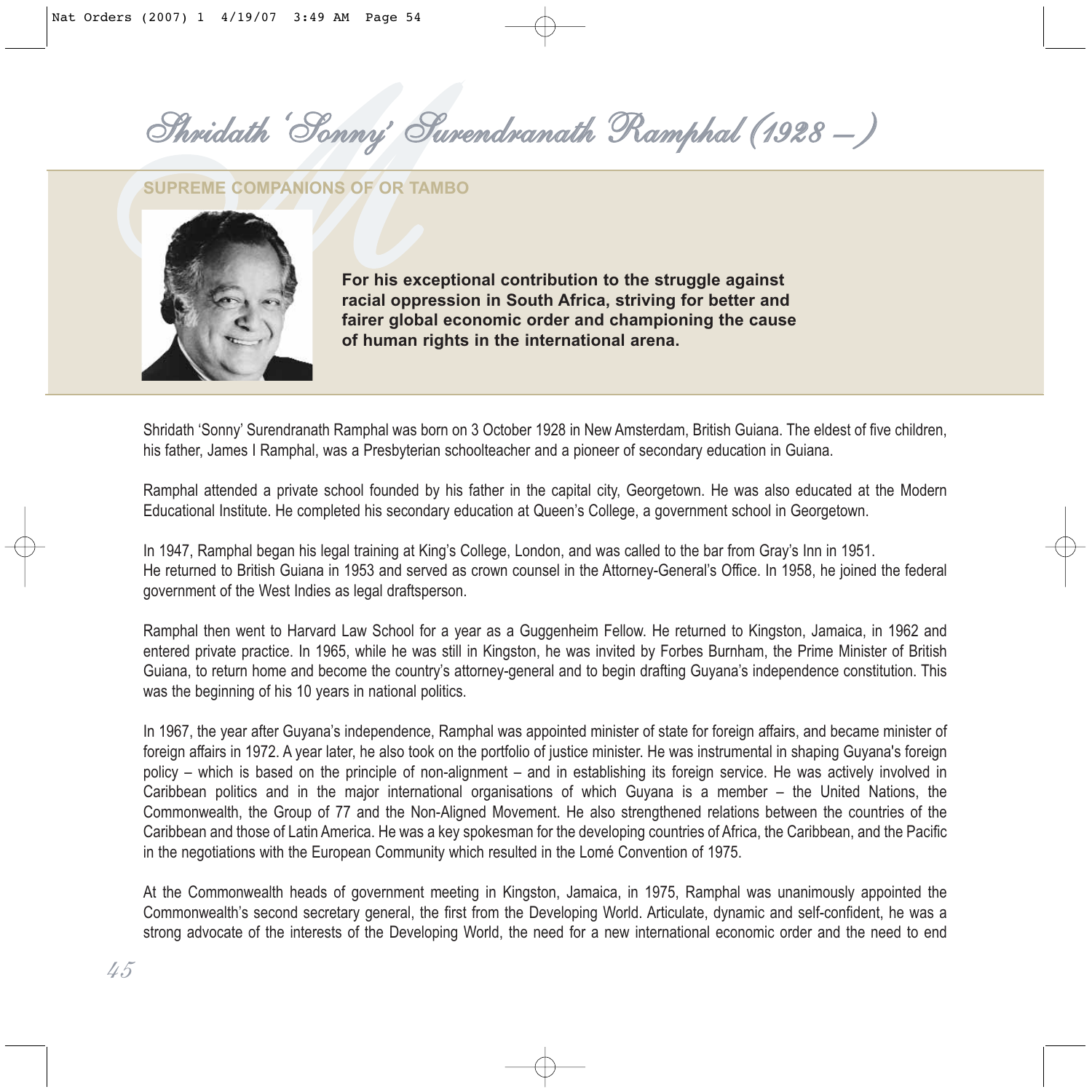*apartheid* in South Africa. Soon after his appointment, he challenged a statement by Henry Kissinger that the international economic system had worked well and argued that the developing countries had not been well served by it. He stressed the importance of increased North-South co-operation, and he played an important role as a member of the Independent Commission on International Development Issues, the Brandt Commission. He had a deep commitment to human rights and served as a member of the International Commission of Jurists from 1970. After the end of his term as secretary general of the Commonwealth in 1989, he served as head of the World Conservation Union and played an important role in the Earth Summit in 1992. His book Our Country, the Planet (1992), published just in advance of the summit, expresses his commitment to the causes of international economic reform and environmental protection. In all, he served on five international commissions on global development and the environment.

Shridath 'Sonny' Ramphal joined many leading international legal, political, economic and humanitarian organisations. He received honorary degrees from universities all over the world and awards from various national governments. Although he received a knighthood in 1970, he preferred the simple title of 'Mr'.

He married Lois Winifred Ramphal (née King) in 1951, a nurse whom he met while he was a student in London. They had four children, two sons and two daughters.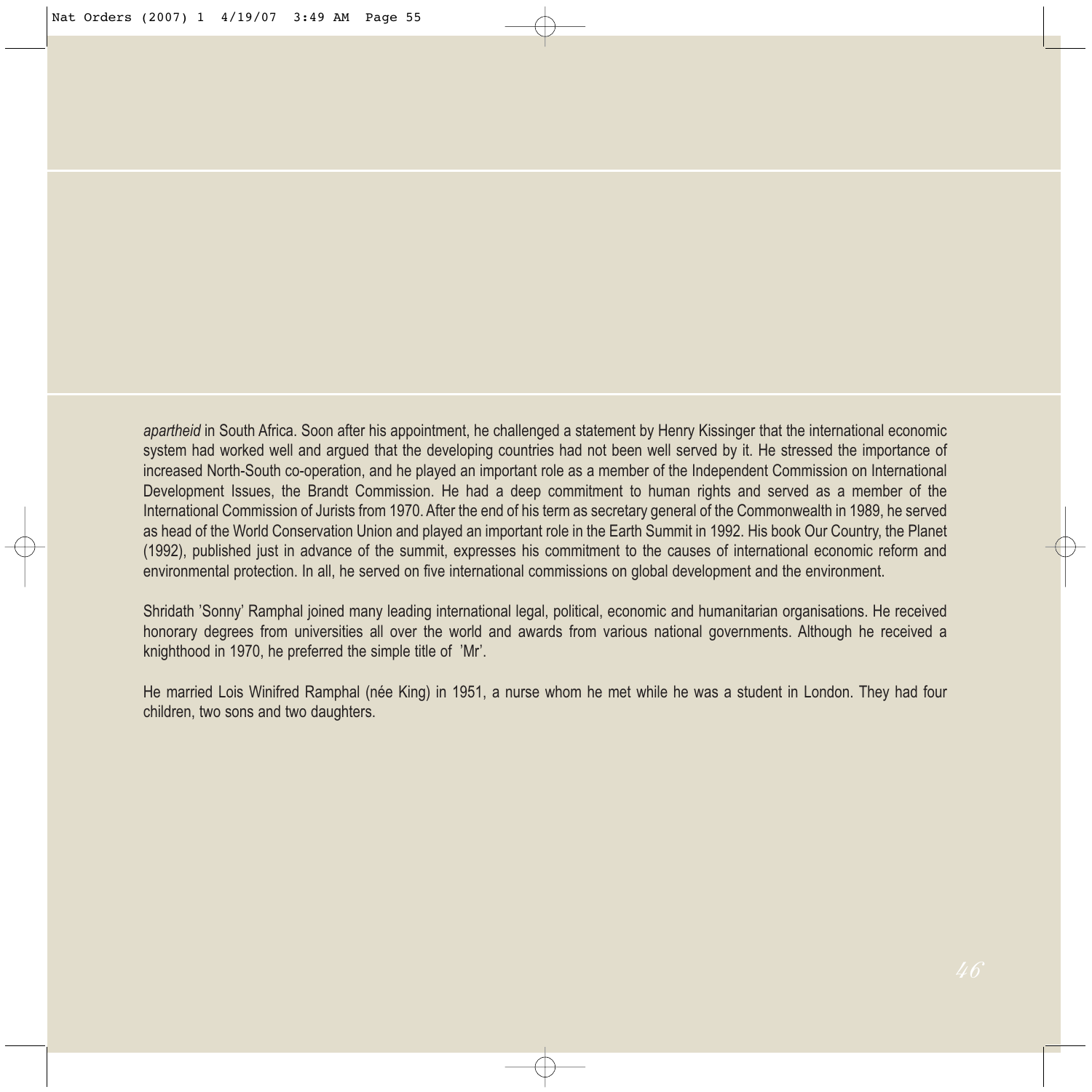*MEric Eustace Williams (1911 – 1981)*

**SUPREME COMPANIONS OF OR TAMBO**



**For his exceptional contribution to the struggle against colonialism and remarkable scholastic contribution to the understanding of colonialism and the slave economy.**

Dr Eric Eustace Williams was born to Elisa and Henry Williams on 25 September 1911 in the West Indies. He acquired his schooling at Queen's Royal College and won the Island Scholarship to Oxford University, where he received his Doctor of Philosophy degree in 1938.

A brilliant scholar, he did his doctoral thesis on the relations between slavery, the slave trade and economics, which was the first systemic study of the relationship between slavery and capitalism by a non-British scholar.

This subject captivated his attention and in 1944 his book Capitalism and Slavery argued that the British abolition of their Atlantic slave trade in 1807 was motivated primarily by economics; by extension, so was the emancipation of the slaves and the fight against the trading in slaves by other nations.

Williams was a philosopher, scholar, political leader and a foremost thinker and he wrote many articles and books on the Caribbean, education and politics. He migrated to the United States in 1939 to teach at Howard University, becoming an assistant professor of social and political sciences, organising several courses on humanities. Diligent and multi-talented, Williams also worked as a consultant to the Anglo-American Caribbean Commission, which was established to study the future of the region. He left teaching at Howard in 1948 to lead the Research Branch of the Caribbean Commission but resigned in 1955 over the commission's nuanced colonialist designs.

Returning to Trinidad and Tobago in 1948, he cut his teeth in politics, believing that he could make a difference in the material conditions of the people of his country. On his return to Trinidad, he became the commission's deputy chairperson of the Caribbean Research Council. Exuding intellectual energy, Williams delivered a series of educational lectures for which he became famous and deeply respected among Trinidadians. He formed the political party, the People's National Movement (PNM). His party won the national elections and he became the chief minister from 1956 to 1959, premier from 1959 to 1962 and prime minister from 1962 to 1981. Taking the political scene by storm, the PNM won 13 of the 24 elected seats in the Legislative Council, defeating six of the 16 incumbents running for re-election.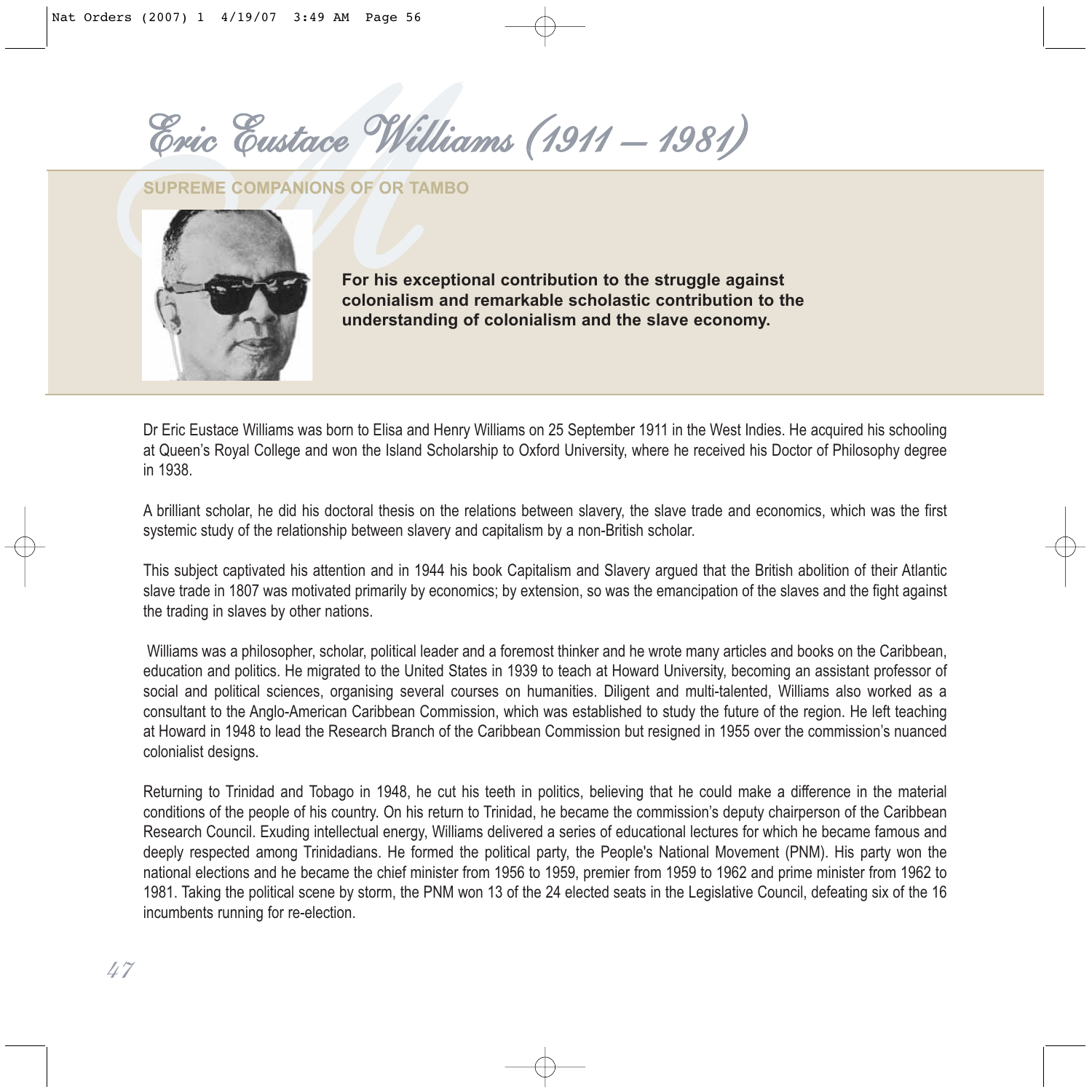With the notion of black consciousness at its height shortly after the decolonisation process had begun, Williams openly embraced the Black Power Movement and made three speeches in which he sought to identify himself with the aims of the movement.

During his tenure as prime minister, he took Trinidad and Tobago to the Federation of the West Indies, as well as independence within the Commonwealth, in 1962. Presiding over a country not long gone from the bondage of slavery, Williams knew that he would have to put much premium on education for his country to progress. He concentrated his efforts on the improvement of education and the development and diversification of industry and agriculture.

This foresight and deep political acumen, together with the attempts to shape the future of Trinidad and Tobago, earned him the title of 'the Father of the Nation'.

His numerous writings include The Negro in the Caribbean (1942, repr. 1970); History of the People of Trinidad and Tobago (1964); British Historians and the West Indies (1964); and From Columbus to Castro (1970, repr. 1983).

Dr Eric Williams spent his life in pursuit of education and the development of his people. Selfless and supremely principled, he forfeited much that he inherited in his polished educational standing, refusing to be seduced by the trappings of capitalism so that the oppressed people could have a better future for themselves. With incredible energy he put his remarkable educational achievements at the service of his country. He remains one of the most significant leaders in the history of modern Trinidad and Tobago, and a hero of the developing world.

He died on 29 March 1981 in his beloved country, Trinidad and Tobago.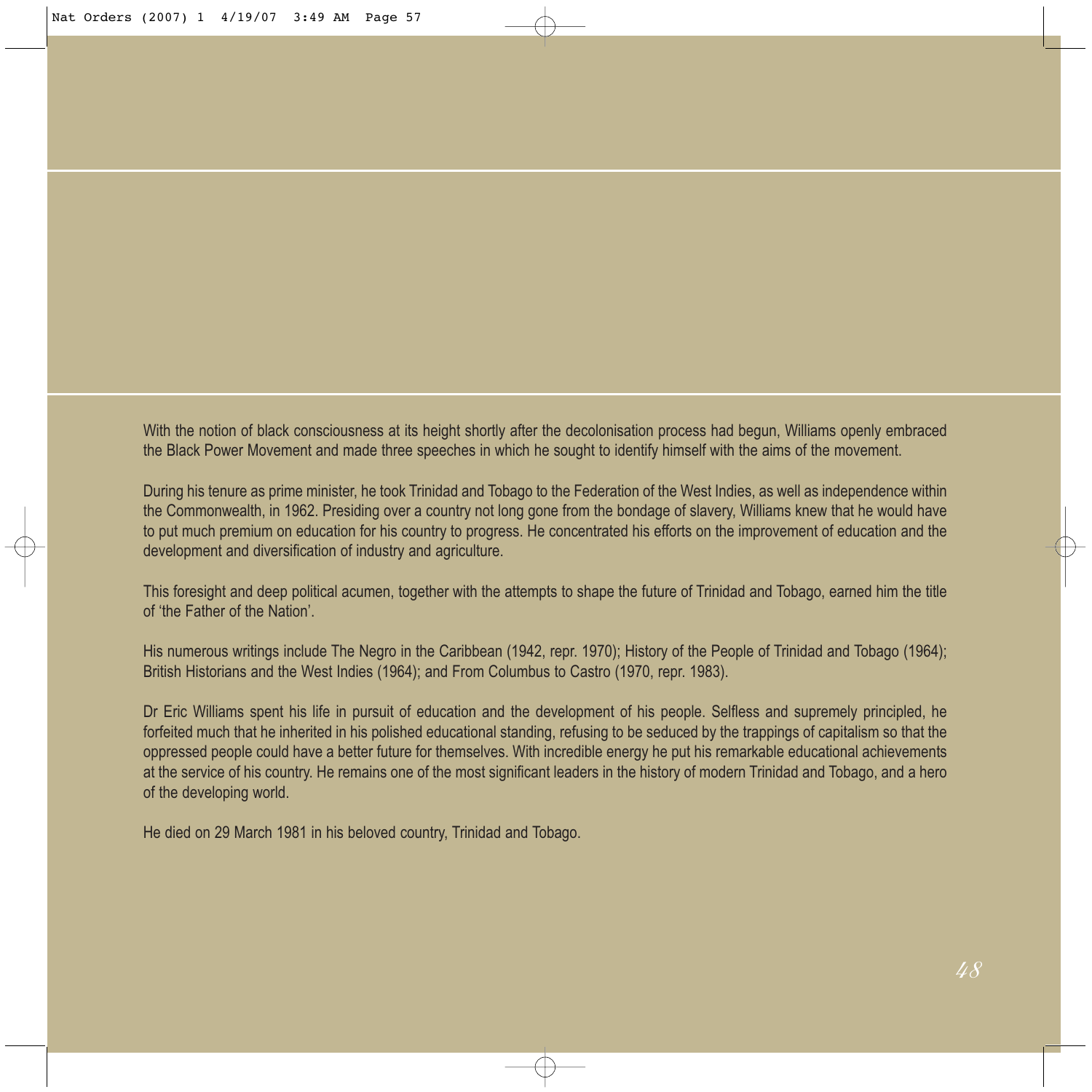# **Mational Order**<br>
The birth of a new non-racial and non-sexist demosystem consisted of one Decoration and four Order<br>
Seeking to move away from the past, in May 199 *National Orders of South Africa*

The birth of a new non-racial and non-sexist democracy in South Africa necessitated a critical review of the system of National Orders. The previous system consisted of one Decoration and four Orders whose symbolic aesthetic was representative of the past.

Seeking to move away from the past, in May 1998, the newly instituted President's Advisory Council on National Orders was given the task and responsibility to review the system of National Orders and Awards. To implement the task, a technical committee was constituted which embarked on an extensive and inclusive research process that involved public consultations, interviews with stakeholders on a national scale, group discussions focusing on alternative systems, the commissioning of historical research and the gathering of jewellery and medal designers to design new medals through a design brief.

As part of this process, the then Department of Arts, Culture, Science and Technology in co-operation with Government Communications (GCIS) investigated further symbols and symbolism in an attempt to capture the essence of a new aesthetic that will reflect the spirit of a new country. A panel of academics and specialists versed in indigenous symbols and symbolism was asked to identify key factors and elements that denote the collective and inclusive history and experience of Africa with South Africa as the main point of reference. The collective end result of this process resulted in the commissioning and ultimate design of the new National Orders.

#### **NATIONAL ORDERS**

National Orders are the highest awards that a country, through its President, bestows on its citizens and eminent foreign nationals.The President as the fount (holder, cradle, main source) of honour in the country bestows these Orders and Decorations and is assisted by the Director-General in The Presidency, who is the Chancellor of National Orders, and the Advisory Council on National Orders, in the execution of this responsibility.

#### **CONTEXT**

South Africa has taken many strides away from its past of exclusion and discrimination on the basis of sex, colour and creed. The country has been steadily moving forward in a direction that reasserts our humanity. In this march towards humanity, a new culture of human rights and a respect for the dignity of the human spirit have become characteristics of South Africa.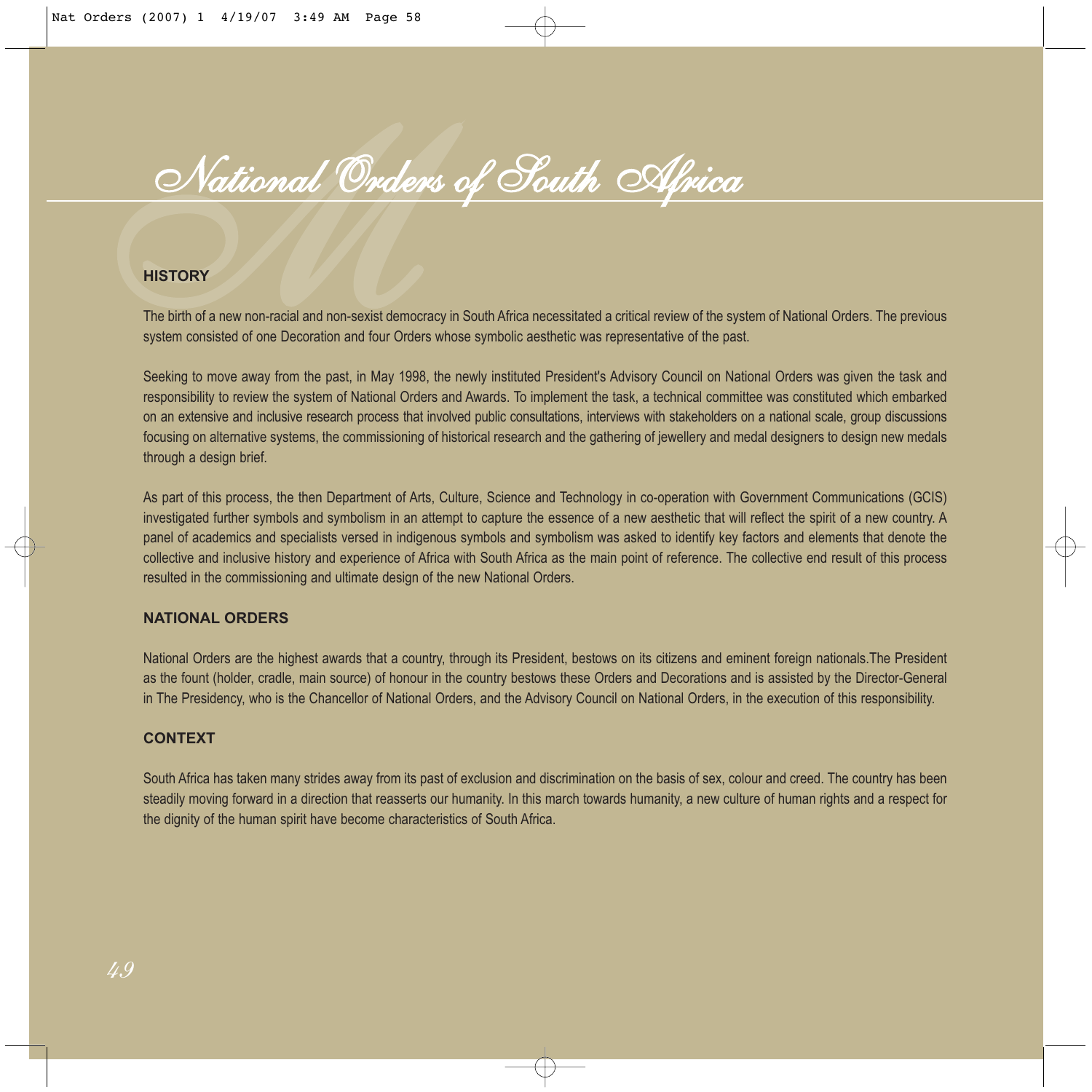One of the symbolic moments of the exodus from the past was the raising of the new Flag in 1994. This moment aptly affirmed the pride and dignity of an unfolding country and a celebration of humanity. Another was the unveiling of the new Coat of Arms on 27 April 2000 that embraced the collective historical essence of the people of the country. In so doing, a new aesthetic that takes consideration of Africa and her symbols became part of the new culture that informs a South African rebirth.

The National Orders are awarded in the spirit of that rebirth.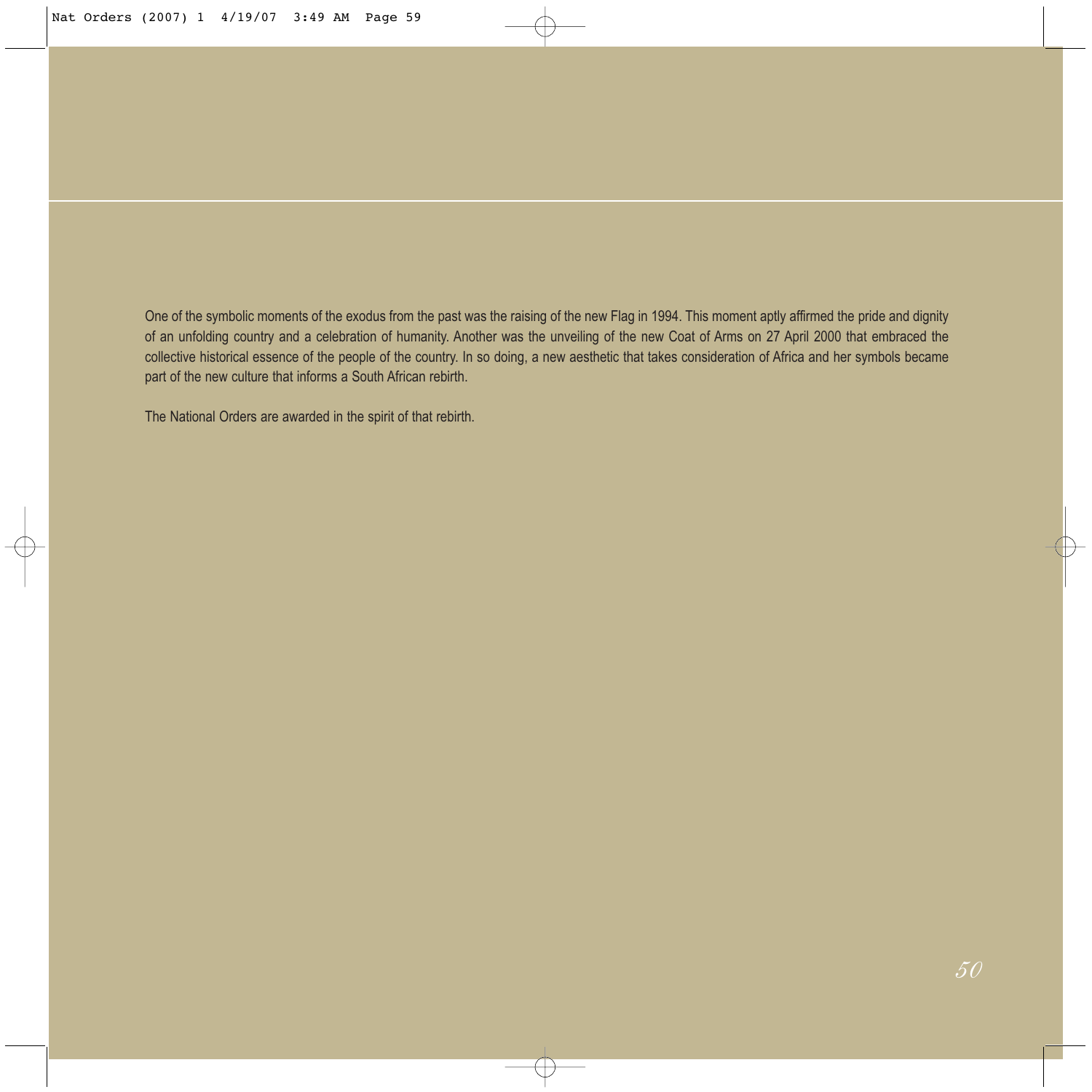*BThe Order of the Baobab*

This Order takes its inspiration from what is seen by some to be the oldest life form in Africa, the Baobab tree, whose endemic distribution and peculiar appearance and features have made it emblematic of the tropical African landscape. Its sparse branch and leaf system (relative to its massively wide trunk) gives the Baobab (or *Adonsonia Digitata*) the appearance, when viewed from a distance, of being permanently uprooted. In closer proximity, the Baobab, with its colossal wide trunk – sometimes exceeding a diameter of five metres – supported by the broad and strong protruding root system supporting it, has the effect of suggesting a gigantic refuge from the sun or rain. Indeed, in traditional African societies, it is often the place for meetings, shelter and rest.

While the origin of its name is lost in the many rich legends and myths of Africa, the Baobab is probably the most described tree on the continent. The oldest living Baobab is estimated to be more than 3 000 years old. The Baobab is well-known for its magical powers and symbolic value to many indigenous African people, as well as its functional usefulness. The Baobab bark is used to make mats, hats, cloth and rope; its fruits are eaten and its wood burnt as fuel.

The age and utility of this tree suggest endurance, wisdom, endowment and bounty. It perfectly symbolises the sustained and exceptional service to South Africa that is recognised by the award of the Order of the Baobab, as well as the enduring and growing status of South Africans resulting from service thus rendered.

The central motif of the Order is the image of the Baobab tree enclosed in a nine-sided polygon, which symbolises the nine provinces of our country as well as the many different areas of possible contribution and service to the nation. The exterior shape and texture are reminiscent of the bark on the trunk of the Baobab tree.

Recipients of the Order of the Baobab receive an award of three elements: a neck badge (a gold, silver or bronze medallion on a neck band); a miniature (a miniature gold, silver or bronze medallion for wearing as a brooch or on the breast pocket); and a lapel rosette (also in gold, silver or bronze).

Recipients of the Order are entitled to indicate that they have been invested with the relevant category of the Order by the use of the following postnominal letters:

- SCOB for recipients of the Supreme Counsellor of the Baobab (Gold)
- GCOB for recipients of the Grand Counsellor of the Baobab (Silver)
- COB for recipients of the Counsellor of the Baobab (Bronze).

The Order of the Baobab is awarded to South African citizens for distinguished service in the fields of: business and the economy; science, medicine, and for technological innovation; and community service. The Supreme Counsellor of the Baobab in Gold is awarded for exceptional service. The second category, Grand Counsellor of the Baobab in Silver, is awarded for excellent service, while the Counsellor of the Baobab in Bronze is awarded for outstanding service.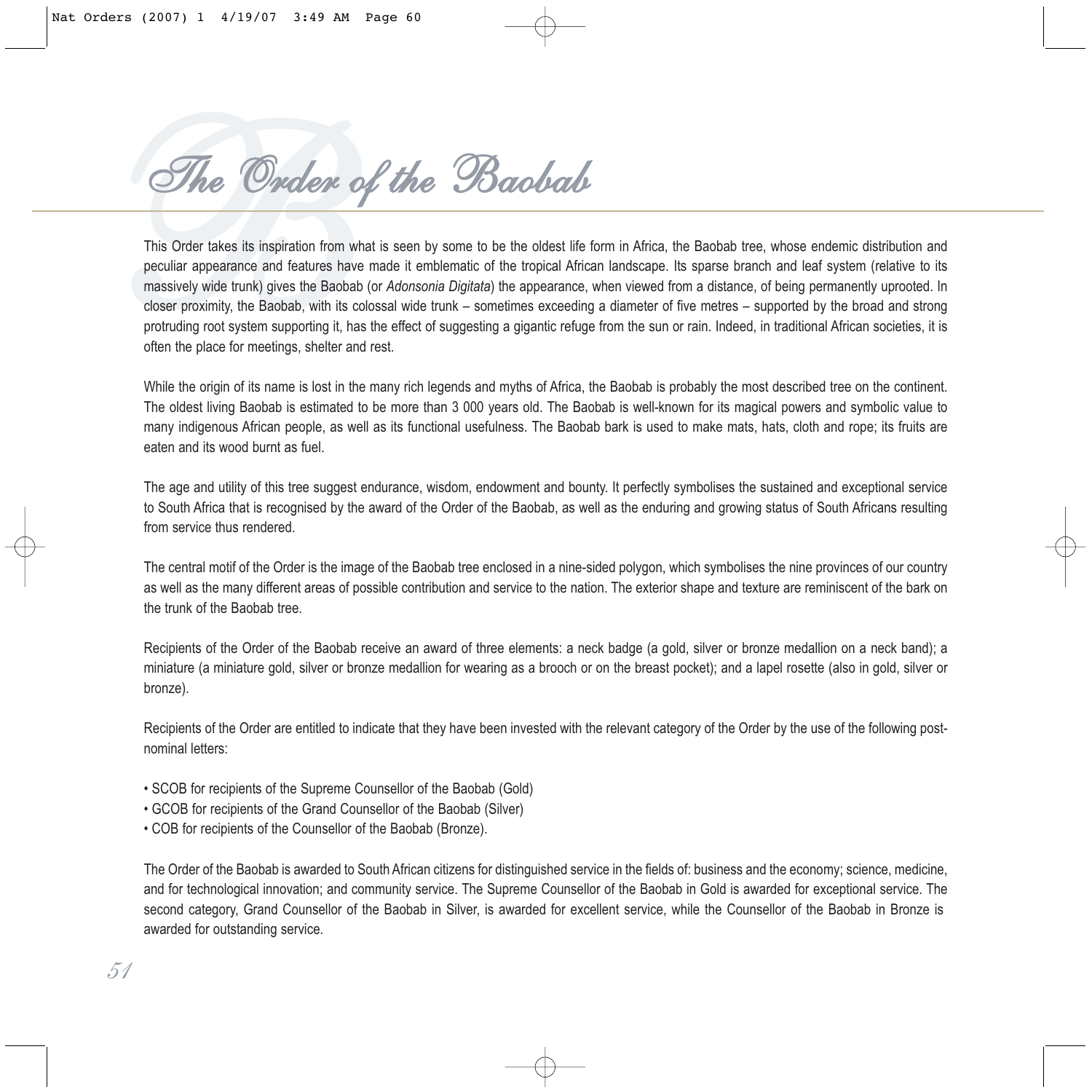



Lapel rosette

**P**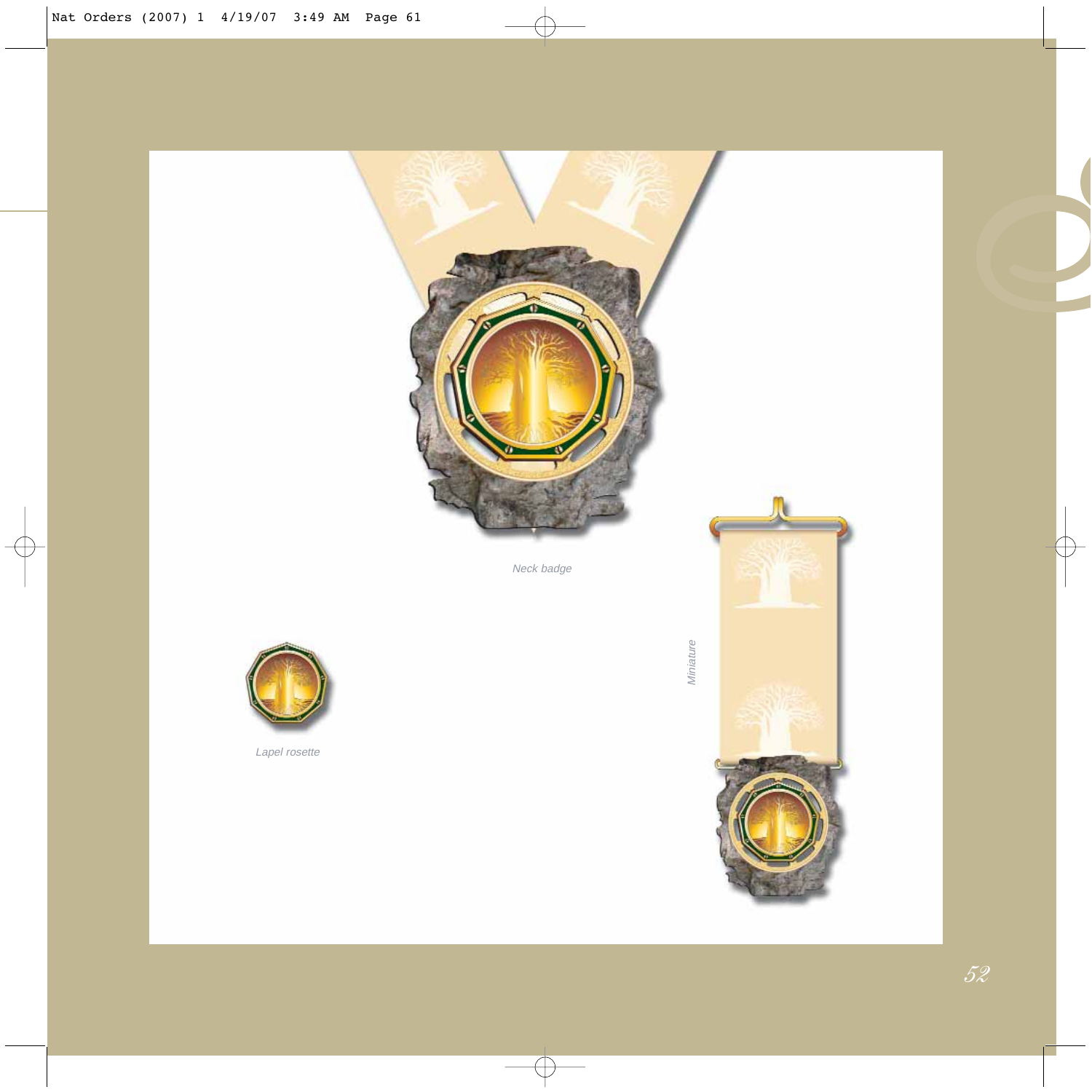*The Order of Luthuli*

*The Corolege of Historial Water Corolege Commission* Schief Albert Luthuli beilared and first African recipient of the Nobel Peace Prize in 1960. Although he grew up in tribal surroundings, Chief Luthuli believed in and f tribal surroundings, Chief Luthuli believed in and fought for full political, economic and social opportunities for the oppressed people of South Africa. Because of his conviction and desire to see all people participate and enjoy the fruits of a prosperous South Africa, he sacrificed all prospects of personal gain and comforts and dedicated his life to the cause and service of his compatriots. He served as president of the African National Congress from 1952 until his death in 1967.

The central motif of the design of this Order is the triangular flintstone, which represents a basic survival tool used by our ancestors to skin animals, construct shelters and cut strips of skin to make clothes. It symbolises Chief Luthuli's vision for all people to be empowered to participate fully in society.

Within the domain of the flintstone, the rising sun at its top edge represents the dawn of a new era on Africa. Immediately below is Isandlwana Hill, depicted in its pristine outline to represent peace and tranquility after the Battle of Isandlwana in 1879.

Below Isandlwana Hill is an abstract representation of the South African National Flag, representing sovereignty, freedom and democracy.

The nadir of the flintstone is composed of the partial image of a decorative African pot embellished with beads symbolising the beauty of Africa. Two horns of an African bull flank the central image and signify the empowerment and prosperity of African people. The leopard skin-patterned rings at the base of both horns represent the trademark headgear of Chief Luthuli.

There are three elements to an award of the Order of Luthuli: a neck badge (a gold, silver or bronze medallion on a neck band); a miniature (a miniature gold, silver or bronze medallion for wearing as a brooch or on the breast pocket) and a lapel rosette (also in gold, silver or bronze).

Recipients of this Order are entitled to indicate that they have been invested with the relevant category of the Order by the use of the following postnominal letters:

- OLG for recipients of the Order of Luthuli (gold)
- OLS for recipients of the Order of Luthuli (silver)
- OLB for recipients of the Order of Luthuli (bronze).

The Order of Luthuli is awarded to South Africans who have served the interests of South Africa by making a meaningful contribution in any of the following areas: the struggle for democracy, human rights, nation-building, justice, peace and conflict resolution.

The Order of Luthuli in gold is awarded for exceptional contribution in a relevant field. The Order of Luthuli in silver is awarded for excellent contribution, while the Order of Luthuli in bronze is awarded for outstanding contribution.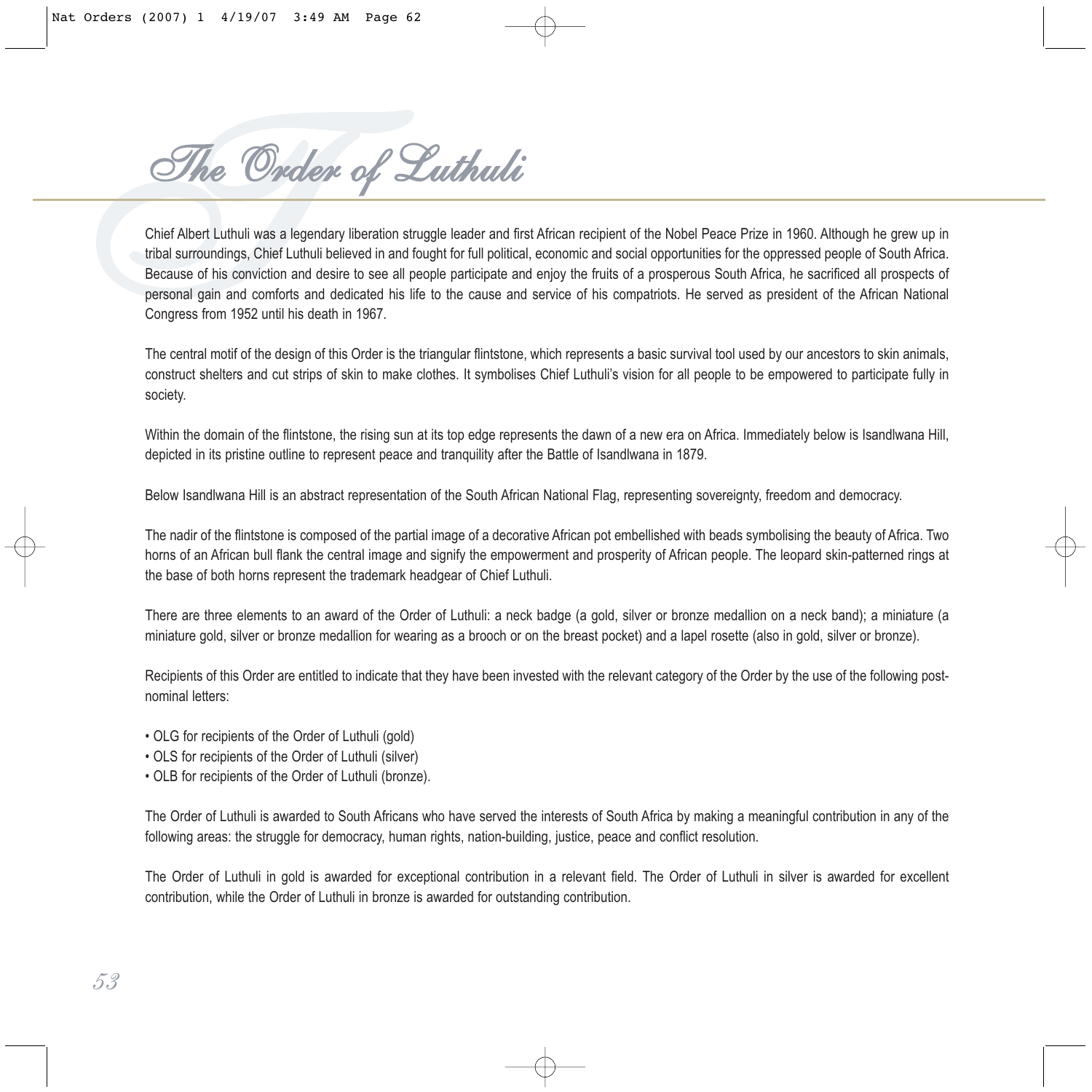

**P**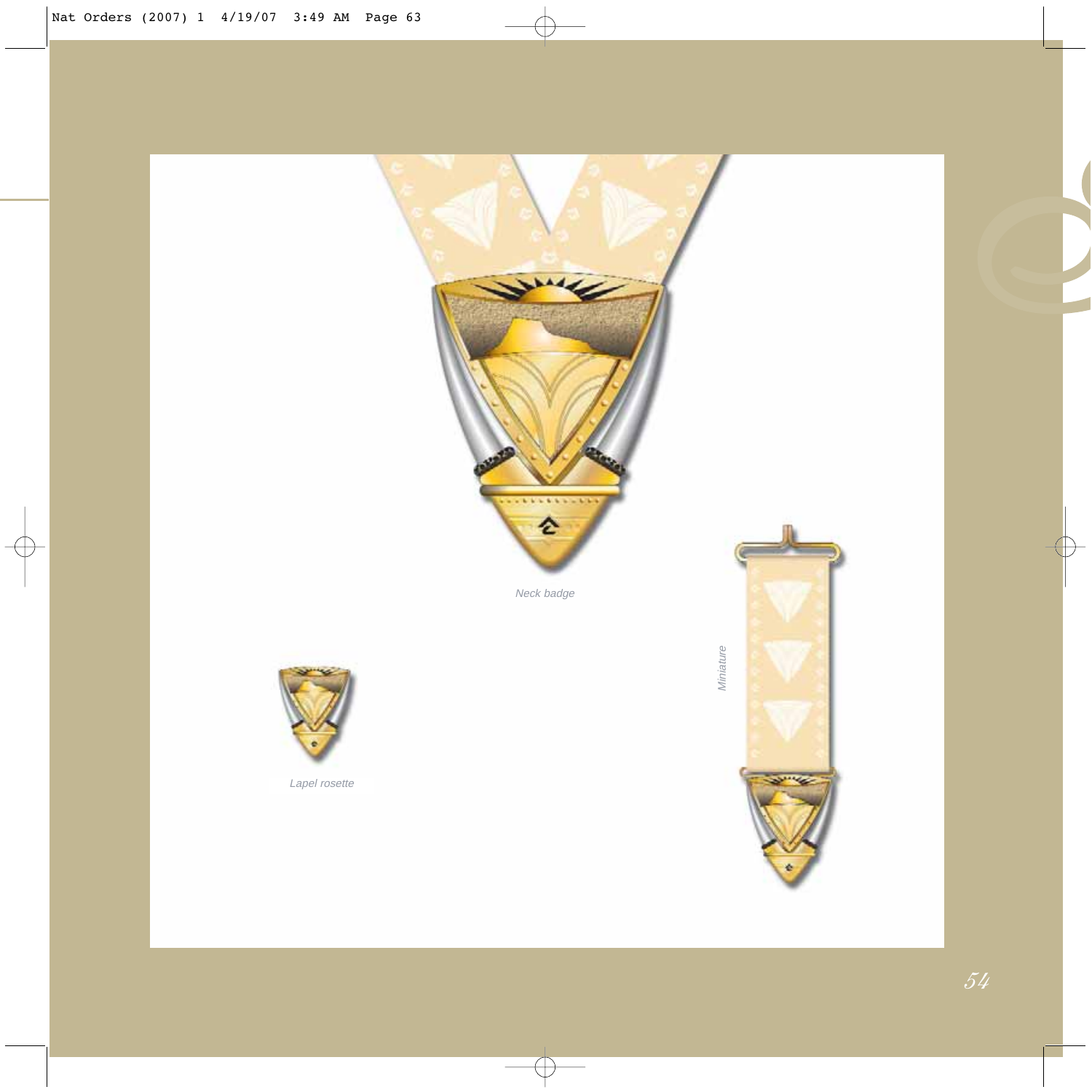*TThe Order of the Companions of OR Tambo*

The late Oliver Reginald Tambo played a central role in the freedom struggle against *apartheid*, and remains a true icon of our liberation history.

From an early age, Tambo rose through the ranks of the liberation movement. He was a founder member of the African National Congress Youth League (ANCYL) in 1944. In 1948, he was elected president of the Transvaal ANCYL and national vice-president of the ANCYL in 1949. In 1955, when the then secretary general, the late Walter Sisulu, was banned in terms of the Suppression of Communism Act, it was Tambo who was appointed to fill his post. In 1958, Tambo was elected to the post of deputy president of the ANC. Finally, in 1967, after the death of ANC president general, Chief Albert Luthuli, Tambo was appointed acting president of the ANC, an appointment confirmed by the Morogoro Conference in 1969. He held this position until 1991 when he had to relinquish it due to ill health.

Tambo dedicated his life to overthrowing the *apartheid* regime by mobilising fellow citizens to resist the *apartheid* government and relentlessly mobilising world opinion against the odious *apartheid* ideology and regime.

Tambo was known in the liberation movement for his gentle character and compassionate qualities. His benevolence and personal concern for the plight of freedom fighters and their conditions in the field endeared him to thousands of liberation fighters.

It is thus appropriate that the central motif of the design of the Order named after OR Tambo is the majola (mole snake), which, in African mythology, visits babies in a spirit of benevolence. The snake comes as a friend and protector to prepare the baby for a successful and safe adult life, and it is said that the only non-threatening way to drive it away is for the mother to squirt it with her own breastmilk.

Although the mole snake can be aggressive when cornered and can give painful bites, it is non-venomous. The African myth interprets the snake as a friend and a member of a dynamic ecology. The majola's visitation is thus seen less as a benign demonstration of goodwill, and more as an active expression of solidarity and support, encouraging long-term success of the young and, by extension, the human race. In the design of the main badge of this Order, the enveloping and watchful eye of the majola, with fangs extending from both the top and bottom, symbolises the active expression of solidarity and support for South Africa. In the centre is a tomoye of four sections, inspired by the universal ying and yang that speak of a meeting point for diverse spiritual energies. This is enclosed by north and south pointers representing the relationship between countries of the north and countries of the south.

The Order of the Companions of OR Tambo comprises four elements: a neck badge (a gold, silver or bronze medallion on a neck band); a miniature (a miniature gold, silver or bronze medallion for wearing as a brooch or on the breast pocket); a lapel rosette (also in gold, silver or bronze) and a wooden ceremonial staff incorporating an entwined mole snake. The stick, carved out of dark, indigenous wood, symbolises appreciation for the support and solidarity shown, and also symbolises a commitment to support and stand by the recipient in return.

Recipients of the Order are entitled to indicate that they have been invested with the relevant category of the Order by the use of the following post-nominal letters:

- SCOT for recipients of the Supreme Companion of OR Tambo (gold)
- GCOT for recipients of the Grand Companion of OR Tambo (silver)
- COT for recipients of the Companion of OR Tambo (bronze).

The Order of the Companions of OR Tambo is awarded in three categories to eminent foreign nationals and other foreign dignitaries for friendship shown to South Africa. It is therefore concerned primarily with matters of peace, co-operation, international solidarity and support and is integral to the execution of South Africa's international and multilateral relations. The Supreme Companion of OR Tambo in gold is awarded to those who have actively promoted the interests and aspirations of South Africa through excellent co-operation and active expression of solidarity and support. The Grand Companion of OR Tambo in silver is awarded to those who have actively promoted the interests and aspirations of South Africa through outstanding co-operation, solidarity and support. The Companion of OR Tambo in bronze is awarded to those who have actively promoted the interests and aspirations of the Republic through co-operation, solidarity and support.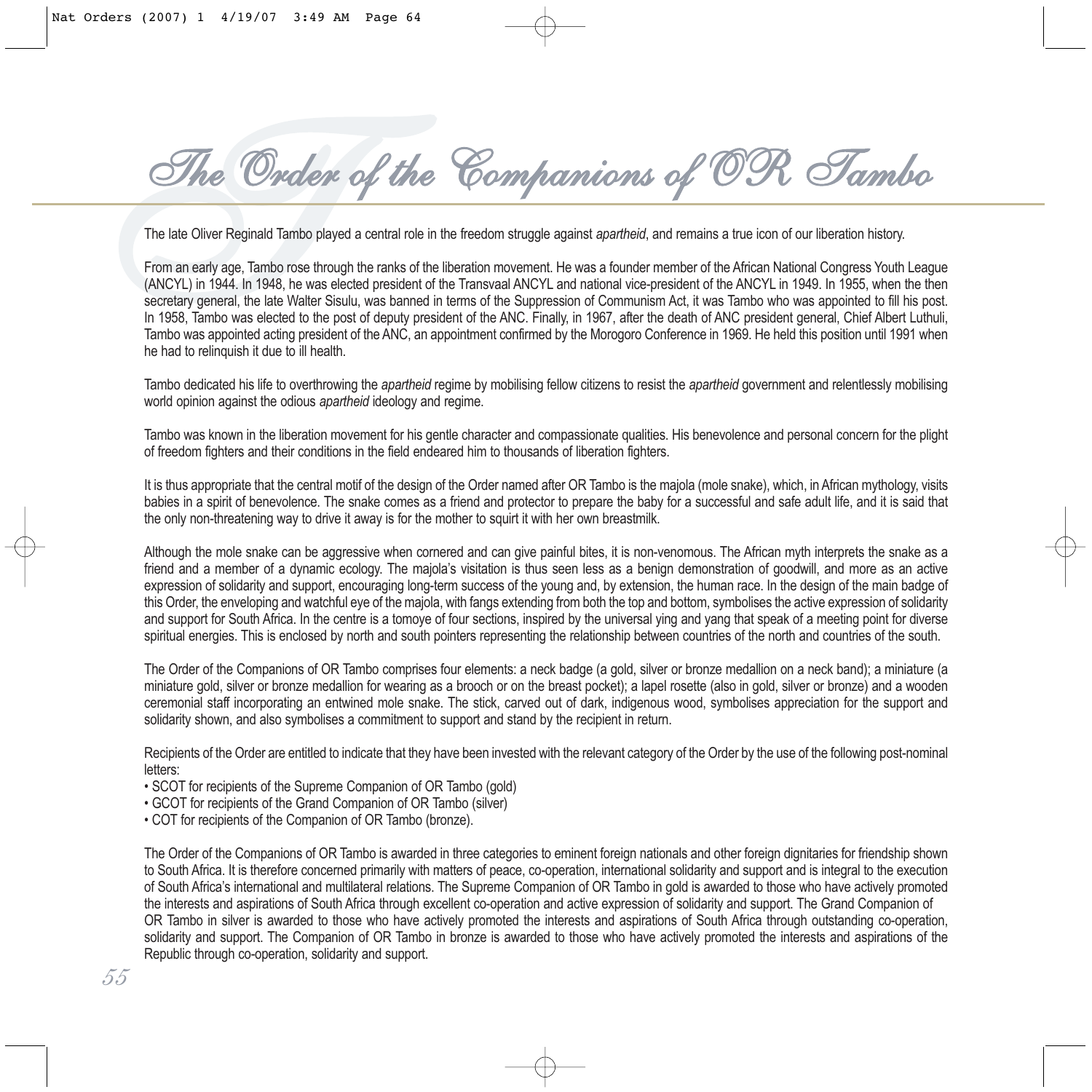